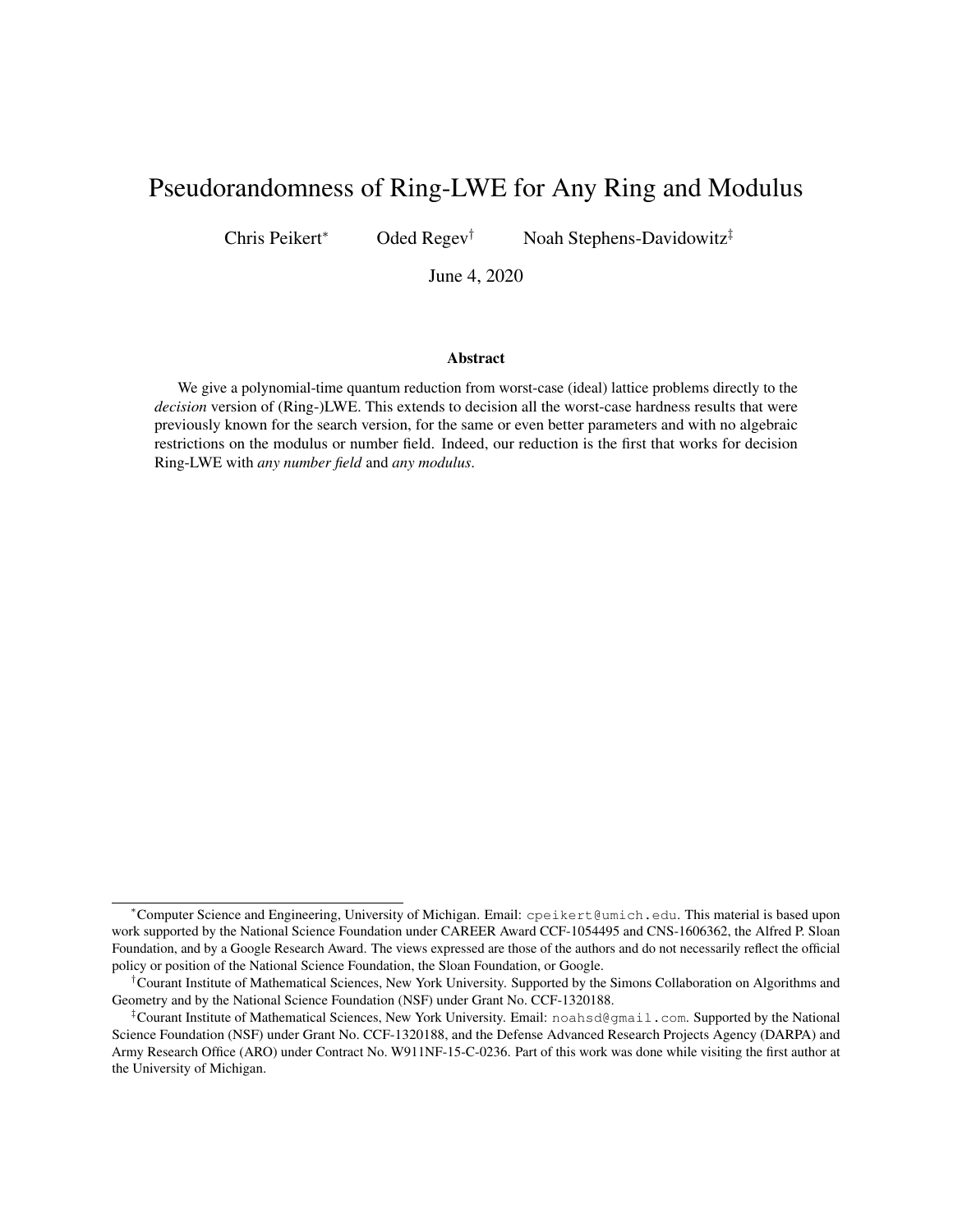# 1 Introduction

In recent years, *Learning With Errors* (LWE) [\[Reg05\]](#page-26-0) and its more compact variant Ring-LWE [\[LPR10\]](#page-25-0) have served as foundations for a wide variety of lattice-based cryptographic constructions (e.g., [\[PW08,](#page-26-1) [GPV08,](#page-25-1) [SS11,](#page-26-2) [BV11,](#page-24-0) [BGV12,](#page-24-1) [GVW13,](#page-25-2) [GSW13,](#page-25-3) [Pei14,](#page-25-4) [ADPS16,](#page-24-2) [BCD](#page-24-3)<sup>+</sup>16]). Informally, for a dimension n and integer modulus q, LWE is concerned with "noisy" linear equations  $b_i = \langle a_i, s \rangle / q + e_i$  for a secret  $s \in \mathbb{Z}_q^n$ and public vectors  $a_i \in \mathbb{Z}_q^n$ , all uniformly random and independent. The error terms  $e_i$  are drawn from some known distribution, usually a Gaussian of width  $\alpha \ll 1$ , called the *error rate*. Similarly, Ring-LWE deals with noisy ring products  $b_i = a_i \cdot s/q + e_i$  for a secret  $s \in R^{\vee}/qR^{\vee}$  and public  $a_i \in R/qR$ , where R is usually taken to be the ring of algebraic integers in a number field K, and  $R^{\vee} \subset K$  is the "dual" ideal of R. Here the error terms  $e_i$  are drawn from an appropriate *n*-dimensional (usually Gaussian) distribution, with an analogous notion of error rate.

The average-case *search* (Ring-)LWE problem is to find the secret, given many noisy equations as described above. For cryptographic purposes, however, one usually relies on hardness of the *decision* problem, which is to distinguish such equations from uniformly random ones, i.e., where the  $b_i$  are uniform and independent of everything else. In other words, one wants (Ring-)LWE samples to be pseudorandom. A main attraction of these problems is their provable hardness assuming the intractability of *worst-case* lattice problems. Ring-LWE is particularly attractive for its efficiency and compactness, but many of its instantiations still lack such hardness theorems, as we now detail.

Hardness of Ring-LWE. There is a large disparity between known hardness theorems for search and decision Ring-LWE. Following the original template of [\[Reg05\]](#page-26-0) for plain LWE, prior work [\[LPR10\]](#page-25-0) gives a sequence of two main reductions. The first is a (quantum) reduction from worst-case problems like the approximate Shortest Independent Vectors Problem (SIVP) on *ideal* lattices in a given ring to search Ring-LWE over that same ring [\[LPR10,](#page-25-0) Section 4].<sup>[1](#page-1-0)</sup> The second is a (classical) reduction from search to decision for Ring-LWE [\[LPR10,](#page-25-0) Section 5]. However, the first reduction is much more general: it applies to any number field and any modulus that is not too small (relative to the error rate), whereas the search-to-decision reduction works only for prime moduli that "split well" and *cyclotomic* number fields, or more generally, Galois fields (see [\[EHL14\]](#page-24-4)).<sup>[2](#page-1-1)</sup> The splitting condition can be waived via an additional "modulus switching" reduction [\[LS15\]](#page-25-5) (which builds on a technique from [\[Pei09,](#page-25-6) [BV11,](#page-24-0) [BLP](#page-24-5)+13]), at the cost of somewhat increasing the error rate. However, the restriction to Galois number fields—a rather narrow class—seems unavoidable using prior techniques.

There are a few reasons why one might wish to use Ring-LWE over non-Galois number fields. For one, the algebraic structure of Galois fields, or cyclotomics in particular, might conceivably be used to attack worst-case ideal-lattice problems like approximate SIVP, or Ring-LWE itself. Most cryptographic constructions based on Ring-LWE use inverse-polynomial (or inverse-quasipolynomial) error rates, which correspond to polynomial worst-case approximation factors for ideal-lattice problems. For such parameters, no known algorithm significantly outperforms those for plain LWE or SIVP on general lattices. However, a series of recent works [\[CGS14,](#page-24-6) [BS16,](#page-24-7) [CDPR16,](#page-24-8) [CDW17\]](#page-24-9) has yielded polynomial-time quantum algorithms that (under plausible heuristics) obtain *subexponential*  $exp(O(\sqrt{n}))$  approximation factors for SIVP in primepower cyclotomics. These algorithms are not known to apply to any nontrivial instantiations of Ring-LWE,

<span id="page-1-0"></span> $<sup>1</sup>$ An interesting alternative approach to deriving hardness of search Ring-LWE was given in [\[SSTX09\]](#page-26-3), independently of [\[LPR10\]](#page-25-0).</sup> However, as explained in [\[LPR10,](#page-25-0) Section 1.4], this approach leads to weaker hardness results.

<span id="page-1-1"></span><sup>&</sup>lt;sup>2</sup>An algebraic field extension  $K/L$  of degree n is Galois if there are n automorphisms of K that fix L pointwise.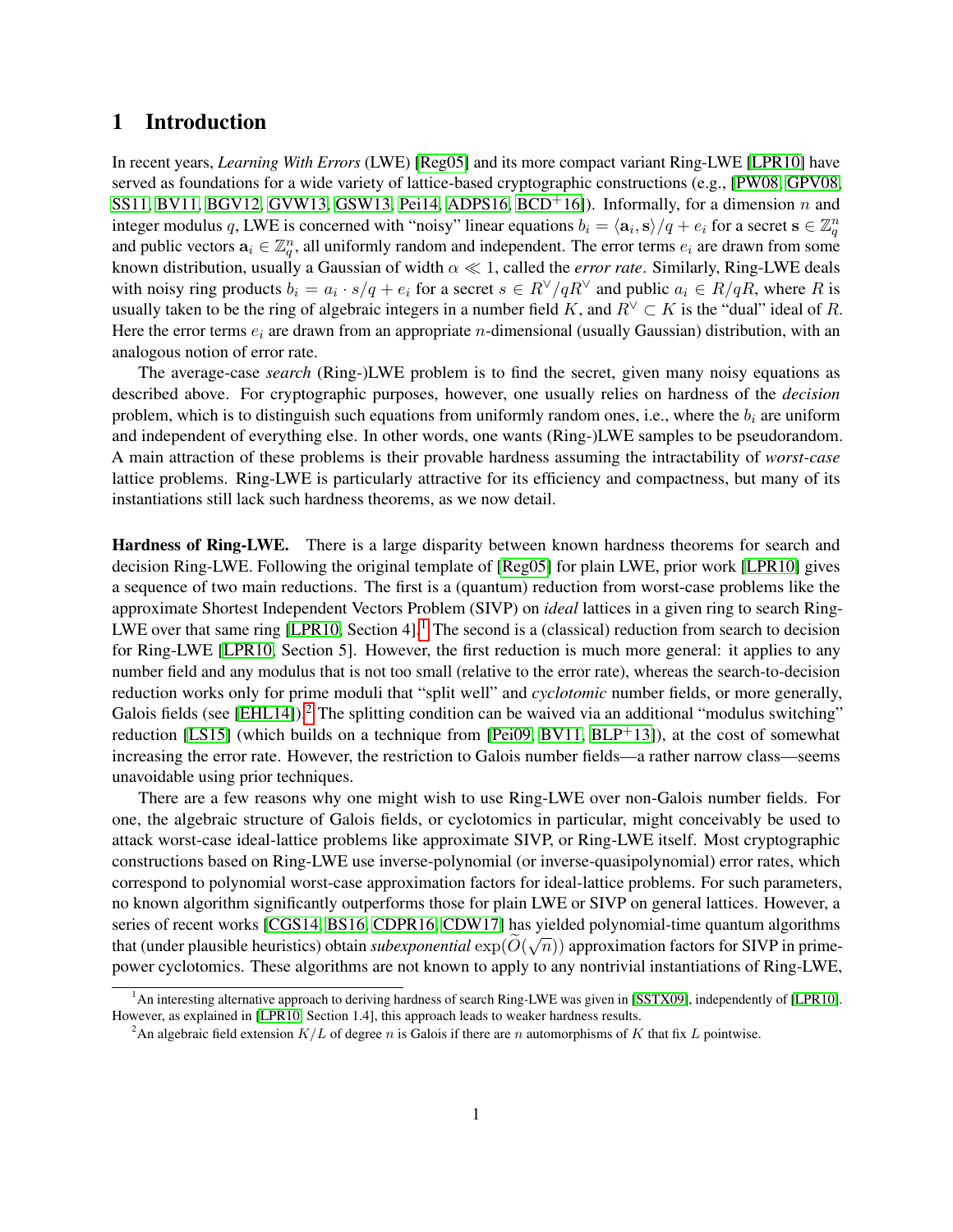however. (Indeed, it is unknown whether Ring-LWE reduces to even the exact version of SIVP on ideal lattices in the same ring.)

A second reason to consider alternative rings is that there are families of number fields for which the worst-case reduction to *search* Ring-LWE delivers better approximation factors than for cyclotomics [\[Roq67,](#page-26-4) [PR07,](#page-25-7) [LPR10\]](#page-25-0)—as small as  $\omega(\sqrt{\log n})$ , versus small polynomial factors—which suggests stronger hardness for cryptographic applications. However, *decision* Ring-LWE for such fields was not previously supported by any hardness theorems.

Hardness of plain LWE. There is a less-pronounced gap between the known hardness of search and decision for plain LWE, but the state of the art is still unsatisfactory. For search, there is a quantum reduction (from worst-case SIVP on general lattices) that works for any large enough modulus, and obtains the best known parameters [\[Reg05\]](#page-26-0). For decision, however, there are various specialized and incomparable reductions [\[Reg05,](#page-26-0) [Pei09,](#page-25-6) [ACPS09,](#page-24-10) [MM11,](#page-25-8) [MP12,](#page-25-9) [BLP](#page-24-5)<sup>+</sup>13], which either impose some number-theoretic constraints on the modulus, or incur some significant loss in the LWE parameters. For example, the modulusswitching reduction from  $[BLP+13]$  $[BLP+13]$  increases the error rate, which ultimately yields a weaker worst-case approximation factor than for the corresponding search LWE problem.

### 1.1 Contributions

Our main contribution is a polynomial-time quantum reduction from worst-case (ideal) lattice problems directly to *decision* (Ring-)LWE. This yields a conceptually simpler hardness proof for (Ring-)LWE, and avoids the need for search-to-decision reductions. More specifically, we extend to decision all worst-case hardness results that were previously known for search, for the same or even better parameters and with no algebraic restrictions on the modulus or number field. In particular, our reduction works for *any modulus* in the plain LWE setting [\(Theorem 5.1\)](#page-16-0), and for any modulus and *any number field* in the ring setting [\(Theorem 6.2\)](#page-18-0). Our results also appear to be sufficiently general to adapt to "module" lattices and LWE [\[BGV12,](#page-24-1) [LS15\]](#page-25-5).<sup>[3](#page-2-0)</sup> Finally, our techniques apply entirely to the *classical* (non-quantum) part of the iterative quantum reduction from [\[Reg05\]](#page-26-0), and can therefore also be applied to the alternative classical reduction for LWE from [\[Pei09\]](#page-25-6).

Our second contribution, which may be of independent interest, is a random self-reduction for bounded-distance decoding (BDD) with Gaussian error. (See [Section 3.](#page-10-0)) This ultimately yields a  $\tilde{\Theta}(n^{1/4})$ -factor improvement in the Ring-LWE error size versus the result of [\[LPR10,](#page-25-0) Section 5] (for non-spherical error).

### 1.2 Which Number Fields To Use?

Our reduction says that decision Ring-LWE with any large enough modulus (and appropriate error distribution) is supported by a worst-case hardness guarantee, where the approximation factor is determined solely by the error rate. This applies to any *fixed* choice of number field, but it gives no guidance about which number fields are preferable for security. Apart from trivial reductions (e.g., from a number field to an extension), it is an open question whether there is any formal connection between different number fields for worst-case ideal lattice problems (like SIVP) or Ring-LWE. It is also unclear what properties of number fields may affect the complexity of such problems.

We do note, however, that the geometry of the dual ideal  $R<sup>∨</sup>$  affects the error rates that can be usefully employed in cryptographic applications. These typically need error of rate  $\alpha$  to be decodable relative to the

<span id="page-2-0"></span><sup>&</sup>lt;sup>3</sup>Module-LWE interpolates between the plain and ring variants, providing a smooth tradeoff between the efficiency and compactness of Ring-LWE and the potential additional security of plain LWE.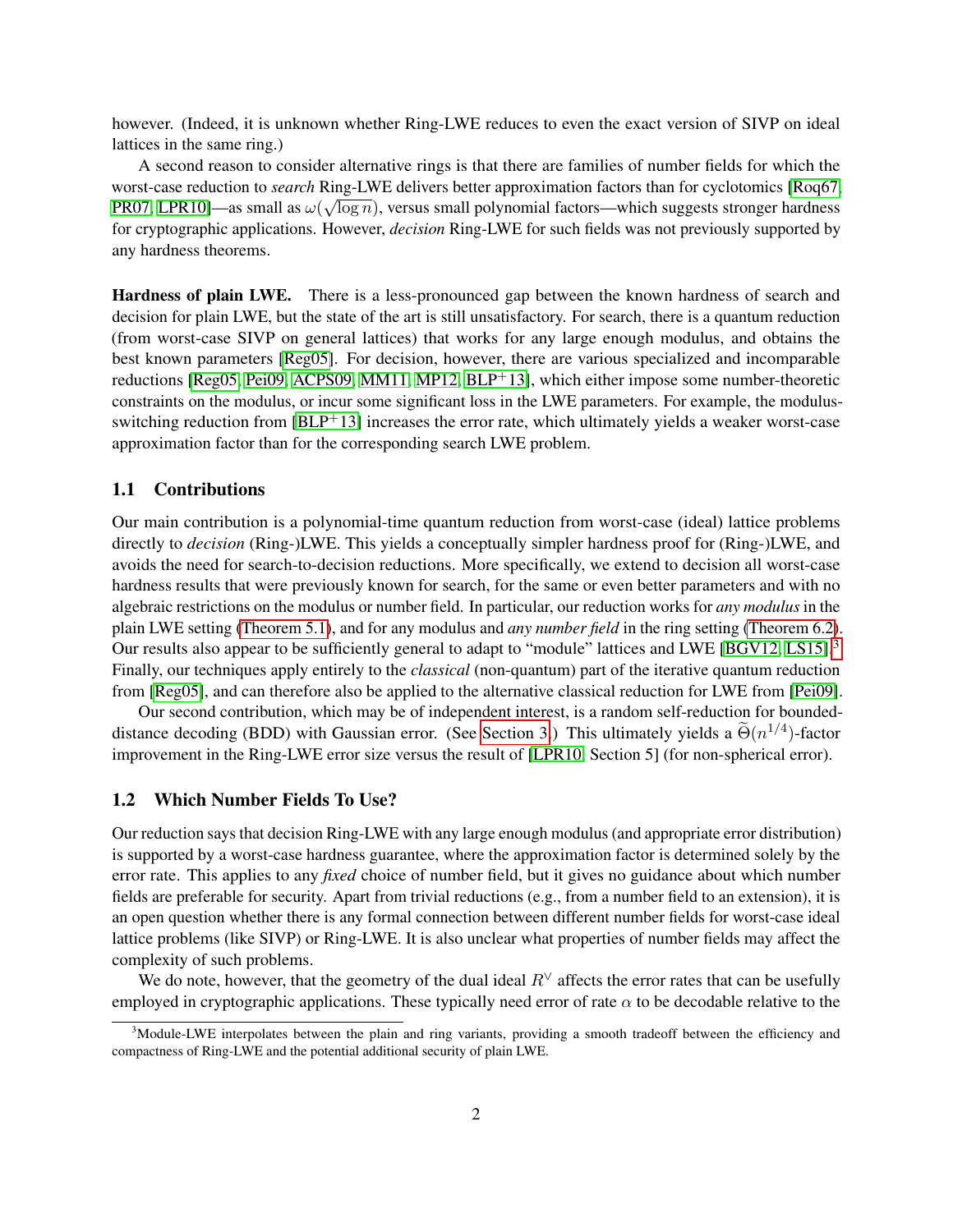dual ideal  $R^{\vee}$ , which is usually ensured by taking  $\alpha$  to be somewhat smaller than the minimum distance  $\lambda_1(R^{\vee})$ . As  $\alpha$  decreases, worst-case hardness theorems give weaker guarantees (i.e., larger approximation factors), and known attacks on Ring-LWE become more efficient. Therefore, a smaller  $\lambda_1(R^{\vee})$  corresponds to worse parameters and thereby appears to provide less security. (A similar phenomenon arises for rings having large "expansion factors." See, e.g., [\[LM06,](#page-25-10) [Gen09\]](#page-24-11).) Cyclotomic fields have relatively large  $\lambda_1(R^{\vee})$  (and correspondingly small expansion factors), which is one of the reasons that they are often used in applications.

#### <span id="page-3-0"></span>1.3 Techniques

Here we describe the main new techniques used in our reduction. (See [Section 2](#page-5-0) for the relevant definitions.) Except where noted, we focus our discussion on plain LWE and general lattices.

Staring at the black box. A part of Regev's original reduction for LWE [\[Reg05\]](#page-26-0) transforms an instance of Bounded Distance Decoding (BDD, the problem of finding the closest lattice vector to a target t that is guaranteed to be rather close to a lattice  $\mathcal{L}$ ) into LWE samples whose secret corresponds to the closest lattice vector  $\mathbf{v} \in \mathcal{L}$  to x, and whose error rate  $\alpha$  is (proportional to) dist(t,  $\mathcal{L}$ ) =  $\|\mathbf{t} - \mathbf{v}\|$  (see [Lemma 5.3\)](#page-16-1). Regev showed that, as long as  $dist(t, \mathcal{L})$  is small enough, a suitable oracle for *search* LWE will find the secret, which allows for the recovery of **v**.

In contrast, our reduction uses an oracle for *decision* LWE for a particular error rate  $\hat{\alpha}$ , and works by incrementally moving t towards the closest lattice vector v by carefully measuring the behavior of the oracle. To accomplish this, we consider  $p(\alpha)$ , the probability that the oracle accepts when given LWE samples with error rate  $\alpha$ . Notice that we can closely approximate  $p(\text{dist}(\mathbf{t}, \mathcal{L}))$  for any  $\mathbf{t} \in \mathbb{R}^n$  by repeatedly invoking the oracle on LWE samples generated from t and measuring the oracle's acceptance probability. Our goal is to use this to detect when a point  $t'$  is "significantly closer" to the lattice than  $t$  is (more precisely,  $dist(t', \mathcal{L}) \leq (1 - 1/\text{poly}(n)) \text{dist}(\mathbf{t}, \mathcal{L})$ . This allows us to solve BDD by repeatedly perturbing t to a new point  $t'$ , testing whether the new point is significantly closer to the lattice, and if so setting  $t = t'$ . (A similar idea is used in [\[LLM06\]](#page-25-11), in a different context.)

To see how we can use the oracle to detect when we have moved closer to the lattice, suppose for the moment that its acceptance probability  $p(\alpha)$  is a monotonically decreasing function of the error rate  $\alpha$ , and assume also that it decreases noticeably around  $\alpha = \text{dist}(\mathbf{t}, \mathcal{L})$ . In this case,  $p(\text{dist}(\mathbf{t}', \mathcal{L}))$  will be noticeably larger than  $p(\text{dist}(\mathbf{t}, \mathcal{L}))$  if and only if t' is significantly closer to the lattice than t is, and we can easily detect this by approximating  $p(\text{dist}(\mathbf{t}', \mathcal{L}))$  and  $p(\text{dist}(\mathbf{t}, \mathcal{L}))$ .

**Looking for change in all the wrong places.** Let us now drop the assumption that  $p$  decreases noticeably around  $\alpha = \text{dist}(\mathbf{t}, \mathcal{L})$ , but still assume that it is monotonically decreasing. We now need to deal with the possibility that  $p(\alpha)$  may be nearly constant for all  $\alpha \approx \text{dist}(\mathbf{t}, \mathcal{L})$ . In this case,  $|p(\text{dist}(\mathbf{t}', \mathcal{L})) - p(\text{dist}(\mathbf{t}', \mathcal{L}))|$  $p(\text{dist}(\mathbf{t}, \mathcal{L}))$  will be negligible for any small perturbation  $\mathbf{t}'$  of  $\mathbf{t}$ . As a result, we cannot hope to tell whether we have moved closer to the lattice by examining  $p(\text{dist}(\mathbf{t}', \mathcal{L}))$  and  $p(\text{dist}(\mathbf{t}, \mathcal{L}))$  alone.

In order to overcome this, recall that by hypothesis, for a particular error rate  $\hat{\alpha}$  the difference between  $p(\hat{\alpha})$ <br>
Solve  $p(\hat{\alpha})$  is noticeable, because I WE samples with error rate  $\sqrt{n}$  are assontially uniform. and, say,  $p(\sqrt{n})$  is noticeable, because LWE samples with error rate  $\sqrt{n}$  are essentially uniform. Therefore, even though  $p(\alpha)$  could be constant for  $\alpha \in [0, \hat{\alpha}]$ , it must decrease noticeably somewhere beyond  $\hat{\alpha}$ . As a first attempt to exploit this property, we can add some extra error to the LWE samples obtained from  $t$  and  $t'$ . More precisely, if  $(a_i, b_i)$  are LWE samples with error rate  $\alpha$ , then adding independent Gaussians of width  $\beta$ to the  $b_i$  yields samples with error rate  $\sqrt{\alpha^2 + \beta^2}$ . This lets us approximate  $p(\sqrt{\text{dist}(\mathbf{t}, \mathcal{L})^2 + \beta^2})$  for any  $\mathbf{t}$ and  $\beta \geq 0$ , which is quite useful. Indeed, we can use this to search for a region where p decreases noticeably: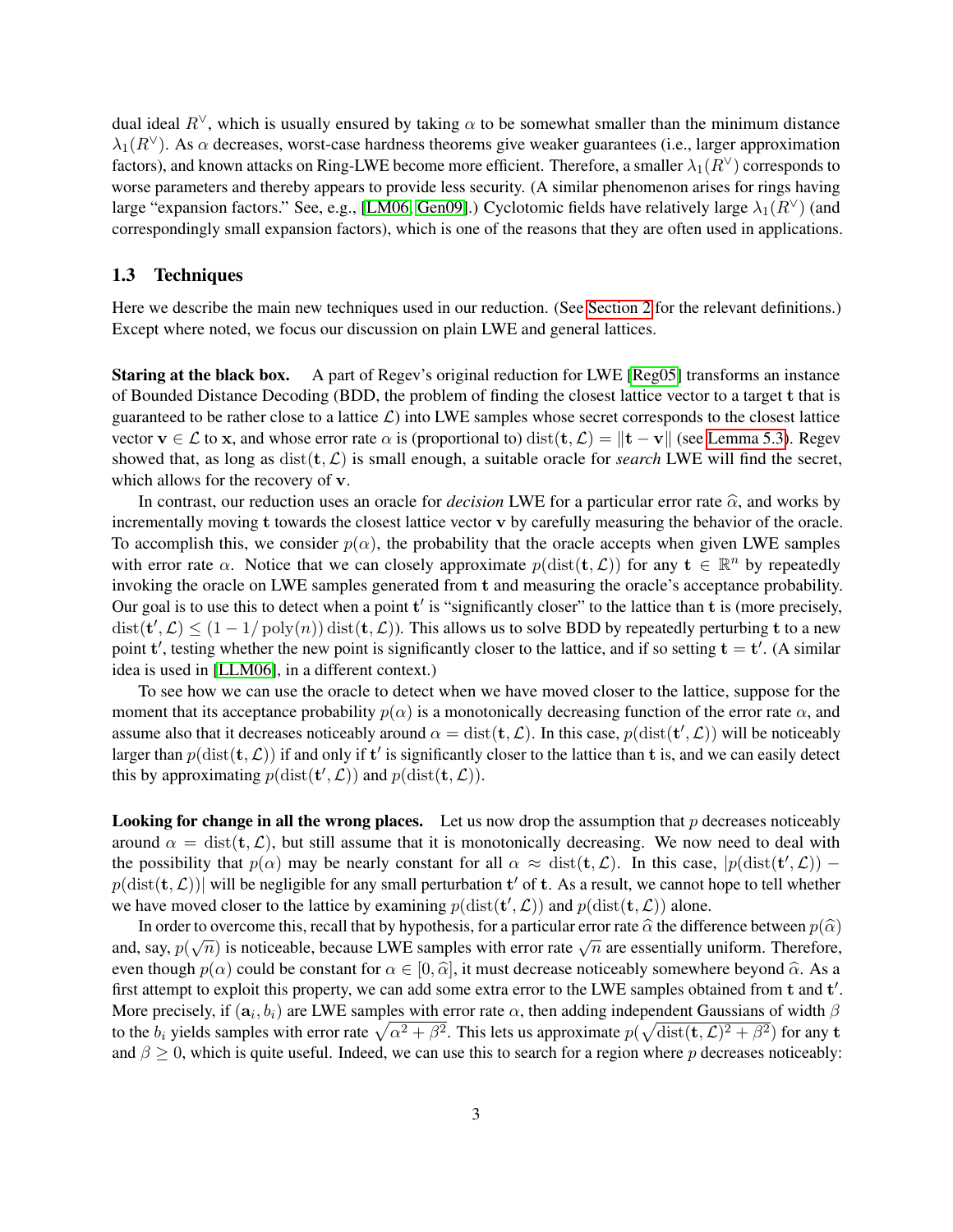given t and a small perturbation t', we can approximate  $p(\sqrt{\text{dist}(\mathbf{t}, \mathcal{L})^2 + \beta^2})$  and  $p(\sqrt{\text{dist}(\mathbf{t}', \mathcal{L})^2 + \beta^2})$ for various values of  $\beta$ . If  $dist(t, \mathcal{L}) - dist(t', \mathcal{L})$  is sufficiently large, then we will recognize this when we use a value of  $\beta$  for which p decreases noticeably around parameter  $\sqrt{\text{dist}(\mathbf{t}, \mathcal{L})^2 + \beta^2}$ .

Be fruitful and multiply. Unfortunately, the above technique stops working once t becomes too close to the lattice. To see this, suppose that  $p(\alpha)$  is constant for all  $\alpha \leq \hat{\alpha}$ , and that dist(t,  $\mathcal{L}) \ll \hat{\alpha}$ . Then we may not be able to distinguish between  $p(\sqrt{\text{dist}(\mathbf{t}, \mathcal{L})^2 + \beta^2})$  and  $p(\sqrt{\text{dist}(\mathbf{t}', \mathcal{L})^2 + \beta^2})$  for any small perturbation t' of t and any  $\beta \ge 0$ . For small  $\beta \lesssim \widehat{\alpha}$  the two values are nearly identical by assumption, and for large  $\beta > \widehat{\alpha}$  the extra error of width  $\beta$  "drowns out" the existing error of width digt(t, C for large  $\beta \gtrsim \hat{\alpha}$  the extra error of width  $\beta$  "drowns out" the original error of width dist( $\mathbf{t}, \mathcal{L}$ ) or dist( $\mathbf{t}', \mathcal{L}$ ).

Although it is possible to salvage the technique, we choose to follow a different path, mainly because we know how to extend it to the ring setting. Instead of increasing the error *additively* and working with  $p(\sqrt{\text{dist}(\mathbf{t}, \mathcal{L})^2 + \beta^2})$ , we increase the error *multiplicatively* and work with the function  $p(r \text{dist}(\mathbf{t}, \mathcal{L}))$  for  $r \ge 1$ , i.e., we approximate  $p(r \text{ dist}(\mathbf{t}, \mathcal{L}))$  and  $p(r \text{ dist}(\mathbf{t}', \mathcal{L}))$  for many different values of r. As long as  $dist(t, \mathcal{L})/dist(t', \mathcal{L}) - 1$  is non-negligible, we can find an  $r \ge 1$  such that  $p(r \text{ dist}(t', \mathcal{L}))$  is significantly larger than  $p(r \text{ dist}(\mathbf{t}, \mathcal{L}))$ . So, at least when  $p(\alpha)$  is monotone, we can use this to recognize when t' is significantly closer to the lattice than t is.

Of course, in order to implement this idea, we need to generate LWE samples whose error rate is  $\alpha = r$  dist(**t**, L) for any desired  $r \geq 1$ . Fortunately, the original reduction in [\[Reg05\]](#page-26-0) already allows for this: in addition to a BDD target t and lattice  $\mathcal{L}$ , the reduction also takes samples from a discrete Gaussian of some width r over the dual lattice  $\mathcal{L}^*$ ; the error rate of the resulting LWE samples is (proportional to) r dist(t,  $\mathcal{L}$ ). Regev takes r to be as small as possible to minimize this error rate, but since we wish to increase the error rate multiplicatively, we use larger values of r as well. (Intuitively, sampling from the discrete Gaussian becomes easier as  $r$  increases.)

In need of monotony. The above discussion relied on the simplifying assumption that our oracle's acceptance probability  $p(\alpha)$  is monotonically decreasing in the error rate  $\alpha$ . We now describe how to drop this assumption. The idea is to use our ability to approximate  $p(r \text{ dist}(\mathbf{t}, \mathcal{L}))$  for any  $r \geq 1$  to allow us to approximate a new monotonic function  $P(\text{dist}(\mathbf{t}, \mathcal{L}))$ .

There are many possible choices for  $P$ ; we use

$$
P(\alpha) := \max_{r \ge 1} (1 + \log r)(p(r\alpha) - p_{\infty}).
$$

(Here  $p_{\infty} := \lim_{\alpha \to \infty} p(\alpha)$ , which is well approximated by, say,  $p(\sqrt{n})$ .) Clearly,  $P(\alpha)$  is monotonically decreasing. Furthermore, it is easy to see that  $P(\alpha)$  decreases noticeably in the neighborhood of any  $\alpha \leq \hat{\alpha}$ . In [Lemma 4.2,](#page-11-0) we show how to efficiently approximate  $P(\text{dist}(\mathbf{t}, \mathcal{L}))$  well enough to recognize when  $\mathbf{t}'$  is significantly closer to the lattice than t.

Putting a ring on it. The above ideas exploit the fact that Regev's reduction converts a BDD instance  $(\mathcal{L}, \mathbf{t})$  into plain-LWE samples whose error rate  $\alpha \geq 0$  is proportional to dist $(\mathbf{t}, \mathcal{L})$ . The reduction to (search) *Ring*-LWE due to [\[LPR10\]](#page-25-0) uses a variant of this procedure that works on ideal lattices. More specifically, it converts a BDD instance  $(\mathcal{I}, t)$  for some ideal  $\mathcal I$  into Ring-LWE samples, but the resulting error distribution is specified by a *vector* of error rates, not just a scalar. (See [Lemma 6.8.](#page-20-0)) The error rate  $\alpha_i$  in the *i*th coordinate is proportional to  $|\sigma_i(v-t)|$ , where  $v \in \mathcal{I}$  is the closest ideal element to t, and  $\sigma_i$  is the *i*th ring embedding from the ring into the complex numbers. (See [Section 2.3.1](#page-8-0) for details.) In general, a decision oracle's acceptance probability can depend on the vector  $(\alpha_i)$  of error parameters in complicated ways, so that it is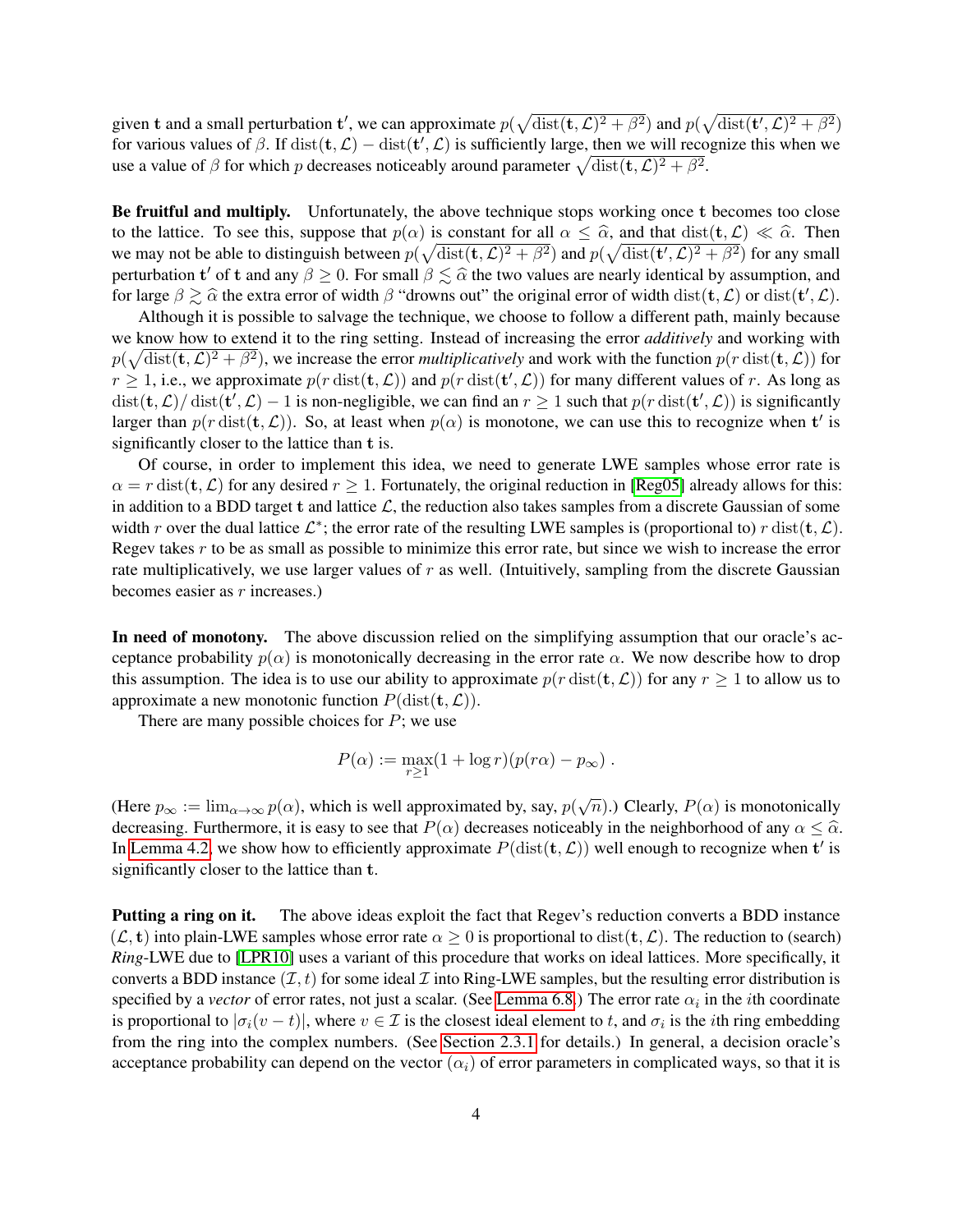not immediately clear how to use the oracle to detect when a perturbation  $t'$  is significantly closer to the ideal than  $t$  is.

To adapt our reduction to the ring setting, we therefore work with each embedding *separately*, varying  $\sigma_i(t)$  while holding  $\sigma_i(t)$  fixed for all  $j \neq i$ , and eventually finding every  $\sigma_i(v)$  and hence v itself. More specifically: starting from t with  $z = \sigma_i(t)$ , we repeatedly:

- 1. slightly perturb t in the *i*th embedding to t' with  $z' = \sigma_i(t')$ ;
- 2. use the reduction from [\[LPR10\]](#page-25-0) to approximate our oracle's acceptance probabilities for error rates  $\alpha_i = r|\sigma_i(v) - z|$  and  $\alpha'_i = r|\sigma_i(v) - z'|$  for various values of  $r \ge 1$  (and  $\alpha_j = \alpha'_j = |\sigma_j(v - t)|$  for all  $j \neq i$ ; and
- 3. use this information to detect if  $|\sigma_i(v) z'|$  is significantly smaller than  $|\sigma_i(v) z|$ , setting  $t = t'$  if so.

Note that in order for the above procedure to work, error with parameter  $\alpha_i = r|\sigma_i(v)-z|$  (and essentially any other parameters  $\alpha_j$  for  $j \neq i$ ) must be close to uniform modulo  $R^\vee$  for large enough r. Fortunately, this is indeed the case, as shown in [Lemma 6.9.](#page-20-1) We also emphasize that the search for each  $\sigma_i(v)$  starts from the same *initial* target t, and varies only one embedding  $\sigma_i(t)$ , for the following reason. We know that our oracle has noticeable distinguishing advantage on Ring-LWE samples having error parameters  $\alpha_j = |\sigma_j(v - t)|$ , but we have no additional guarantees about its advantage for other parameters. It is therefore important that we not "lose hold" of the oracle's advantage as we vary the parameters, i.e., that when  $t'$  is closer to the ideal than t is, we can always find some  $r \geq 1$  such that our oracle still has noticeable advantage on samples having error parameter  $\alpha'_i = r|\sigma_i(v) - \sigma_i(t')|$  (and  $\alpha'_j = \alpha_j$  for all  $j \neq i$ ).

Tighter parameters via average-case BDD. As mentioned above, the approximation factor achieved by our reduction for Ring-LWE is tighter than the one from [\[LPR10\]](#page-25-0) by a factor of  $\tilde{\Theta}(n^{1/4})$ . We achieve this by giving a natural random self-reduction for BDD, showing that the ability to solve BDD with even small non-negligible probability for Gaussian-distributed offset vectors implies the ability to solve it with high probability for offset vectors that are distributed according to a slightly narrower Gaussian. (See [Section 3.](#page-10-0)) A morally similar reduction appears in [\[LPR10\]](#page-25-0), but is lossier (and messier) because it solves *worst-case* BDD, as opposed to solving it with high probability for Gaussian-distributed error.

At a technical level, the proof relies on an elegant theorem due to Borell [\[Bor85\]](#page-24-12), which says that the "leastcorrelated" functions under Gaussian error are indicators of half-spaces. This theorem is used extensively in the study of the hardness of approximation and the analysis of boolean functions (see, e.g., [\[O'D14,](#page-25-12) Section 11.3]), but to our knowledge, this is its first application in the study of computational problems on lattices.

Acknowledgments. We thank Parhat Abla, Jacob Alperin-Sheriff, Daniela Becker, Katharina Boudgoust, and Min Jae Song for helpful comments.

### <span id="page-5-0"></span>2 Preliminaries

Throughout this work we assume for simplicity that for computational purposes, real numbers are specified with sufficiently high precision.

For any real  $r > 0$ , define the Gaussian function  $\rho_r : \mathbb{R} \to \mathbb{R}^+$  of parameter (or width) r as  $\rho_r(x) =$  $\exp(-\pi (x/r)^2)$ , and the continuous Gaussian probability distribution  $D_r$  to have density function  $\rho_r(x)/r$ .

<span id="page-5-1"></span>**Lemma 2.1 ([\[Reg05,](#page-26-0) Claim 2.2]).** *For*  $0 < \alpha < \beta$ , the statistical distance between  $D_{\alpha}$  and  $D_{\beta}$  is at most  $10(\beta/\alpha-1)$ .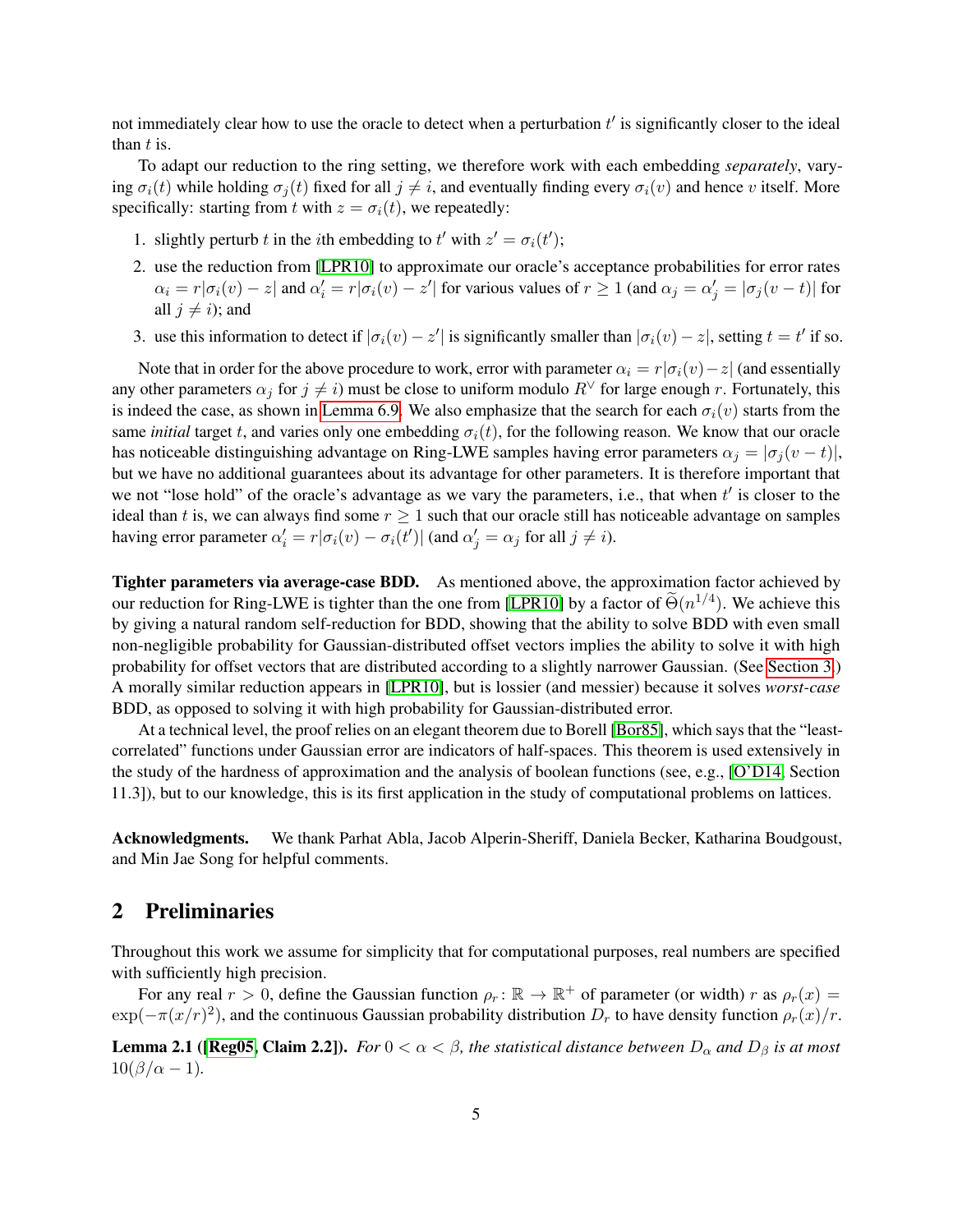#### 2.1 Learning with Errors

Here we recall the Learning With Errors (LWE) distribution and decision problem. We specialize to continuous Gaussian error  $D_{\alpha}$ , which will be the main case of interest in this work. Let n and q be positive integers, and let  $\alpha > 0$  be an error rate. The quotient ring of integers modulo q is denoted  $\mathbb{Z}_q := \mathbb{Z}/q\mathbb{Z}$ . The quotient group of reals modulo the integers is denoted  $\mathbb{T} := \mathbb{R}/\mathbb{Z}$ .

**Definition 2.2.** For  $s \in \mathbb{Z}_q^n$ , the LWE distribution  $A_{s,\alpha}$  over  $\mathbb{Z}_q^n \times \mathbb{T}$  is sampled by independently choosing uniformly random  $\mathbf{a} \in \mathbb{Z}_q^{n^2}$  and  $e \leftarrow D_\alpha$ , and outputting  $(\mathbf{a}, b = \langle \mathbf{a}, \mathbf{s} \rangle / q + e \mod \mathbb{Z})$ .

**Definition 2.3.** For an integer  $q = q(n) \ge 2$  and error parameter  $\alpha = \alpha(n) > 0$ , the average-case decision problem LWE<sub>q, $\alpha$ </sub> is to distinguish between independent samples over  $\mathbb{Z}_q^n \times \mathbb{T}$ , drawn from either: (1) the LWE distribution  $A_{s,\alpha(n)}$  for some uniformly random  $s \leftarrow \mathbb{Z}_q^n$  (which is fixed for all samples), or (2) the uniform distribution.

For simplicity, the number of samples  $m = m(n)$  provided in the input is usually left as an unspecified polynomial that may even depend on the algorithm. The *advantage* of an algorithm for the above problem is the (absolute value of) the difference between its acceptance probabilities on the two types of inputs.

### <span id="page-6-0"></span>2.2 Lattices and Gaussians

The space H. When dealing with number fields and algebraic number theory, we work with a certain linear subspace  $H \subseteq \mathbb{R}^{s_1} \times \mathbb{C}^{2s_2}$  for some integers  $s_1, s_2 \ge 0$  where  $n = s_1 + 2s_2$ , defined as

$$
H = \{(x_1, \dots, x_n) : x_{s_1 + s_2 + i} = \overline{x_{s_1 + i}}, \text{ for } 1 \le i \le s_2\} \subseteq \mathbb{C}^n.
$$
 (2.1)

One can verify that H, with the induced inner product from  $\mathbb{C}^n$ , is isomorphic to  $\mathbb{R}^n$  as a real inner product space.

Lattices. For our purposes, a *lattice* is a full-rank discrete additive subgroup  $\mathcal{L} \subset H$ . Any lattice is generated as the set of all integer linear combinations of some (non-unique) n linearly independent *basis* vectors  $\mathbf{B} = \{\mathbf{b}_1, \dots, \mathbf{b}_n\}$ , as  $\mathcal{L} = \mathcal{L}(\mathbf{B}) = \{\sum_{i=1}^n z_i \mathbf{b}_i : z_i \in \mathbb{Z}\}$ . The *minimum distance* of  $\mathcal{L}$  is  $\lambda_1(\mathcal{L}) := \min_{0 \leq v \in \mathcal{L}} ||v||$ , the length of a shortest nonzero lattice vector. More generally, for  $1 \leq i \leq n$ , the ith *successive minimum* of L is

 $\lambda_i(\mathcal{L}) := \inf \{ r : \mathcal{L}$  has i linearly independent vectors of length at most  $r \}$ .

The *dual lattice* of a lattice  $\mathcal{L} \subset H$  is defined as  $\mathcal{L}^* := \{ \mathbf{x} \in H : \langle \mathcal{L}, \mathbf{x} \rangle \subseteq \mathbb{Z} \}.$ 

**Gaussians.** We generalize  $D_r$  to axis-aligned *elliptical* Gaussian distributions over the space  $H \subset \mathbb{R}^{s_1} \times$  $\mathbb{C}^{2s_2}$ . Define  $G = \{ \mathbf{r} \in (\mathbb{R}^+)^n : r_{s_1+s_2+i} = r_{s_1+i}, \text{ for } 1 \le i \le s_2 \}$ ; note this has symmetry mirroring that of H. For consistency with prior works, we sometimes use  $r \in \mathbb{R}^+$  as shorthand for the all-rs vector  $r\mathbf{1} \in G$ . For  $r \in G$ , the elliptical Gaussian distribution  $D_r$  over H is defined to have density function proportional to

$$
\rho_{\mathbf{r}}(\mathbf{x}) := \exp\left(-\pi \sum_{i=1}^{n} |x_i/r_i|^2\right).
$$
 (2.2)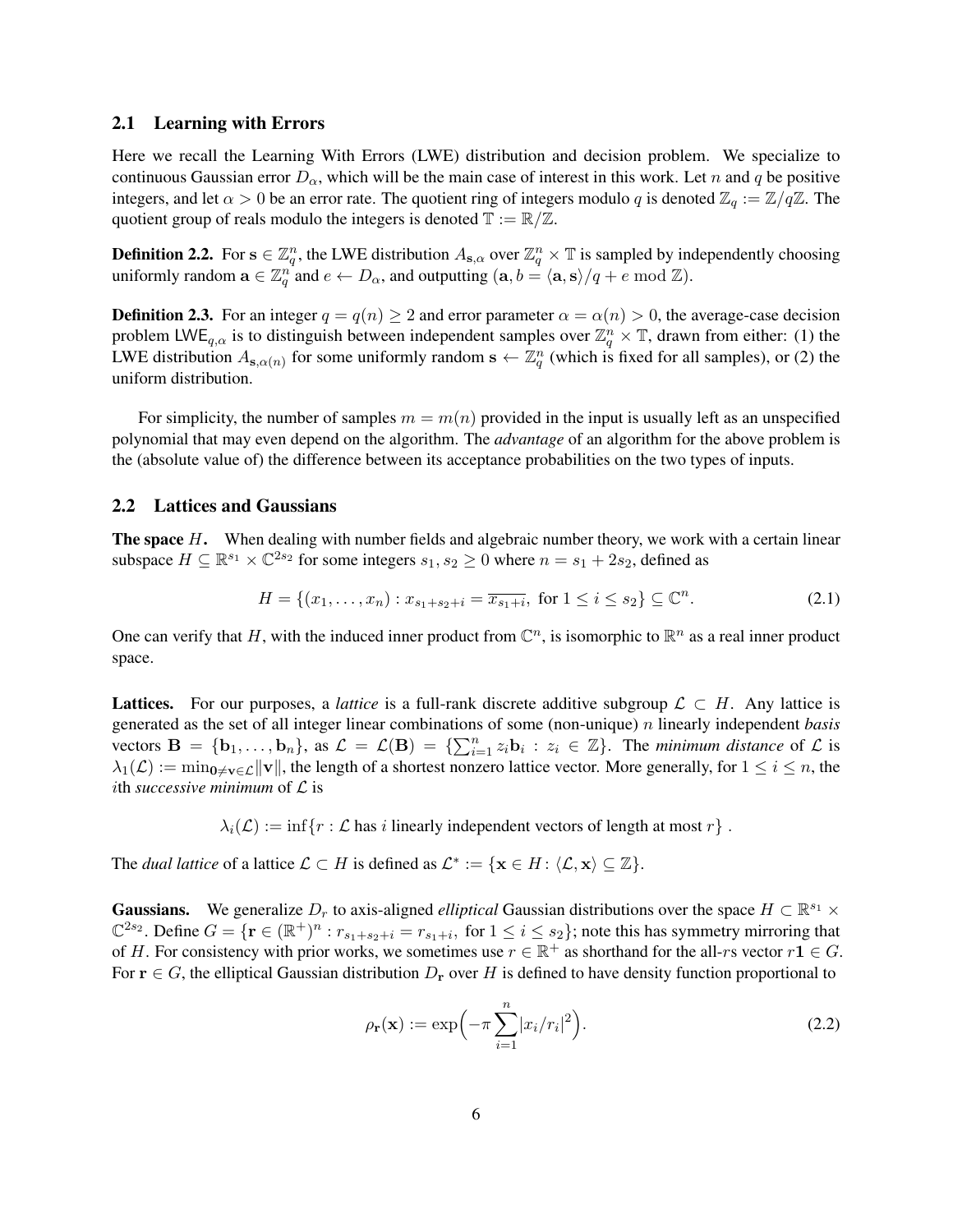This can be seen as essentially a product distribution of  $s_1$  real and  $2s_2$  complex Gaussians, modulo the conjugate symmetry of H, where the *i*th real Gaussian has parameter  $r_i$ , and the *i*th and  $(s_2 + i)$ th complex Gaussians have parameter  $r_{s_1+i}/\sqrt{2}$ , and are complex conjugates.

We recall a generalization of the lattice *smoothing parameter* [\[MR04\]](#page-25-13) to elliptical Gaussians. In contrast to [\[MR04\]](#page-25-13), where the smoothing parameter is defined to be a real number, here we capture a more general condition that makes an elliptical Gaussian "smooth" with respect to the lattice. Observe that the notation is consistent with the partial ordering on G defined by  $\mathbf{r}' \geq \mathbf{r}$  if  $r'_i \geq r_i$  for all i. We sometimes omit the subscript  $\varepsilon$  when it is an unspecified negligible function in n.

**Definition 2.4 (Smoothing Condition).** For a lattice  $\mathcal{L} \subset H$ , real  $\varepsilon > 0$  and  $\mathbf{r} \in G$ , we write  $\mathbf{r} \geq \eta_{\varepsilon}(\mathcal{L})$  if  $\rho_{1/\mathbf{r}}(\mathcal{L}^* \setminus \{0\}) \leq \varepsilon$ , where  $1/\mathbf{r} = (1/r_1, \ldots, 1/r_n)$ .

The following lemma justifies the name "smoothing parameter," and is an immediate generalization of [\[MR04,](#page-25-13) Lemma 4.1] to elliptical Gaussians.

<span id="page-7-3"></span>**Lemma 2.5.** *For any lattice*  $\mathcal{L} \subset H$ *, real*  $\varepsilon > 0$ *, and*  $\mathbf{r} \geq \eta_{\varepsilon}(\mathcal{L})$ *, the statistical distance between*  $D_{\mathbf{r}}$  mod  $\mathcal{L}$ *and the uniform distribution over*  $H/L$  *is at most*  $\epsilon/2$ *.* 

The following is an immediate implication of [\[Ban93,](#page-24-13) Lemma 1.5].

<span id="page-7-0"></span>**Lemma 2.6.** For any lattice  $\mathcal{L} \subset H$  and  $c \geq 1$ , we have  $c\sqrt{n}/\lambda_1(\mathcal{L}^*) \geq \eta_{\varepsilon}(\mathcal{L})$  where  $\varepsilon = \exp(-c^2 n)$ .

The following standard fact can be found, e.g., in [\[Reg05,](#page-26-0) Claim 2.13].

<span id="page-7-2"></span>**Claim 2.7.** For any lattice  $\mathcal{L} \subset H$  and  $\varepsilon \in (0,1)$ , we have  $\eta_{\varepsilon}(\mathcal{L}) \ge \sqrt{\log(1/\varepsilon)/\pi}/\lambda_1(\mathcal{L}^*).$ 

*Proof.* Let  $s := \sqrt{\log(1/\varepsilon)/\pi}/\lambda_1(\mathcal{L}^*)$ . Then,

$$
\rho_{1/s}(\mathcal{L}^*) \ge 1 + e^{-\pi s^2 \lambda_1 (\mathcal{L}^*)^2} = 1 + \varepsilon
$$
.

For a lattice L and  $r \in G$ , the *discrete Gaussian* probability distribution  $D_{\mathcal{L},r}$  is defined to have support L, and has mass function  $D_{\mathcal{L},\mathbf{r}}(\mathbf{x}) := \rho_{\mathbf{r}}(\mathbf{x})/\rho_{\mathbf{r}}(\mathcal{L})$  for  $\mathbf{x} \in \mathcal{L}$ .

**Computational problems.** In the following computational problems, a lattice  $\mathcal{L}$  is represented by an arbitrary basis **B**, and a lattice coset  $e+\mathcal{L}$  is represented by its distinguished representative  $\overline{e} = (e+\mathcal{L}) \cap \mathcal{P}(\mathbf{B})$ , where  $\mathcal{P}(\mathbf{B}) := \mathbf{B} \cdot \left[-\frac{1}{2}\right]$  $\frac{1}{2}, \frac{1}{2}$  $\frac{1}{2}$ )<sup>*n*</sup> is the fundamental parallelepiped of **B**.

**Definition 2.8 (Gap Shortest Vector Problem).** For an approximation factor  $\gamma = \gamma(n) \geq 1$ , the GapSVP<sub> $\gamma$ </sub> is: given a lattice  $\mathcal L$  and length  $d > 0$ , output YES if  $\lambda_1(\mathcal L) \leq d$  and NO if  $\lambda_1(\mathcal L) > \gamma d$ .

**Definition 2.9 (Shortest Independent Vectors Problem).** For an approximation factor  $\gamma = \gamma(n) \ge 1$ , the SIVP<sub> $\gamma$ </sub> is: given a lattice L, output n linearly independent lattice vectors of length at most  $\gamma(n) \cdot \lambda_n(\mathcal{L})$ .

**Definition 2.10 (Discrete Gaussian Sampling).** For a function  $\gamma$  that maps lattices to nonnegative reals, the DGS<sub>γ</sub> problem is: given a lattice L and a parameter  $r \geq \gamma(\mathcal{L})$ , output an independent sample from a distribution that is within negligible statistical distance of  $D_{\mathcal{L},r}$ .

<span id="page-7-1"></span>**Definition 2.11 (Bounded Distance Decoding).** For a function  $\delta$  that maps lattices to nonnegative reals, the BDD<sub>δ</sub> problem is: given a lattice  $\mathcal{L} \subset H$ , a distance bound  $d \leq \delta(\mathcal{L})$ , and a coset  $e + \mathcal{L}$  where  $||e|| \leq d$ , output e.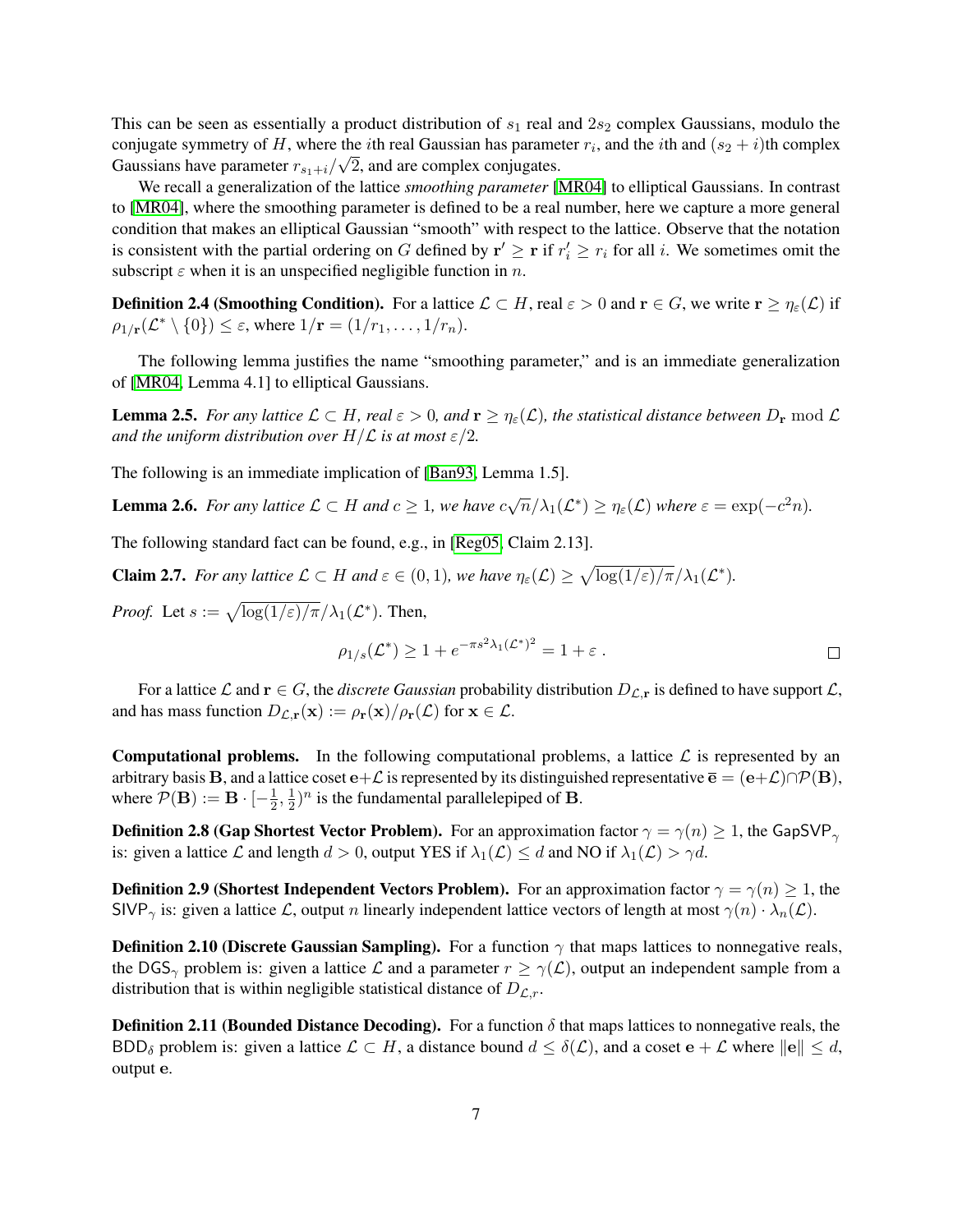**Lemma 2.12** ([\[LLL82,](#page-25-14) [Bab85\]](#page-24-14)). *There is an efficient algorithm that solves*  $BDD_\delta$  *for*  $\delta(\mathcal{L}) = 2^{-n/2} \cdot \lambda_1(\mathcal{L})$ .

Finally, we define a new average-case problem, which is essentially BDD where the offset is drawn from a Gaussian.

**Definition 2.13 (Gaussian Decoding Problem).** For a lattice  $\mathcal{L} \subset H$  and a Gaussian parameter  $g > 0$ , the GDP<sub>L,q</sub> problem is: given a coset  $e + \mathcal{L}$  where  $e \in H$  was drawn from  $D_q$ , find e.

#### <span id="page-8-1"></span>2.3 Algebraic Number Theory

Here we briefly review the requisite concepts and notation from algebraic number theory. Our presentation is an abridged version of [\[LPR10,](#page-25-0) Section 2.3]; see that work and references therein for many more details.

#### <span id="page-8-0"></span>2.3.1 Number Fields and Their Geometry

A *number field* is a field extension  $K = \mathbb{Q}(\zeta)$  obtained by adjoining an element  $\zeta$  to the rationals  $\mathbb{Q}$ , where  $\zeta$ satisfies the relation  $f(\zeta) = 0$  for some irreducible polynomial  $f(x) \in \mathbb{Q}[x]$ , called the *minimal polynomial* of ζ, which is monic without loss of generality. The *degree* n of the number field is the degree of f.

A number field  $K = \mathbb{Q}(\zeta)$  of degree n has exactly n ring embeddings (i.e., injective ring homomorphisms)  $\sigma_i: K \to \mathbb{C}$ . Each embedding sends  $\zeta$  to one of the roots of its minimal polynomial f; the embedding is said to be *real* if that root is real (in which case the image of the embedding is contained in R), otherwise it is *complex*. Because the roots of f come in conjugate pairs, so too do the complex embeddings. We let  $s_1$ and  $s_2$  respectively be the number of real embeddings and *pairs* of complex embeddings, so  $n = s_1 + 2s_2$ , with  $\sigma_i$  for  $1 \le i \le s_1$  being the real embeddings and  $\sigma_{s_1+s_2+i} = \overline{\sigma_{s_1+i}}$  for  $1 \le i \le s_2$  being the conjugate pairs of complex embeddings.

The *(field) norm* (or *algebraic norm*) of an element  $a \in K$  can be defined as  $N(a) := \prod_{i=1}^n \sigma_i(a)$ ; clearly, the norm is multiplicative. Similarly, the *trace* can be defined as  $Tr(a) = \sum_{i=1}^{n} \sigma_i(a)$ . The field norm and trace of a number field element is always rationals.

The *canonical embedding*  $\sigma: K \to H$ , where  $H \subset \mathbb{R}^{s_1} \times \mathbb{C}^{2s_2}$  is as defined in [Section 2.2](#page-6-0) above, is defined as  $\sigma(a) = (\sigma_1(a), \ldots, \sigma_n(a))$ . Observe that this is a ring homomorphism from K to H, where multiplication and addition in the latter are both component-wise. We define norms and other geometric quantities on K simply by identifying field elements  $a \in K$  with their canonical embeddings  $\sigma(a) \in H$ , e.g., the  $\ell_2$  norm is  $||a||_2 := ||\sigma(a)||_2 = (\sum_{i=1}^n |\sigma_i(a)|^2)^{1/2}$  and the  $\ell_\infty$  norm is  $||a||_\infty = \max_i |\sigma_i(a)|$ .

The canonical embedding also allows us to view Gaussian distributions  $D_r$  over H (for  $r \in G$ ), or their discrete analogues over a lattice  $\mathcal{L} \subset H$ , as distributions over K. Formally, the continuous distribution  $D_r$  is actually over the field tensor product  $K_{\mathbb{R}} = K \otimes_{\mathbb{Q}} \mathbb{R}$ , which is in bijective correspondence with H via the natural extension of  $\sigma$ .

#### 2.3.2 Ring of Integers and Ideals

An *algebraic integer* is an algebraic number whose minimal polynomial over the rationals has integer coefficients. For a number field K, we denote its subset of algebraic integers by  $\mathcal{O}_K$ . This set forms a ring (under the addition and multiplication operations of K), called the *ring of integers* of the number field. The norm of any algebraic integer is a rational integer, i.e., in  $\mathbb{Z}$ .

An *(integral) ideal*  $\mathcal{I} \subseteq \mathcal{O}_K$  is a nontrivial additive subgroup that is also closed under multiplication by  $\mathcal{O}_K$ , i.e.,  $r \cdot a \in \mathcal{I}$  for any  $r \in \mathcal{O}_K$  and  $a \in \mathcal{I}$ . Any ideal  $\mathcal{I}$  is a free  $\mathbb{Z}$ -module of rank  $n$ , i.e., it is the set of all Z-linear combinations of some basis  $\{b_1, \ldots, b_n\} \subset \mathcal{I}$  of linearly independent (over Z) elements  $b_i$ .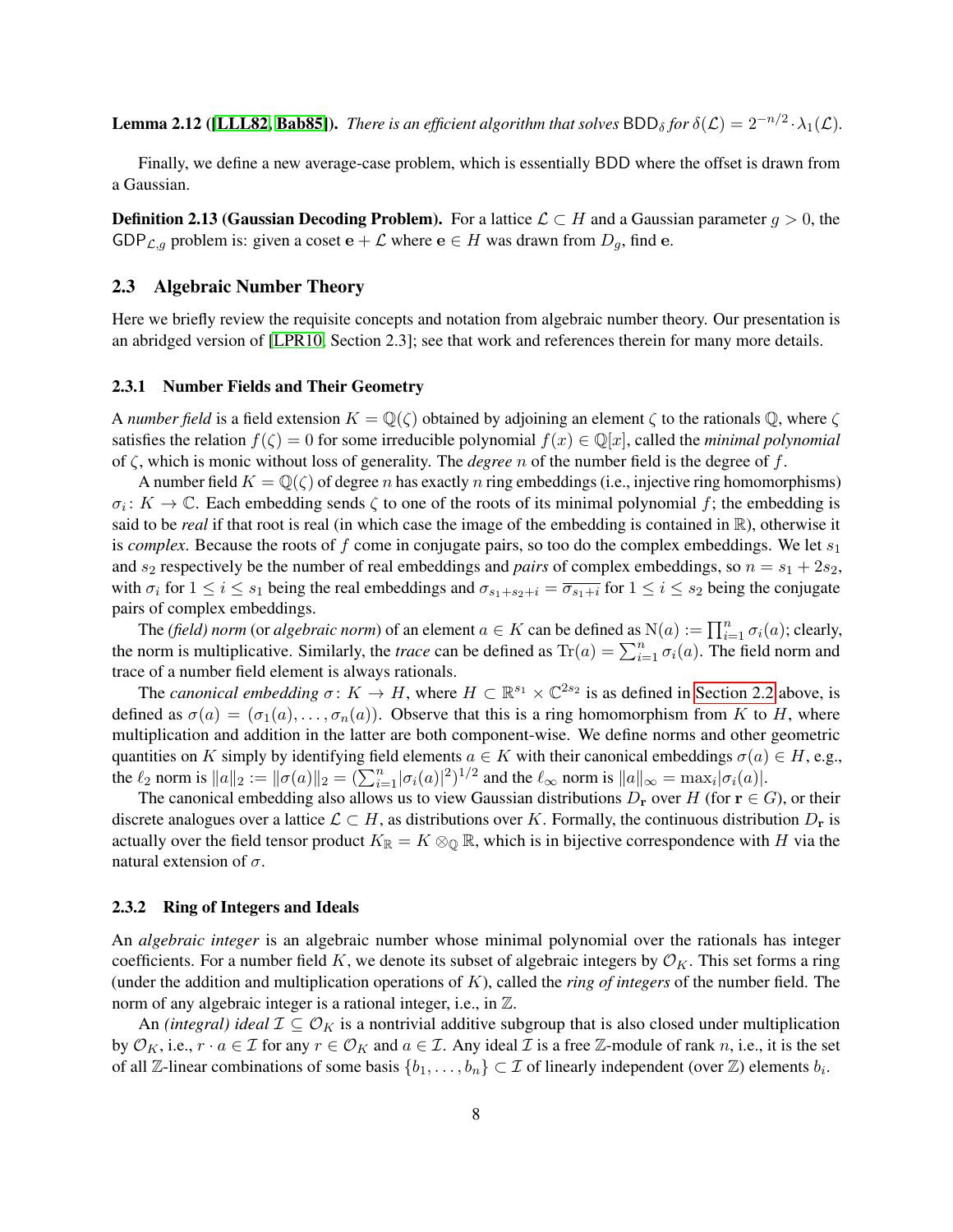The *norm* of an ideal *I* is its index as a subgroup of  $\mathcal{O}_K$ , i.e.,  $N(\mathcal{I}) := |\mathcal{O}_K/\mathcal{I}|$ . The product  $\mathcal{I}\mathcal{J}$  of two ideals I, J is the set of all sums of terms xy for  $x \in I$ ,  $y \in J$ . The norm for ideals is consistent with the norm for field elements, in that  $N(a\mathcal{O}_K) = |N(a)|$  for any  $a \in \mathcal{O}_K$ , and  $N(\mathcal{I}\mathcal{J}) = N(\mathcal{I})N(\mathcal{J})$ .

A *fractional ideal*  $\mathcal{I} \subset K$  is a set such that  $d\mathcal{I} \subseteq \mathcal{O}_K$  is an integral ideal for some  $d \in \mathcal{O}_K$ . Its norm is defined as  $N(\mathcal{I}) := N(d\mathcal{I})/|N(d)|$ . The set of fractional ideals forms a group under multiplication, and the norm is clearly multiplicative on this group.

#### 2.3.3 Ideal Lattices and Duality

Under the canonical embedding  $\sigma$ , any fractional ideal  $\mathcal{I} \subset K$  yields a lattice  $\mathcal{L} = \sigma(\mathcal{I}) \subset H$ , which is called an *ideal lattice*. Recalling that I has a  $\mathbb{Z}$ -basis  $B = \{b_1, \ldots, b_n\}$ , we see that  $\mathbf{B} = \{\sigma(b_1), \ldots, \sigma(b_n)\} \subset \mathcal{L}$ is a basis of L. We often identify an ideal with its embedded lattice, and refer to the minimum distance  $\lambda_1(\mathcal{I})$ of an ideal, etc. The *(absolute) discriminant*  $\Delta_K$  of a number field K is the squared volume of the ring of integers lattice  $\sigma(\mathcal{O}_K)$ , i.e.,  $\Delta_K = |\text{det}(\text{Tr}(b_i \cdot b_j))|$  where  $\{b_1, \ldots, b_n\}$  is any Z-basis of  $\mathcal{O}_K$ .

For any fractional ideal  $\mathcal{I} \subset K$ , its *dual ideal* is defined as  $\mathcal{I}^{\vee} := \{a \in K : \text{Tr}(\mathcal{I} \mathcal{I}) \subseteq \mathbb{Z}\}\.$  Observe that because  $\text{Tr}(ab) = \sum_{i=1}^n \sigma_i(a)\sigma_i(b) = \langle \sigma(a), \overline{\sigma(b)} \rangle$ , dual ideals and dual lattices are related by  $\sigma(\mathcal{I}^{\vee})$  $\overline{\sigma(\mathcal{I})^*}$ . An important canonical fractional ideal in a number field K is the *codifferent* ideal  $\mathcal{O}_K^{\vee}$ , i.e., the dual ideal of the ring of integers. This ideal has norm  $N(\mathcal{O}_K^{\vee}) = \Delta_K^{-1}$ , and provides a link between dual and inverse ideals:  $\mathcal{I}^{\vee} = \mathcal{I}^{-1} \cdot \mathcal{O}_K^{\vee}$  for any fractional ideal  $\mathcal{I} \subset K$ .

All of the computational problems on lattices defined in [Section 2.2](#page-6-0) can be specialized by restricting them to (fractional) ideal lattices in a number field  $K$ . We refer to these specialized problems by prefixing them by K, e.g., K-GDP<sub> $\mathcal{I}, r$ </sub>, K-DGS<sub> $\gamma$ </sub>, etc.

#### 2.4 Ring-LWE

Let K be a number field with ring of integers  $R = \mathcal{O}_K$ . Recall that  $R^{\vee}$  is the (fractional) codifferent ideal of K, and let  $\mathbb{T} = K_{\mathbb{R}}/R^{\vee}$ . Let  $q \ge 2$  be a (rational) integer modulus, and for any fractional ideal  $\mathcal I$  of K, let  $\mathcal{I}_q = \mathcal{I}/q\mathcal{I}.$ 

**Definition 2.14 (Ring-LWE Distribution).** For  $s \in R_q^{\vee}$  and an error distribution  $\psi$  over  $K_{\mathbb{R}}$ , the R-LWE distribution  $A_{s,\psi}$  over  $R_q \times \mathbb{T}$  is sampled by independently choosing a uniformly random  $a \leftarrow R_q$  and an error term  $e \leftarrow \psi$ , and outputting  $(a, b = (a \cdot s)/q + e \mod R^{\vee})$ .

<span id="page-9-2"></span>**Definition 2.15 (Ring-LWE, Average-Case Decision).** Let  $\Upsilon$  be a distribution over a family of error distributions, each over  $K_{\mathbb{R}}$ . The average-case Ring-LWE decision problem, denoted R-LWE<sub>q, Y</sub>, is to distinguish (with non-negligible advantage) between independent samples from As,ψ for a *random* choice of  $(s, \psi) \leftarrow U(R_q^{\vee}) \times \Upsilon$ , and the same number of uniformly random and independent samples from  $R_q \times \mathbb{T}$ .

#### 2.5 Probability

<span id="page-9-0"></span>**Lemma 2.16 (Chernoff-Hoeffding bound [\[Hoe63\]](#page-25-15)).** Let  $X_1, \ldots, X_N$  be independent and identically dis*tributed random variables with*  $0 \leq X_i \leq 1$  *and*  $\overline{X} := \mathbb{E}[X_i]$ *. Then, for any*  $s > 0$ 

$$
\Pr\Big[\Big|N\overline{X} - \sum X_i\Big| \ge s\Big] \le 2\exp(-s^2/N) .
$$

<span id="page-9-1"></span>We will also need the following slight strengthening of [Lemma 2.16.](#page-9-0) See, e.g., [\[AS16,](#page-24-15) Theorem 7.2.1].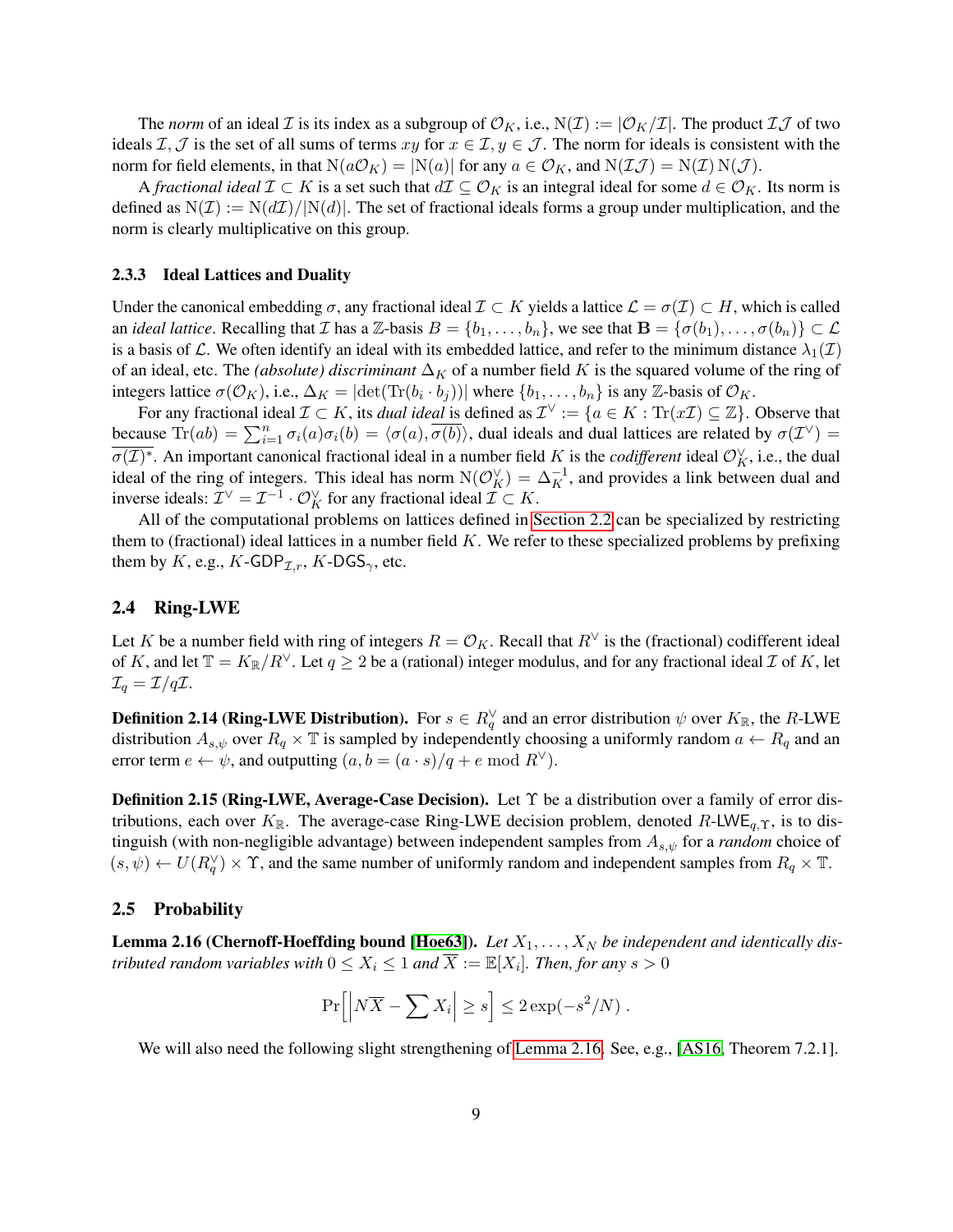**Lemma 2.17.** *Let*  $X_1, \ldots, X_N \in \{0, 1\}$  *be boolean random variables with*  $Pr[X_i = 1 | X_1 = x_1, \ldots, X_{i-1} = x_i]$  $x_{i-1}$  ≥ p for all  $1 \le i \le N$ *, all*  $x_1, \ldots, x_{i-1} \in \{0, 1\}$ *, and some*  $0 < p < 1$ *. Then, for any*  $s > 0$ *,* 

$$
\Pr[Np - \sum X_i \ge s] \le \exp(-s^2/(2N)) \; .
$$

# <span id="page-10-0"></span>3 Random Self-Reduction for GDP

Our goal in this section is to prove Proposition [3.3,](#page-10-1) a random self-reduction for GDP, showing that the ability to solve GDP even with some small non-negligible probability over the offset vector implies the ability to solve GDP for a slightly smaller parameter with all but negligible probability.

The proof is based on the following theorem by Borell [\[Bor85\]](#page-24-12). It says that the functions that are "least correlated" under Gaussian error are indicators of two opposing half-spaces. We let  $D^n = D_1^n$  be the Gaussian distribution  $D_1$  in *n*-dimensional space. Let  $\Phi^{-1} : (0,1) \to \mathbb{R}$  denote the inverse of the cumulative distribution function of the normal distribution  $D^1$  (and notice that  $\Phi^{-1}(\mu) < 0$  for  $\mu < 1/2$ ).

<span id="page-10-3"></span>**Theorem 3.1 ([\[Bor85\]](#page-24-12); see also [\[O'D14,](#page-25-12) Exercise 11.26]).** Let  $f, g: \mathbb{R}^n \to [0, 1]$  be two functions and let  $\mu := \mathbb{E}_{\mathbf{x} \sim D^n}[f(\mathbf{x})], \nu := \mathbb{E}_{\mathbf{x} \sim D^n}[g(\mathbf{x})]$ *. Then, for any*  $\delta > 0$ *,* 

$$
\mathop{\mathbb{E}}_{\mathbf{x},\mathbf{z}\sim D^n}[f(\mathbf{x})g(\delta \mathbf{x} + (1-\delta^2)^{1/2}\mathbf{z})] \ge \Pr_{x,z\sim D^1}[x \le \Phi^{-1}(\mu) \text{ and } \delta x + (1-\delta^2)^{1/2}z \ge -\Phi^{-1}(\nu)].
$$

<span id="page-10-4"></span>**Corollary 3.2.** Let  $\delta = \delta(n)$  be any  $o(1)$  function, and let  $g: \mathbb{R}^n \to [0,1]$  have expectation  $\nu :=$  $\mathbb{E}_{\mathbf{x} \sim D^n}[g(\mathbf{x})] \geq 1/\text{poly}(n)$ . Assume x is chosen according to  $D^n$ . Then, there exists a  $c > 0$  such *that with all but negligible probability (over the choice of* x*), it holds that*

$$
\mathbb{E}_{\mathbf{z}\sim D^n}[g(\delta \mathbf{x} + (1-\delta^2)^{1/2}\mathbf{z})] > n^{-c}.
$$
\n(3.1)

<span id="page-10-2"></span>.

*Proof.* Let  $f : \mathbb{R}^n \to \{0, 1\}$  be the indicator function of the points for which [Equation \(3.1\)](#page-10-2) does *not* hold, and denote its expectation by  $\mu := \mathbb{E}_{\mathbf{x} \sim D^n}[f(\mathbf{x})]$ . Then, clearly

$$
\mathbb{E}_{\mathbf{x},\mathbf{z}\sim D^n}[f(\mathbf{x})g(\delta \mathbf{x}+(1-\delta^2)^{1/2}\mathbf{z})] \leq \mu \cdot n^{-c}.
$$

By Theorem [3.1,](#page-10-3) we get that

$$
\Pr_{x,z \sim D^1}[x \le \Phi^{-1}(\mu) \text{ and } \delta x + (1 - \delta^2)^{1/2} z \ge -\Phi^{-1}(\nu)] \le \mu \cdot n^{-c} ,
$$

or equivalently,

$$
\mathbb{E}_{x \sim D^1} \left[ \Pr_{z \sim D^1} [\delta x + (1 - \delta^2)^{1/2} z \ge -\Phi^{-1}(\nu)] \mid x \le \Phi^{-1}(\mu) \right] \le n^{-c}
$$

By Markov's inequality, with probability at least 1/2 over the choice of x conditioned on  $x \leq \Phi^{-1}(\mu)$ ,

$$
\Pr_{z \sim D^1} [\delta x + (1 - \delta^2)^{1/2} z \ge -\Phi^{-1}(\nu)] \le 2n^{-c},
$$

<span id="page-10-1"></span>√ but since  $\delta = o(1)$ , and assuming c is large enough, this implies that  $x \le -\omega$  $\overline{\log n}$ ). As a result,  $\frac{v}{\sqrt{2}}$  $\Phi^{-1}(\mu) \leq -\omega$  $\overline{\log n}$ ) which in turn implies that  $\mu$  is negligible, as desired.  $\Box$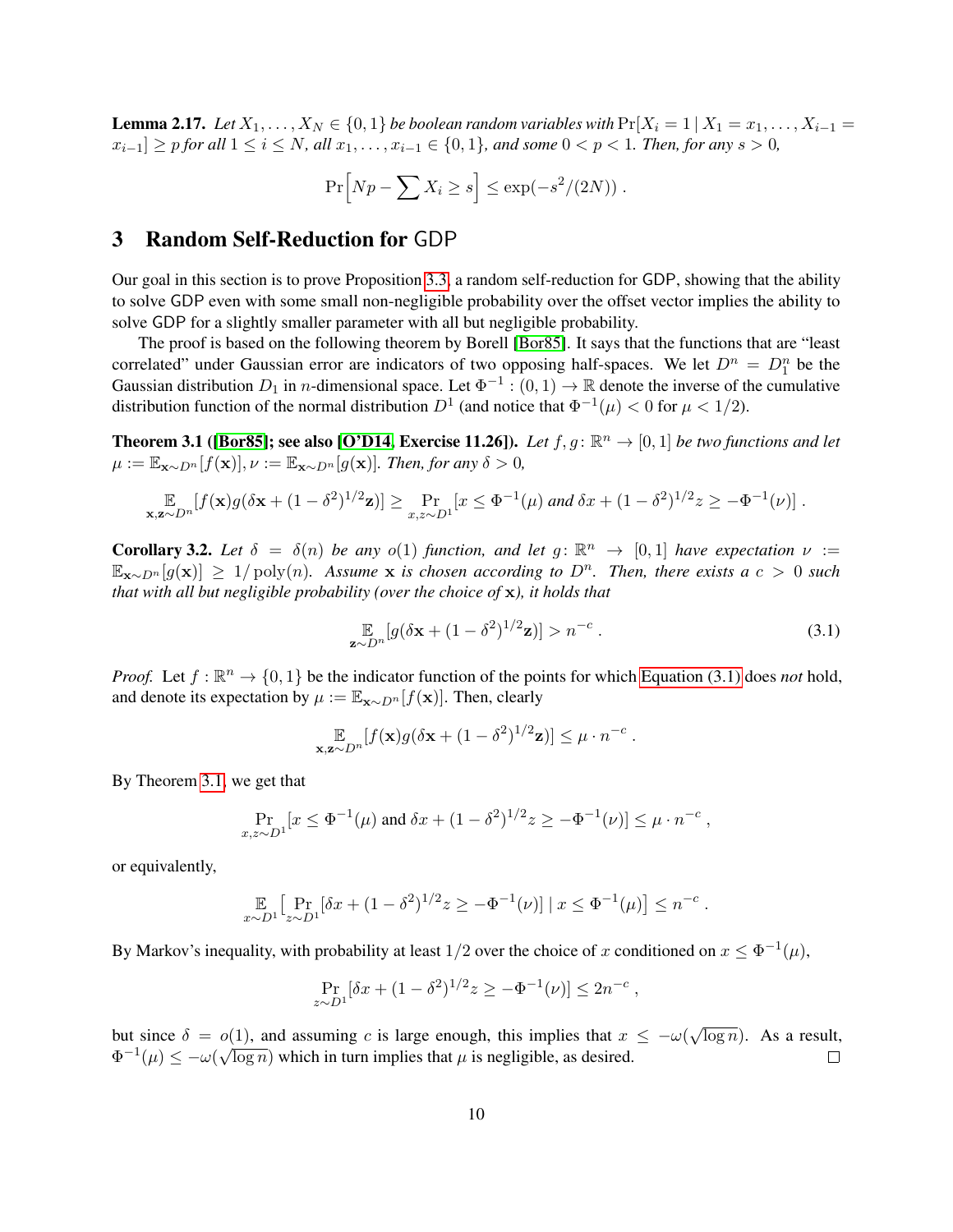<span id="page-11-1"></span>

(a) The probability function  $p_{\mathcal{O}}(t)$  of an oracle  $\mathcal O$  with a (b) The probability functions  $p_{\mathcal O_{-0.3}}(t)$  and  $p_{\mathcal O_{-0.2}}(t)$  of horizontal line at  $p_{\infty} := \lim_{t \to \infty} p_{\mathcal{O}}(t) = 1/10$ . two different shifts of O.



**Proposition 3.3.** Assume we are given access to an oracle that solves  $GDP_{\mathcal{L},r}$  with some non-negligible *probability over the choice of the coset. Then we can efficiently solve*  $GDP_{\mathcal{L},\delta r}$  *with* all but negligible *probability, where*  $\delta = \delta(n)$  *is any*  $o(1)$  *function.* 

*Proof.* Assume without loss of generality that  $r = 1$ . Given an input coset  $x + \mathcal{L}$ , the algorithm repeats the following a polynomial number of times. It chooses a vector **z** from  $D_{r'}$ , where  $r' := (1 - \delta^2)^{1/2}r$ , and calls the oracle with  $z + x + \mathcal{L}$ . At the end it returns the shortest solution among all the oracle responses, minus z. Correctness follows from Corollary [3.2,](#page-10-4) where we take q to be the acceptance probability of the oracle.  $\Box$ 

# 4 Finding Your (Oracle's) Center

For a (randomized) oracle  $\mathcal{O}: S \to \{0,1\}$  with some domain S, let  $p_{\mathcal{O}}(t) = \Pr[\mathcal{O}(t) = 1]$  for any  $t \in S$ . Usually, O will be clear from context, so we often omit the subscript and simply write  $p(t)$ . If  $S = \mathbb{R}$ , then for any  $s \in \mathbb{R}$ , let  $\mathcal{O}_s : \mathbb{R}^{\geq 0} \to \{0, 1\}$  be the "suffix" oracle  $\mathcal{O}_s(t) = \mathcal{O}(s+t)$ . (See [Figure 1.](#page-11-1)) We wish to show that, if  $O$  has certain properties, then we can tell the difference between suffix oracles having sufficiently different shifts. (In our only application, [Proposition 4.4,](#page-13-0) the shift s corresponds to  $\log ||z^* - z||$ , where  $z^* \in \mathbb{R}^k$  is some unknown target vector and we choose  $z \in \mathbb{R}^k$ . We did not try to optimize the parameters.)

**Definition 4.1 (Oracle Comparison Problem).** For error parameter  $\varepsilon \ge 0$  and  $r > 0$ ,  $(\varepsilon, r)$ -OCP is a promise problem defined as follows. Given access to two (randomized) oracles  $\mathcal{O}_{s_1}$  and  $\mathcal{O}_{s_2}$  for some unknown shifts  $s_1, s_2 \in [-r, r]$  and some underlying oracle  $\mathcal{O} \colon \mathbb{R} \to \{0, 1\}$ , the goal is to output YES if  $s_2 \leq s_1 - \varepsilon$  and NO if  $s_2 > s_1$ . (If neither is the case, then any output is considered correct.)

<span id="page-11-0"></span>**Lemma 4.2.** *There is a* poly( $\kappa$ )-time algorithm that takes as input some confidence parameter  $\kappa \ge 200$  and *solves*  $(1/\kappa, \kappa)$ -*OCP* except with probability at most  $\exp(-\kappa)$ , provided that the oracle  $\mathcal O$  and the two shifts  $s_1, s_2$  *corresponding to the instance of OCP satisfy the following conditions. There exists a*  $p_\infty \in [0, 1]$  *and*  $t^* \geq s_1$  *such that* 

<span id="page-11-4"></span><span id="page-11-3"></span><span id="page-11-2"></span>*1.*  $p(t^*) - p_\infty \geq 1/\kappa;$ 2.  $|p(t) - p_{\infty}| \leq 2 \exp(-t/\kappa)$  *for all t; and 3.* p(t) *is* κ*-Lipschitz.*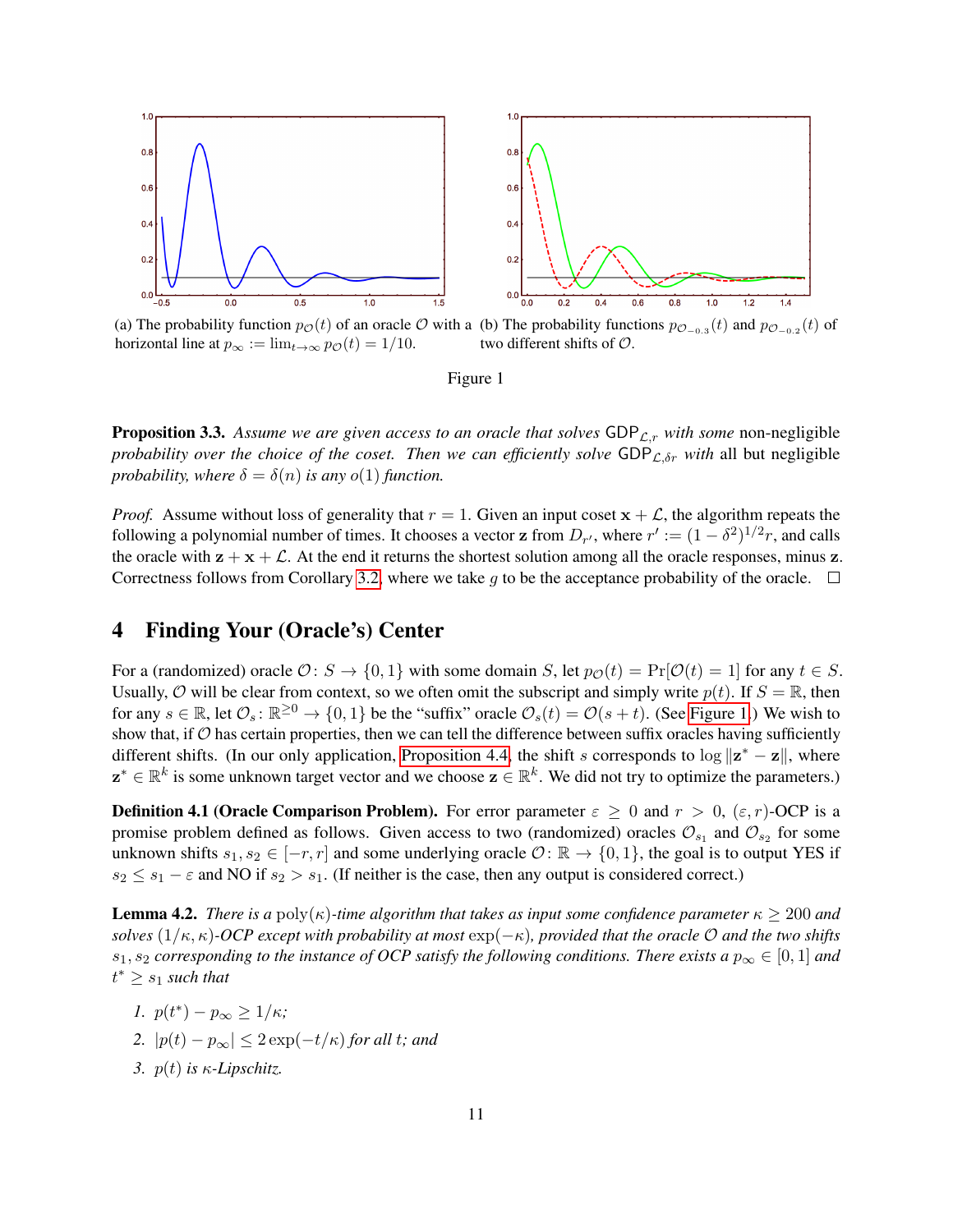*(Here,* p(t) *is the acceptance probability of the oracle on input* t*, as above.) Furthermore, each of the*  $a$ lgorithm's oracle calls takes the form  $\mathcal{O}_{s_j}(i\Delta)$  for some  $\Delta < 1$  that depends only on  $\kappa$  and integer  $0 \leq i \leq \text{poly}(\kappa), j \in \{1, 2\}.$ 

*Proof.* The high-level idea behind the algorithm is to work with the function

<span id="page-12-0"></span>
$$
h(s) := \max_{t \ge 0} (1+t) |p(s+t) - p_{\infty}|.
$$
\n(4.1)

(Since p is continuous and converges rapidly to  $p_{\infty}$ , this maximum is in fact achieved.) Intuitively, h is a weighted measure of the "distance from s to the next peak in the function p."

Notice that we have defined  $h(s)$  so that it is monotonically non-increasing. Therefore, in the NO case when  $s_2 > s_1$ , we must have  $h(s_2) - h(s_1) \leq 0$ . On the other hand, it is clear that  $h(s_2) - h(s_1)$  must be non-negative in the YES case when  $s_2 \leq s_1 - 1/\kappa$ , and we claim that in fact  $h(s_2) - h(s_1) \geq 1/\text{poly}(\kappa)$  in this case.

To that end, let

$$
\widehat{t}(s) := \underset{t \ge 0}{\operatorname{argmax}} (1+t)|p(s+t) - p_{\infty}|
$$

be a value of t achieving the maximum in Equation  $(4.1)$ . (If there are multiple such values of t, we can take, e.g., the smallest.) Suppose we are in the YES case so that  $-\kappa \leq s_2 \leq s_1 - 1/\kappa \leq t^* - 1/\kappa$ . Then

$$
h(s_2) = \max_{t \ge 0} (1+t) |p(s_2+t) - p_{\infty}| \ge (1+\hat{t}(s_1) + s_1 - s_2) |p(s_1 + \hat{t}(s_1)) - p_{\infty}| = \left(1 + \frac{s_1 - s_2}{1 + \hat{t}(s_1)}\right) h(s_1).
$$

Since  $s_1 \leq t^*$ , it follows from [Item 1](#page-11-2) that  $h(s_1) \geq 1/\kappa$ . Furthermore, by [Item 2,](#page-11-3) we must have  $\hat{t}(s_1) <$  $100\kappa \log \kappa$ , since otherwise  $h(s_1)$  would be much smaller than  $1/\kappa$ . It follows that

<span id="page-12-1"></span>
$$
h(s_2) - h(s_1) > \frac{1}{\kappa^2} \cdot \frac{1}{1 + 100\kappa \log \kappa} \ge 1/\text{poly}(\kappa) .
$$

Therefore, a sufficiently good approximation to  $h(s_1)$  and  $h(s_2)$  can be used to solve OCP. Specifically, suppose we have an algorithm with oracle access to  $\mathcal{O}_s$  for (unknown)  $s \geq -\kappa$  that takes as input  $\lambda$ ,  $\kappa$  and outputs  $\overline{h}$  such that

$$
|\overline{h} - h(s)| \le 1/\lambda \tag{4.2}
$$

except with probability at most  $\exp(-\kappa)/2$  (in time  $\frac{\text{poly}(\kappa, \lambda)}{\lambda}$ ). The above argument shows that, by taking  $\lambda = \text{poly}(\kappa)$ , such an algorithm can be used to solve  $(1/\kappa, \kappa)$ -OCP. So, it remains to show that such an algorithm exists.

On input  $\lambda, \kappa \ge 200$ , the algorithm behaves as follows. For each  $i = 0, \ldots, T := |t_{\text{max}}/\Delta|$ , it calls  $\mathcal{O}_s$ repeatedly, N times, on input  $i\Delta$ , and sets  $\overline{p}_i$  to be the fraction of times that the oracle outputs 1 on this input. The algorithm then outputs

<span id="page-12-2"></span>
$$
\overline{h} := \max_{i} (1 + i\Delta) |\overline{p}_i - \overline{p}_T| , \qquad (4.3)
$$

which is meant to be an approximation to  $h(s)$ . The parameters  $N \leq poly(\kappa, \lambda)$ ,  $t_{\max} \leq poly(\kappa, \lambda)$ , and  $\Delta \geq 1/\text{poly}(\kappa, \lambda)$  will be chosen below.

Clearly, as long as N,  $t_{\text{max}}$ , and  $1/\Delta$  are polynomial in  $\kappa$  and  $\lambda$ , the above algorithm is efficient. So, we need only show that  $\overline{h}$  satisfies [Equation \(4.2\).](#page-12-1) Indeed, by the Chernoff-Hoeffding bound [\(Lemma 2.16\)](#page-9-0), we have

$$
|\overline{p}_i - p(s + i\Delta)| \le \frac{1}{100\lambda t_{\text{max}}}
$$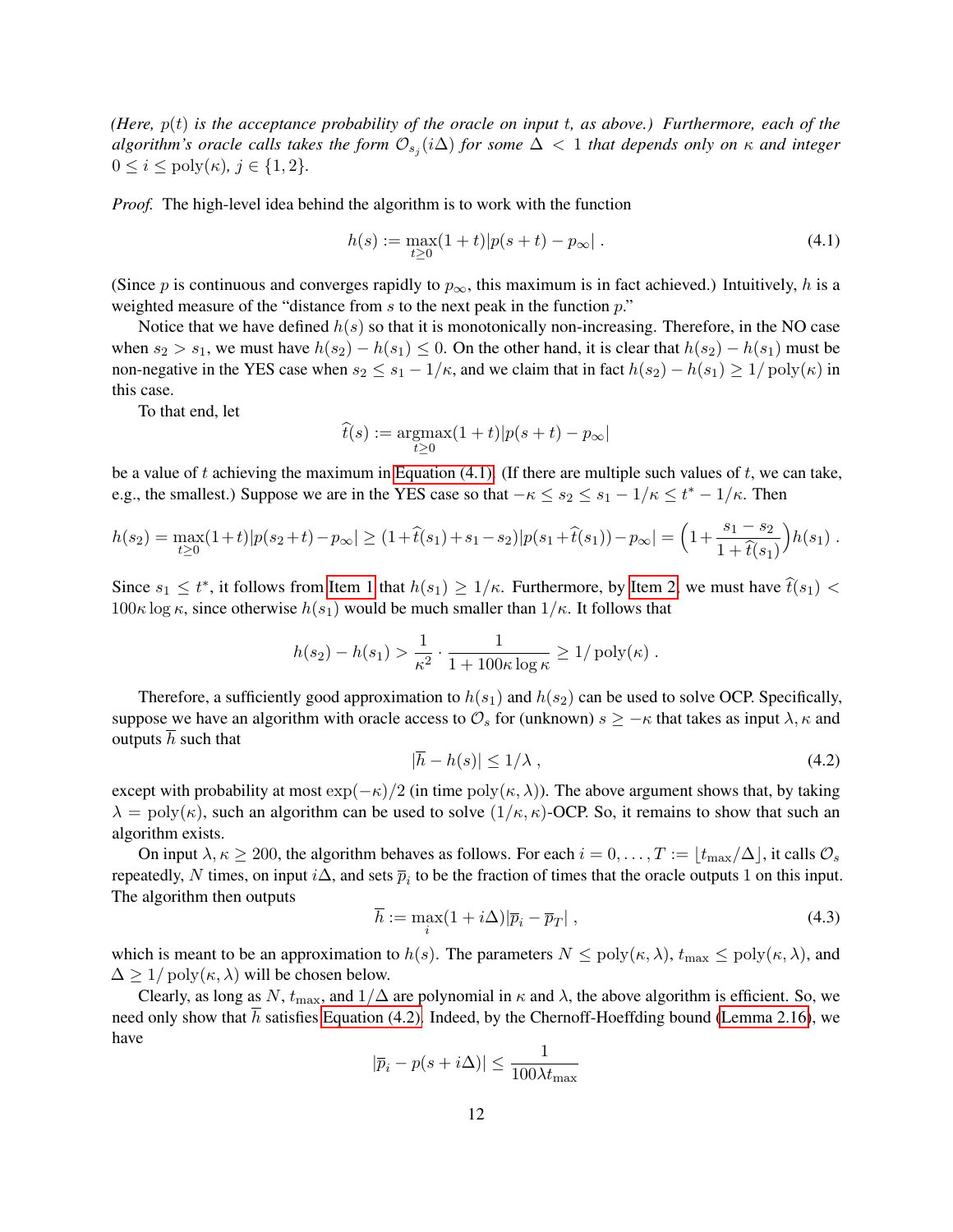for all  $i,j$  except with probability at most  $10T\exp(-N/(100^2\lambda^2t_{\rm max}^2))$ . Taking  $N:=\lceil 500^2t_{\rm max}^2\kappa\lambda^2\log T\rceil\leq 1$ poly( $\kappa$ ,  $\lambda$ ) is sufficient to make this failure probability less than exp( $-\kappa$ )/2. Next, we need to "fill in the gaps" in order to compare the maximum over a continuous set in [Equation \(4.1\)](#page-12-0) with the maximum over a discrete set in [Equation \(4.3\).](#page-12-2) Indeed, by [Item 3,](#page-11-4) we have

$$
|p(t + \chi \Delta) - p(t)| \le \kappa \Delta
$$

for all t and all  $\chi \in [0,1]$ . Taking  $\Delta := 1/(100\kappa\lambda t_{\max}) \ge 1/\text{poly}(\kappa,\lambda)$  implies that this is at most  $1/(100\lambda t_{\text{max}})$ . Finally, we need to argue that  $p(s+T\Delta)$  is a good approximation to  $p_{\infty}$ . This follows from [Item 2,](#page-11-3) which says that

$$
|p(s+T\Delta)-p_{\infty}| \leq 2\exp(-(s+t_{\max}-\Delta)/\kappa) \leq 10\exp(-t_{\max}/\kappa) ,
$$

where the last inequality uses the fact that  $s \geq -\kappa$  (and  $\Delta < 1$ ). Taking  $t_{\text{max}} := 100\kappa \log(\kappa \lambda) \leq \text{poly}(\kappa, \lambda)$ implies that this too is at most  $1/(100\lambda t_{\text{max}})$ .

Combining the above bounds, we have

$$
\left| \left( \overline{p}_i - \overline{p}_T \right) - \left( p(s + (i + \chi)\Delta) - p_\infty \right) \right| \le \frac{1}{25\lambda t_{\text{max}}}
$$

<span id="page-13-1"></span>for all i and all  $\chi \in [0,1]$ . Applying this to  $\overline{q}_i := (1 + i\Delta)|\overline{p}_i - \overline{p}_T|$  and  $q(t) := (1 + t)|p(s + t) - p_{\infty}|$ , we see that

$$
|\overline{q}_i - q((i + \chi)\Delta)| \le (2 + t_{\max})|\overline{p}_i - p(s + (i + \chi)\Delta)| + \Delta \le \frac{1}{10\lambda}
$$
\n(4.4)

 $\Box$ 

for all i and  $\chi \in [0,1]$ . Finally, we apply [Equation \(4.4\)](#page-13-1) to the definitions of h [\(Equation \(4.1\)\)](#page-12-0) and  $\overline{h}$ (Equation  $(4.3)$ ) to see that

$$
|\overline{h} - h(s)| \leq \left| \max_{i} \overline{q}_i - \max_{\substack{i,\chi \\ (i+\chi)\Delta \leq t_{\max}}} q((i+\chi)\Delta) \right| + \max_{t \geq t_{\max}} q(t) \leq \max_{i,\chi} |\overline{q}_i - q((i+\chi)\Delta)| + \frac{1}{10\lambda} \leq \frac{1}{\lambda},
$$

as needed.

<span id="page-13-5"></span>**Definition 4.3 (Oracle Hidden Center Problem).** For any parameters  $\varepsilon, \delta \in [0, 1)$  and  $\beta \ge 1$ , the  $(\varepsilon, \delta, \beta)$ -OHCP is an approximate search problem defined as follows. An instance consists of a scale parameter  $d > 0$  and (randomized) oracle  $\mathcal{O} \colon \mathbb{R}^k \times \mathbb{R}^{\geq 0} \to \{0, 1\}$  whose acceptance probability on input  $(\mathbf{z}, t)$  for  $||\mathbf{z} - \mathbf{z}^*|| \leq \beta d$  is  $p(t + \log ||\mathbf{z} - \mathbf{z}^*||)$  for some (unknown) "hidden center"  $\mathbf{z}^* \in \mathbb{R}^k$  with  $\delta d \leq ||\mathbf{z}^*|| \leq d$ and (unknown) function p. (I.e., for such z, its acceptance probability depends only on  $t + \log ||z - z^*||$ .) The goal is to output some  $\mathbf{z} \in \mathbb{R}^k$  such that  $\|\mathbf{z} - \mathbf{z}^*\| \leq \varepsilon d$ .

<span id="page-13-0"></span>**Proposition 4.4.** *There is a* poly( $\kappa$ , k)*-time algorithm that takes as input a confidence parameter*  $\kappa$  >  $20 \log(k+1)$  *(and the scale parameter*  $d > 0$ *) and solves*  $(\exp(-\kappa), \exp(-\kappa), 1+1/\kappa)$ *-OHCP in dimension* k *except with probability* exp(−κ)*, provided that the oracle* O *corresponding to the OHCP instance satisfies the following conditions. For some*  $p_{\infty} \in [0, 1]$  *and*  $s^* \geq 0$ *,* 

- <span id="page-13-2"></span>*1.*  $p(s^*) - p_\infty \geq 1/\kappa;$
- <span id="page-13-3"></span>2.  $|p(s) - p_{\infty}| \leq 2 \exp(-s/\kappa)$  *for any s; and*
- <span id="page-13-4"></span>*3.* p(s) *is* κ*-Lipschitz in* s*,*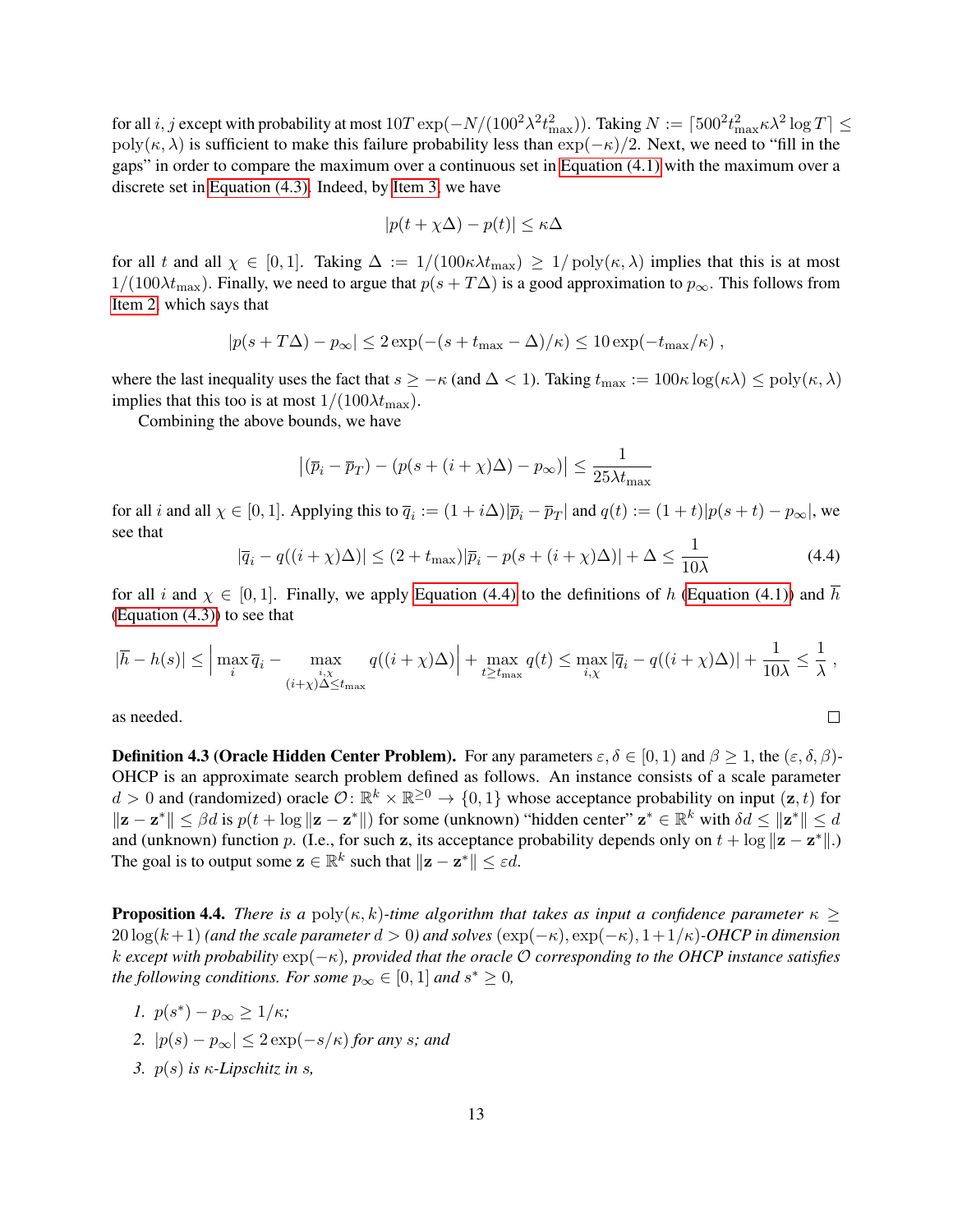

Figure 2: A depiction of an instance of OHCP in  $\mathbb{R}^2$ . The goal is to find a good approximation to  $z^*$  using oracle calls  $\mathcal{O}(\mathbf{z}, t)$ .

*where*  $p(s)$  *is the acceptance probability of*  $\mathcal O$  *on input*  $(0, s)$ *. Furthermore, each of the algorithm's oracle calls takes the form*  $\mathcal{O}(\cdot, i\Delta)$  *for some*  $\Delta < 1$  *that depends only on*  $\kappa$  *and*  $k$  *and*  $0 \le i \le \text{poly}(\kappa, k)$ *.* 

*Proof.* We may assume that  $d = 1$ , since the problem is invariant under scaling. The idea behind the algorithm is to take a "guided random walk" towards the center  $z^*$ .

To that end, we first claim that [Lemma 4.2](#page-11-0) yields an algorithm with the following behavior. The algorithm takes as input confidence parameters  $\kappa, \lambda \ge 100$ , runs in time  $poly(\kappa, \lambda)$ , and has oracle access to  $\mathcal{O}_1 := \mathcal{O}(\mathbf{x}_1, \cdot)$  and  $\mathcal{O}_2 := \mathcal{O}(\mathbf{x}_2, \cdot)$  for some  $\mathbf{x}_1, \mathbf{x}_2 \in \mathbb{R}^k$  satisfying  $\exp(-\lambda) \le ||\mathbf{x}_i - \mathbf{z}^*|| \le 1 + 1/\kappa$ and  $\|\mathbf{x}_1 - \mathbf{z}^*\| \le \|\mathbf{z}^*\|$ . If  $\|\mathbf{x}_1 - \mathbf{z}^*\| \le \|\mathbf{x}_2 - \mathbf{z}^*\|$ , then it must output NO except with probability at most  $\exp(-\lambda)$ . If  $\log \|\mathbf{x}_2 - \mathbf{z}^*\| \leq \log \|\mathbf{x}_1 - \mathbf{z}^*\| - 1/\lambda$ , then it must output YES except with probability at most  $\exp(-\lambda)$ . Below, we will use such an algorithm to "guide our random walk" towards  $z^*$ .

To achieve this, our algorithm simply runs the procedure from [Lemma 4.2](#page-11-0) with oracles  $\mathcal{O}_1 := \mathcal{O}(\mathbf{x}_1, \cdot)$ and  $\mathcal{O}_2 := \mathcal{O}(\mathbf{x}_2, \cdot)$  and confidence parameter  $\kappa + \lambda$ . It then simply outputs the response of this procedure.

To see that this works, let  $\mathcal{O}^*(\cdot) := \mathcal{O}(0, \cdot)$ . Notice that our two oracles  $\mathcal{O}_1$  and  $\mathcal{O}_2$  correspond exactly to  $\mathcal{O}_{s_1-\log ||\mathbf{z}^*||}^*$  and  $\mathcal{O}_{s_2-\log ||\mathbf{z}^*||}^*$ , where  $s_i := \log ||\mathbf{x}_i - \mathbf{z}^*||$ . I.e.,  $\mathcal{O}(\mathbf{x}_i, \cdot)$  is a shift of  $\mathcal{O}^*$  by  $s_i - \log ||\mathbf{z}^*||$ . Since  $s_1, s_2 \in [-\lambda, \log(1+1/\kappa)]$  by assumption, it follows that  $s_i - \log ||z^*|| \in [-\lambda - \kappa, \lambda + \kappa]$ , so that this is a valid instance of  $(1/\lambda, \lambda + \kappa)$ -OCP. Furthermore, setting  $t^* := s^* \geq 0 \geq s_1 - \log ||z^*||$ , we see that the conditions on  $\mathcal O$  in Items [1,](#page-13-2) [2,](#page-13-3) and [3](#page-13-4) correspond exactly to the corresponding conditions on  $\mathcal O^*$  needed to apply [Lemma 4.2.](#page-11-0) It follows that this algorithm correctly distinguishes the case  $s_1 \leq s_2$  from the case  $s_2 \leq s_1 - 1/\lambda$  except with probability at most  $\exp(-\lambda)$ , as needed.

We now show how to use the procedure described above to solve OHCP. On input  $\kappa \geq 20 \log(k+1)$ , our OHCP algorithm first sets  $z_0 = 0$ . It then does the following for  $i = 0, \ldots, T$ . It samples a coordinate  $j \in \{1, \ldots, k\}, x \in [0, 1]$ , and  $\sigma \in \{\pm 1\}$  uniformly at random. Let  $\mathbf{v}_i := \sigma \exp(-2\kappa x) \mathbf{e}_j / \sqrt{\kappa^2 k}$ . The algorithm then runs the procedure described above on input  $\kappa, \lambda$  with  $x_1 := z_i$  and  $x_2 := z_i + v_i$ . If the subprocedure outputs YES, then it sets  $z_{i+1} = z_i + v_i$ . Otherwise, it sets  $z_{i+1} = z_i$ . Finally, it outputs  $z_{T+1}$ . The parameters  $T, \lambda \leq \text{poly}(\kappa, k)$  will be chosen below.

Clearly, as long as  $T, \lambda \leq \text{poly}(\kappa, k)$ , the algorithm runs in time  $\text{poly}(\kappa, k)$ , as needed. Let  $s_{i,1} :=$  $\log ||\mathbf{z}_i - \mathbf{z}^*||$  and  $s_{i,2} := \log ||\mathbf{z}_i + \mathbf{v}_i - \mathbf{z}^*||$ . To prove correctness, we show that (1) the subprocedure answers correctly (i.e., outputs YES whenever  $s_{i,2} \leq s_{i,1} - 1/\lambda$  and NO whenever  $s_{i,1} \leq s_{i,2}$ ) for all i except with probability at most  $\exp(-\kappa)/2$ ; and (2) if this holds then  $s_{T+1} := \log ||\mathbf{z}_{T+1} - \mathbf{z}^*|| \leq -\kappa$  except with probability at most  $\exp(-\kappa)/2$ . The result then follows by union bound.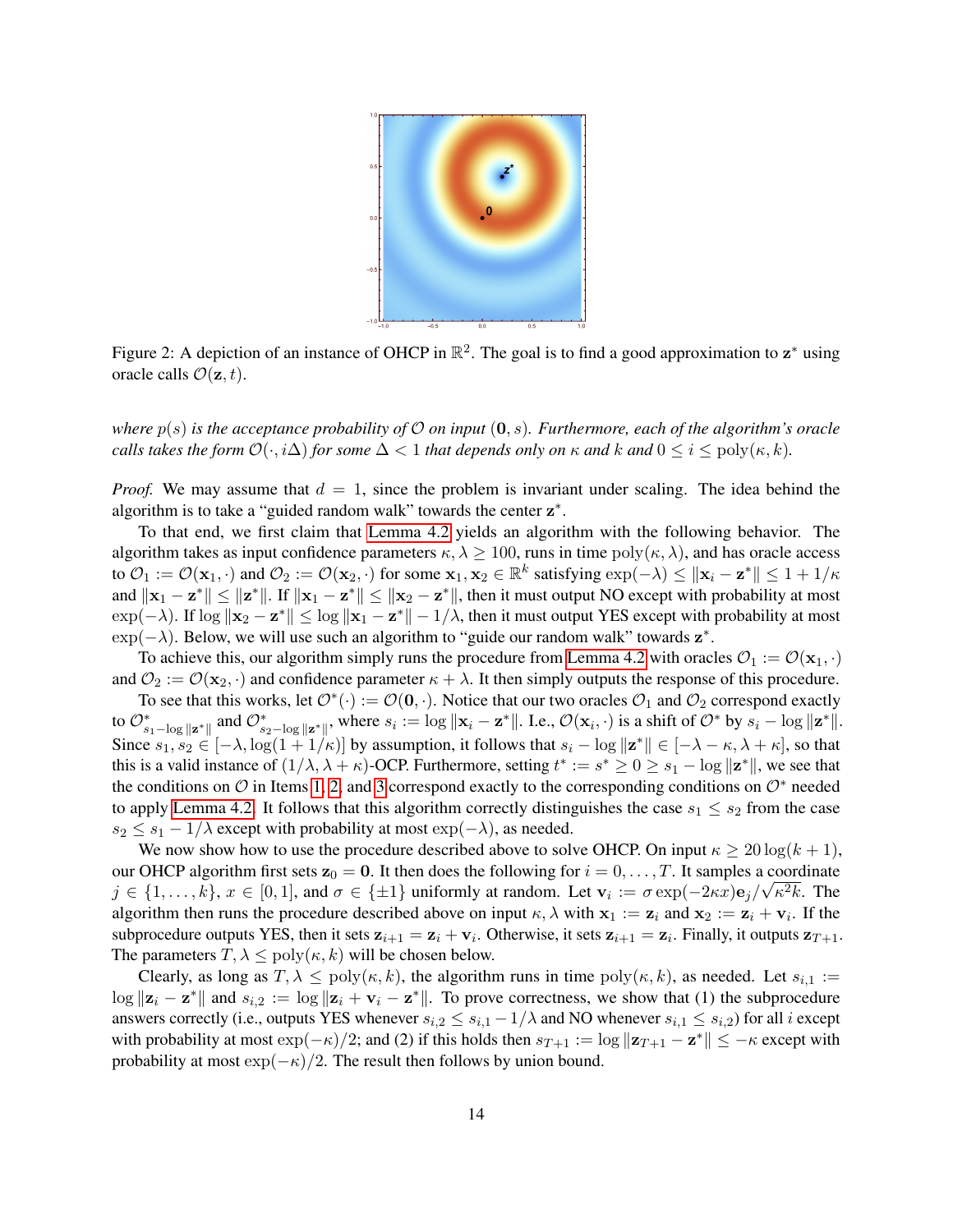To prove (1), we prove by induction on i that, except with probability at most  $\delta_i := 10i \exp(-\lambda/2)$ , (a) the subprocedure answers correctly for all  $i' < i$ ; and (b)  $s_{i,j} \in [-\lambda, \log(1 + 1/\kappa)]$  and  $s_{i,1} \leq \log ||\mathbf{z}^*||$ . Setting

$$
\lambda := 10\kappa k^2 \log T \le \text{poly}(\kappa, k) ,
$$

we see that  $\delta_{T+1} \leq \exp(-\kappa)/2$ . (We could have taken  $\lambda$  to be a bit smaller for this part of the argument, but this larger value will be necessary later.)

The claim is trivial for  $i = 0$ . Let  $i > 0$  and suppose for induction that the statement holds for  $i - 1$ . So, we have  $s_{i-1,j} \in [-\lambda, \log(1+1/\kappa)], s_{i-1,1} \leq \log ||z^*||$ , and that the subprocedure answers correctly up to and including step  $i - 1$  except with probability  $\exp(-\lambda) + \delta_{i-1}$  (where we have used the correctness of the subprocedure). In particular, it must output NO if  $s_{i-1,1} \leq s_{i-1,2}$ , which implies that we always have  $s_{i,1} \leq s_{i-1,1} \leq \log ||\mathbf{z}^*||$ . Furthermore, by triangle inequality, we have that  $\exp(s_{i,2}) \leq \exp(s_{i,1}) + ||\mathbf{v}_i|| \leq$  $1 + 1/\kappa$ , as needed.

To see that  $s_{i,j} \geq -\lambda$  except with probability at most  $\exp(-\lambda/2)$ , first notice that since we must have either  $s_{i,1} = s_{i-1,1}$  or  $s_{i,1} = s_{i-1,2}$ , we immediately have that  $s_{i,1} \ge \min\{s_{i-1,1}, s_{i-1,2}\} \ge -\lambda$ . Recall that  $s_{i,2} = \log ||\mathbf{z}_i + \mathbf{v}_i - \mathbf{z}^*||$ , where  $\mathbf{v}_i = \sigma \exp(-2\kappa x) \mathbf{e}_j / \sqrt{\kappa^2 k}$  for uniformly random  $x \in [0,1]$  and  $\sigma \in \{\pm 1\}$ . If  $s_{i,2} < -\lambda$ , then by triangle inequality we must have

<span id="page-15-0"></span>
$$
\|\mathbf{z}_i - \mathbf{z}^*\| - \exp(-\lambda) \le \|\mathbf{v}_i\| \le \|\mathbf{z}_i - \mathbf{z}^*\| + \exp(-\lambda). \tag{4.5}
$$

If  $\|\mathbf{z}_i - \mathbf{z}^*\| \le 10 \exp(-\lambda/2)$ , then [Equation \(4.5\)](#page-15-0) simply cannot hold, since  $\|\mathbf{v}_i\| \ge \exp(-2\kappa)/\sqrt{2}$ √  $\kappa^2 k >$ 11 exp( $-\lambda/2$ ). On the other hand, if  $\|\mathbf{z}_i - \mathbf{z}^*\| \ge 10$  exp( $-\lambda/2$ ), then since  $\log \|\mathbf{v}_i\|$  is uniform in an interval of length  $2\kappa$ , the probability that [Equation \(4.5\)](#page-15-0) holds is at most

$$
\frac{\log(\|\mathbf{z}_i-\mathbf{z}^*\|+\exp(-\lambda))-\log(\|\mathbf{z}_i-\mathbf{z}^*\|-\exp(-\lambda))}{2\kappa}\leq \frac{\exp(-\lambda)}{\kappa(\|\mathbf{z}_i-\mathbf{z}^*\|-\exp(-\lambda))}\leq \exp(-\lambda/2)\;,
$$

as needed.

Finally, we prove that  $s_{T+1} \leq -\kappa$  except with probability at most  $\exp(-\kappa)/2$ , conditioned on the subprocedure always answering correctly (i.e., we prove (2) above). Notice that, since the subprocedure always answers correctly, we must have  $s_{i+1,1} \leq s_{i,1}$  for all i.

In particular, if  $s_{i,1} = \log ||\mathbf{z}_i - \mathbf{z}^*|| \leq -\kappa$  for some i, then we must have  $s_{T+1} \leq s_{i,1} \leq -\kappa$ , and we are done. Otherwise, let  $y := z^* - z_i$ , and note that there exists some coordinate j such that  $|y_j| \ge ||y|| / \sqrt{k} \ge$  $\exp(-\kappa)/\sqrt{k}$ . We also have  $|y_j| \le ||y|| \le 1$ . So, with probability at least  $\log 2/(4\kappa k) \ge 1/(10\kappa k)$ , the algorithm will select the coordinate j,  $\sigma = \text{sign}(y_i)$ , and  $x \in [-\log|y_i|/(2\kappa), -\log(|y_i|/2)/(2\kappa)]$ . If this happens, then

$$
\|\mathbf{z}_i+\mathbf{v}_i-\mathbf{z}^*\|^2 \leq (1-1/(2\sqrt{\kappa^2 k}))^2 y_j^2 + \sum_{j'\neq j} y_k^2 \leq \|\mathbf{y}\|^2 \cdot (1-1/(2\kappa k^{3/2})) .
$$

In particular,

$$
s_{i,2} := \log \|\mathbf{z}_i + \mathbf{v}_i - \mathbf{z}^*\| \leq \log \|\mathbf{z}_i - \mathbf{z}^*\| + \log(1 - 1/(2\kappa k^{3/2}))/2 \leq s_{i,1} - 1/\lambda.
$$

By assumption, the subprocedure always outputs YES in this case, so that in this case we have  $s_{i+1,1}$  =  $s_{i,2} \leq s_{i,1} - 1/(10\kappa k^{3/2})$ . We conclude that either  $s_{i,1} \leq -\kappa$  or

$$
\Pr\Big[s_{i,1} - s_{i+1,1} \ge \frac{1}{10\kappa k^{3/2}}\Big] \ge \frac{1}{10\kappa k} \; .
$$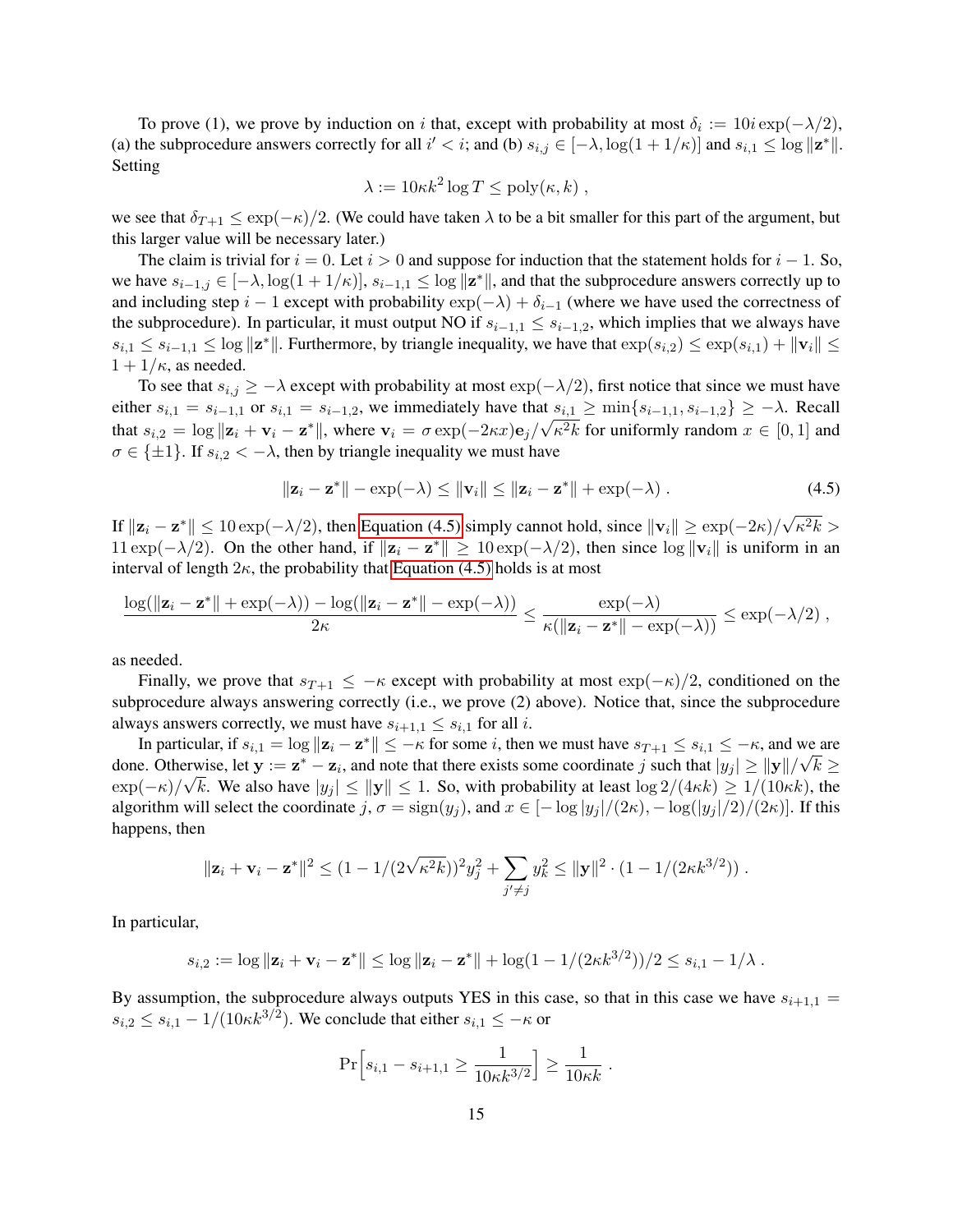Let  $X_i \in \{0,1\}$  be the random variable such that  $X_i = 1$  if and only if either (1)  $s_{i,1} - s_{i+1,1} \geq$  $1/(4\kappa k^{3/2})$  or (2)  $s_{i,1} \leq -\kappa$ . From the above, we have that  $Pr[X_i = 1 | X_0 = x_0, \ldots, X_{i-1} = x_{i-1}] \geq$ 1/(4 $\kappa$ <sup>k/-</sup>) or (2)  $s_{i,1} \le -\kappa$ . From the above, we have that  $\Pr[\lambda_i = 1 | \lambda_0 = x_0, \ldots, \lambda_{i-1} = x_{i-1}] \ge 1/(10\kappa k)$  for all  $x_0, \ldots, x_{i-1} \in \{0, 1\}$ . Then, by [Lemma 2.17,](#page-9-1) it follows that  $\sum X_i \ge T/(10\kappa k) - 10\sqrt{\kappa T}$ except with probability at most  $\exp(-\kappa)/2$ . Setting  $T := 2000\kappa^3 k^4 \le \text{poly}(\kappa, k)$  gives  $\sum X_i \ge 10\kappa^2 k^{3/2}$ . It follows that there must exist some  $i$  such that

$$
s_{i,1} \le -\max{\kappa, 10\kappa^2 k^{3/2}/(4\kappa k^{3/2})} - 1/\kappa} \le -\kappa
$$
.

(In particular, either condition  $(2)$  above is satisfied for some i or condition  $(1)$  must be satisfied for at least  $10\kappa^2 k^{3/2}$  different values of *i*.) Since  $s_{i,1}$  is non-increasing in *i*, we conclude that  $s_{T+1} \leq -\kappa$  except with probability at most  $\exp(-\kappa)/2$ , as needed.  $\Box$ 

### <span id="page-16-2"></span>5 Hardness of Plain LWE

Before we present our main result, a worst-case to average-case reduction for Ring-LWE for any ring, we show how to use the same technique to derive a worst-case to average-case reduction for plain LWE. This reduction is significantly simpler and illustrates most of the new ideas necessary for the ring case. In particular, we prove the following result, which is identical to [\[Reg05,](#page-26-0) Theorem 3.1], except that we reduce to *decision* LWE, rather than search.

<span id="page-16-0"></span>**Theorem 5.1.** Let  $\alpha = \alpha(n) \in (0,1)$ , and let  $q = q(n)$  be an integer such that  $\alpha q \geq 2\sqrt{n}$ . There *is a polynomial-time quantum reduction from* DGS<sub>γ</sub> *to (average-case, decision)* LWE<sub>q, $α$ </sub>, *where*  $γ :=$  $\sqrt{2n\eta(\mathcal{L})}/\alpha$ .

Using known reductions (see, e.g., [\[Reg05,](#page-26-0) Section 3.3]), we immediately derive the following corollary.

**Corollary 5.2.** Let  $\alpha = \alpha(n) \in (0, 1)$ , and let  $q = q(n)$  be an integer such that  $\alpha q \ge 2\sqrt{n}$ . Then, there is *a polynomial-time quantum reduction from* SIVP<sub>γ′</sub> and GapSVP<sub>γ′</sub> to (average-case, decision)  $\mathsf{LWE}_{q,\alpha}$  for *some*  $\gamma' = \widetilde{O}(n/\alpha)$ .

The high-level structure of the proof of [Theorem 5.1](#page-16-0) is nearly identical to that of the corresponding statement in [\[Reg05\]](#page-26-0). In particular, [Reg05] shows (1) a quantum reduction from DGS $\sqrt{n/2}/d$  to BDD $d$ over  $\mathcal{L}^*$  for  $d < \lambda_1(\mathcal{L}^*)/2$ ; and (2) a classical reduction that allows us to solve BDD<sub>d</sub> over  $\mathcal{L}^*$  using discrete Gaussian samples over L with parameter  $r \ge \sqrt{2q\eta(\mathcal{L})}$  together with a *search* LWE<sub>q, $\alpha$ </sub> oracle, with  $d := \alpha q/(\sqrt{2r})$ . By combining these two steps, we can use an LWE<sub>q, $\alpha$ </sub> oracle to convert discrete Gaussian samples with parameter  $\gamma$  to samples with parameter  $\gamma'$ , where

$$
\gamma':=\max\{\sqrt{2n}\eta(\mathcal{L})/\alpha,\ \sqrt{n}\gamma/(\alpha q)\}.
$$

The full reduction is obtained by starting with very large Gaussian samples (which we can sample efficiently) and then repeatedly running this procedure to lower the parameter.

The main difference between our reduction and that of [\[Reg05\]](#page-26-0) is that we use a novel classical reduction from BDD to *decision* LWE, rather than search LWE. (See [Lemma 5.4.](#page-17-0)) Like [\[Reg05\]](#page-26-0), we also require access to discrete Gaussian samples to achieve this. But, while this part of Regev's reduction uses samples with a single parameter r, we require samples with many parameters  $r' \ge r$ . (Recall from [Section 1.3](#page-3-0) that we vary this parameter in order to obtain LWE samples with a variety of errors.) Regev's quantum reduction allows for this, so this is a nonissue.

<span id="page-16-1"></span>In [Lemma 5.4,](#page-17-0) we show our modified classical reduction. We will need the following lemma from [\[Reg05\]](#page-26-0), which shows how to convert discrete Gaussian samples together with a BDD instance into LWE samples.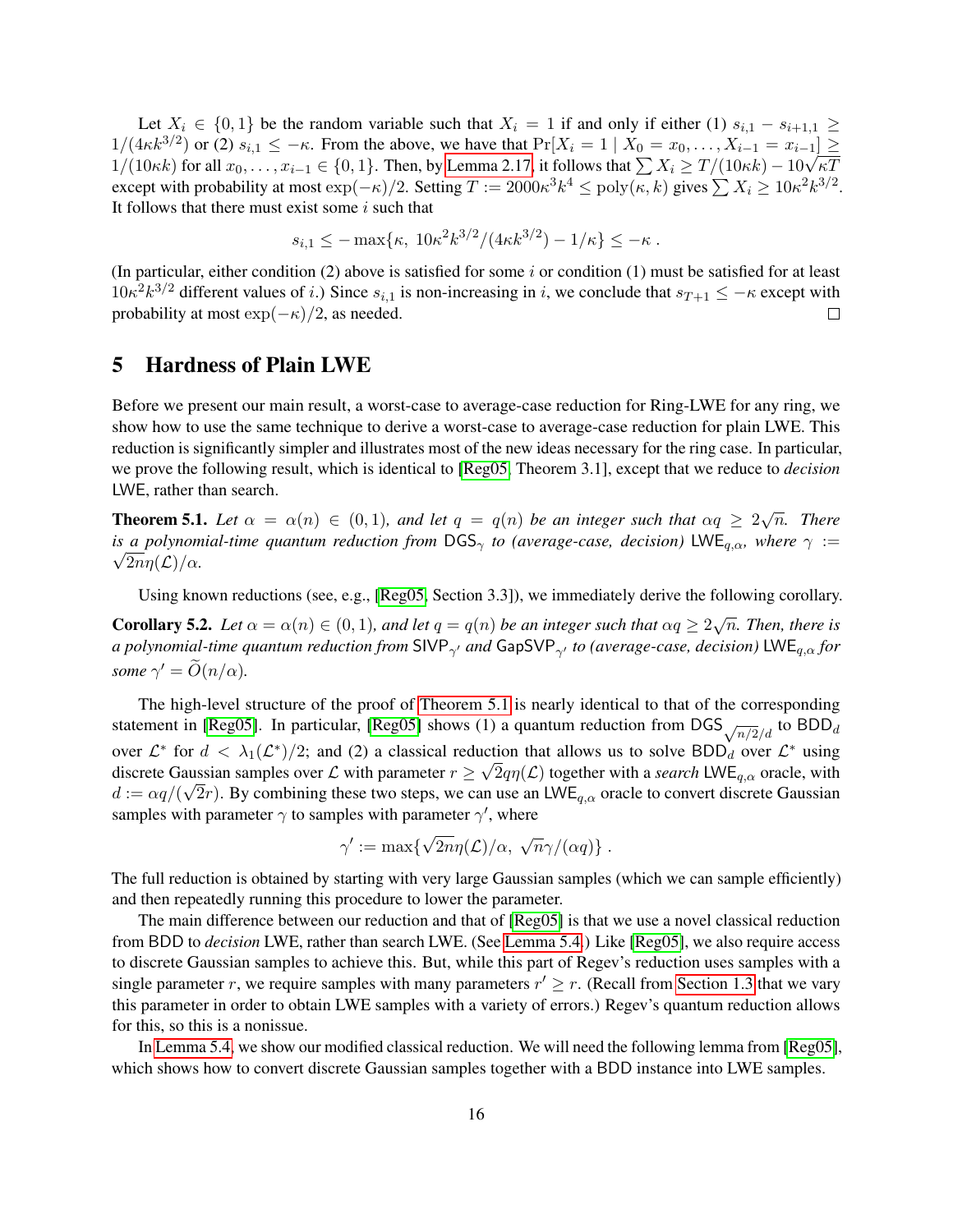**Lemma 5.3.** *There is an efficient algorithm that takes as input an integer*  $q \geq 2$ , *a lattice*  $\mathcal{L} \subset \mathbb{R}^n$ , *a coset*  $\mathbf{x}+\mathcal{L}^*$ , bound  $d\geq\|\mathbf{x}\|$ , a parameter  $r\geq\sqrt{2}q\cdot\eta(\mathcal{L})$ , and samples from  $D_{\mathcal{L},r}.$  It outputs samples that are within negligible statistical distance of LWE samples with a uniformly random secret  $\mathbf{s}\in\mathbb{Z}_q^n$  and squared *error rate*  $(r')^2 := (r||\mathbf{x}||/q)^2 + (rd/q)^2$ .

<span id="page-17-0"></span>With this, we can present our modified classical reduction.

Lemma 5.4. *There exists a probabilistic polynomial-time (classical) algorithm with access to an oracle that solves*  $\Box \textsf{LWE}_{q,\alpha}$  *that takes as input a number*  $\alpha \in (0,1)$  *and an integer*  $q \geq 2$ *, a lattice*  $\mathcal{L} \subset \mathbb{R}^n$ *, a parameter*  $r \geq \sqrt{2q} \cdot \eta(\mathcal{L})$ , and  $\text{poly}(n)$  *samples from the discrete Gaussian distribution*  $D_{\mathcal{L}, r_i}$  *for*  $\text{poly}(n)$  *parameters*  $r_i \ge r$ , solves  $BDD_{\mathcal{L}^*,d}$  for  $d := \alpha q/(\sqrt{2r}).$ 

*Proof.* Let  $d' := (1 - 1/(2n)) \cdot d$ . By [\[LM09,](#page-25-16) Corollary 2], it suffices to solve BDD<sub> $\mathcal{L}^*, d'$ </sub>.

Let  $\kappa = \text{poly}(n)$  with  $\kappa \ge 100n^2\ell$  be such that the advantage of our LWE<sub>q, $\alpha$ </sub> oracle is at least  $1/\kappa$ , where  $\ell \geq 1$  is the number of samples required by the oracle. √

The reduction takes as input an integer  $q \geq 2$ , a lattice  $\mathcal{L} \subset \mathbb{R}^n$ , a parameter  $r \geq 1$  $2q \cdot \eta(\mathcal{L})$ , samples from  $D_{\mathcal{L}, r_i}$  for  $1 \leq i \leq \text{poly}(n)$ , and a coset  $\mathbf{x} + \mathcal{L}^*$  where  $\|\mathbf{x}\| \leq d'$ . The goal is to recover x. Without loss of generality, we may assume that  $\|\mathbf{x}\| \ge \exp(-n)\lambda_1(\mathcal{L}^*) \ge (q/r) \cdot \exp(-n/2)$  (where the second inequality follows from [Lemma 2.6\)](#page-7-0), since otherwise we can find x efficiently using [Lemma 2.12.](#page-7-1)

The reduction uses its LWE oracle to simulate an oracle O such that the probability that  $\mathcal{O}(\mathbf{z}, t)$  outputs 1 depends only on  $\exp(t)\Vert z - x\Vert$ . In other words, O is an oracle with a "hidden center" x as in our definition of OHCP [\(Definition 4.3\)](#page-13-5). We will then use [Proposition 4.4](#page-13-0) to find good approximations to x, which will allow us to recover x.

On input  $(z, t)$ , the oracle O uses fresh samples from  $D_{\mathcal{L}, \exp(t)r}$ . It then runs the transformation from [Lemma 5.3](#page-16-1) on these samples, the coset  $x - z + \mathcal{L}^*$ , parameter r, and distance bound d (not d'). Let  $A_{z,t}$  be the resulting samples. Then  $\mathcal O$  calls the LWE oracle on  $A_{\mathbf{z},t}$  and outputs 1 if and only if it accepts.

Using the oracle  $\mathcal{O}$ , the reduction runs the procedure from [Proposition 4.4](#page-13-0) with confidence parameter  $\kappa$ and distance bound  $d'$  (not  $d$ ), receiving as output some approximation  $z$  to the oracle's "center." Finally, the reduction runs Babai's algorithm [\(Lemma 2.12\)](#page-7-1) on the coset  $\mathbf{x} - \mathbf{z} + \mathcal{L}^*$ , receiving as output  $\hat{\mathbf{z}} \in \mathbf{x} - \mathbf{z} + \mathcal{L}^*$ , and returns  $\hat{z} + z$  as its own output.

The running time is clear. We first assume that z is a valid solution to  $(\exp(-\kappa), \exp(-\kappa), 1 + 1/\kappa)$ -OHCP with "hidden center"  $x$  and show that the reduction outputs the correct answer in this case. By definition, we have

$$
\|\mathbf{z} - \mathbf{x}\| \le \exp(-\kappa)d \le \alpha \exp(-\kappa)/\eta(\mathcal{L}) \le 2^{-n}\lambda_1(\mathcal{L}^*)
$$

where the last inequality follows from [Claim 2.7.](#page-7-2) So, the procedure from [Lemma 2.12](#page-7-1) will output exactly  $\hat{z} = x - z$ . Therefore, the reduction returns the correct answer,  $x = \hat{z} + z$ .

It remains to show that (1) the oracle O represents a valid instance of  $(\exp(-\kappa), \exp(-\kappa), 1 + 1/\kappa)$ -OHCP with "hidden center" x; and (2) the oracle additionally satisfies the requirements needed to apply [Proposition 4.4.](#page-13-0)

To prove validity, we simply observe that [Lemma 5.3](#page-16-1) implies that the distribution of  $A_{z,t}$  depends only on  $\exp(t) \|\mathbf{z} - \mathbf{x}\|$  (up to negligible statistical distance), provided that  $\|\mathbf{z} - \mathbf{x}\| \leq (1 + 1/\kappa)d' \leq d$ . Furthermore, by assumption  $\|\mathbf{x}\| \ge \exp(-n)d \ge \exp(-\kappa)d'$ . Therefore,  $\mathcal{O}$ ,  $\kappa$ , and d' correspond to a valid instance of  $(\exp(-\kappa), \exp(-\kappa), 1 + 1/\kappa)$ -OHCP with "hidden center" x, as needed.

It remains to show that  $\mathcal O$  satisfies the requirements from [Proposition 4.4.](#page-13-0) We write  $p(t)$  for the probability that O outputs 1 on input  $(0, t)$ , and  $p_{\infty}$  for the probability that our LWE oracle outputs 1 on uniformly random input. Again by [Lemma 5.3,](#page-16-1) we have that  $A_{0,t}$  is statistically close to LWE samples with error rate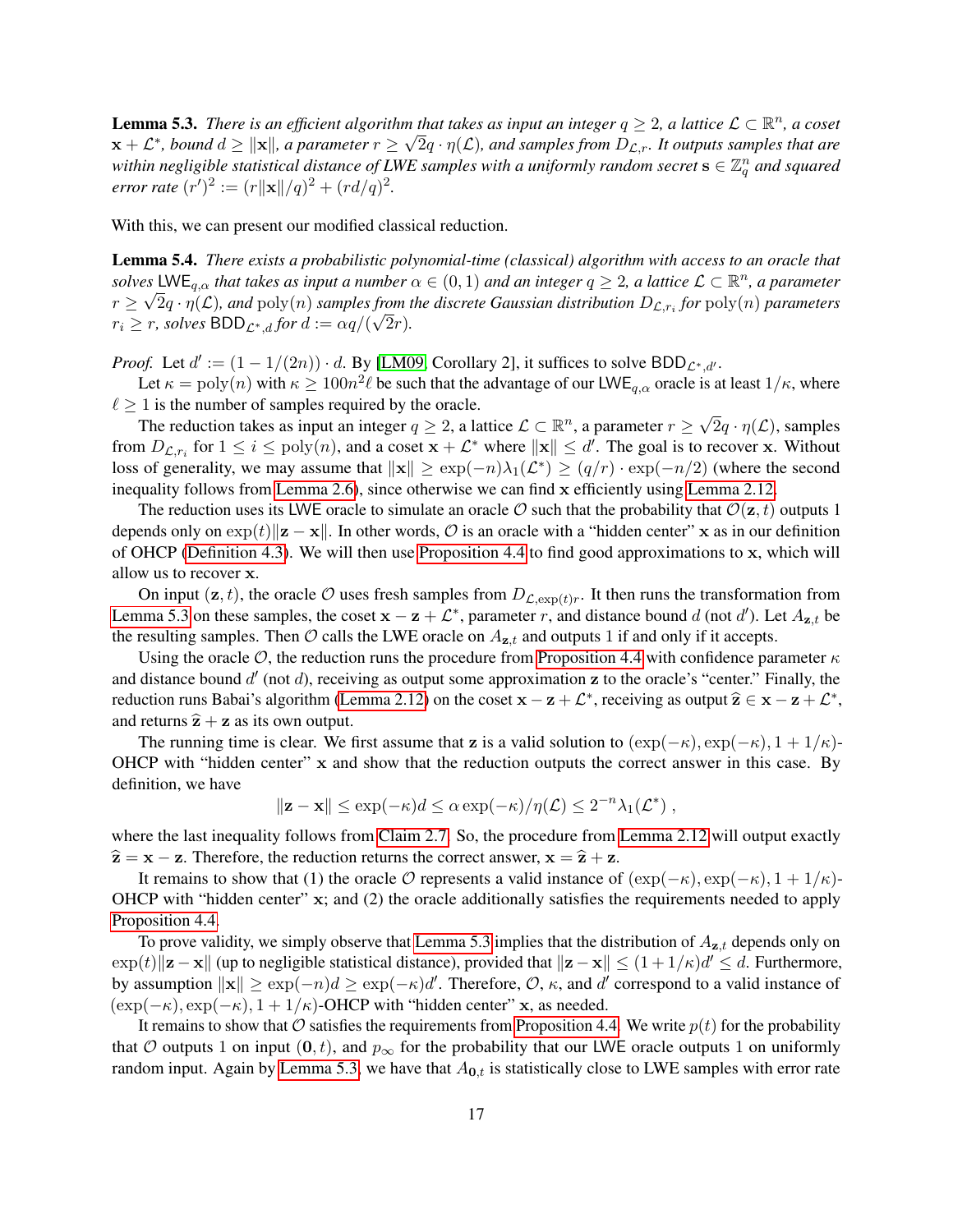$(r/q) \cdot \sqrt{\exp(2t)} ||\mathbf{x}||^2 + d^2$ . In particular, the error rate is  $\alpha$  when  $t = \log(d/||\mathbf{x}||) \geq 0$ , and it follows that  $p(s) - p_{\infty} \ge 1/\kappa$ , i.e., [Item 1](#page-13-2) holds. For [Item 2,](#page-13-3) notice that by [Lemma 2.5,](#page-7-3) [Lemma 2.6,](#page-7-0) and the union bound, the distribution of  $A_{0,t}$  is within statistical distance

$$
\min\{1, 2\ell \exp(-\exp(t - n))\} \le 2\exp(-t/\kappa)
$$

of the uniform distribution. It follows that  $|p(t) - p(\infty)| \leq 2 \exp(-t/\kappa)$ , as needed. Finally, for [Item 3,](#page-13-4) notice that by [Lemma 2.1](#page-5-1) the distributions of  $A_{0,t_1}$  and  $A_{0,t_2}$  are within statistical distance

$$
\min\{1, 10\ell(\exp(|t_1 - t_2|) - 1)\} \le \kappa|t_1 - t_2|
$$

of each other, where we have applied the union bound over the  $\ell$  samples in  $A_{\hat{z},t_j}$ . Therefore,  $p(t)$  is  $\kappa$ -Lipschitz in t, as needed.  $\Box$ 

# 6 Main Theorem

Throughout this section, let K be a number field having  $s_1$  real embeddings and  $s_2$  pairs of complex embeddings, with  $n = s_1 + 2s_2$ , and denote its ring of integers by  $R = \mathcal{O}_K$ .

We now define the distribution  $\Upsilon_{\alpha}$  over error distributions that we will use in our reduction. We note that this distribution is slightly different than the one used in [\[LPR10\]](#page-25-0), and is in particular narrower by a factor of essentially  $n^{1/4}$ .

<span id="page-18-2"></span>**Definition 6.1.** Fix an arbitrary  $f(n) = \omega(n)$ √  $\overline{\log n}$ ). For  $\alpha > 0$ , a distribution sampled from  $\Upsilon_{\alpha}$  is an elliptical Gaussian  $D_r$ , where  $r \in G$  is sampled as follows: for  $i = 1, \ldots, s_1$ , sample  $x_i \leftarrow D_1$  and set  $r_i^2 = \alpha^2 (x_i^2 + f^2(n))/2$ . For  $i = s_1 + 1, ..., s_1 + s_2$ , sample  $x_i, y_i \leftarrow D_{1/\sqrt{2}}$  and set  $r_i^2 = r_{i+s_2}^2 = r_{i+s_1}^2$  $\alpha^2(x_i^2+y_i^2+f^2(n))/2.$ 

Equivalently,  $r_i^2$  is distributed as a shifted chi-squared distribution for real embeddings, and a shifted chi-squared distribution with two degrees of freedom for complex embeddings. The following is the main result of the paper.

<span id="page-18-0"></span>**Theorem 6.2.** *Let* K *be an arbitrary number field of degree* n and  $R = \mathcal{O}_K$ *. Let*  $\alpha = \alpha(n) \in (0, 1)$ *, and let*  $q = q(n) \geq 2$  *be an integer such that*  $\alpha q \geq 2 \cdot \omega(1)$ *. There is a polynomial-time quantum reduction from* K*-*DGS<sup>γ</sup> *to (average-case, decision)* R*-*LWEq,Υ<sup>α</sup> *for any*

<span id="page-18-1"></span>
$$
\gamma = \max\left\{\eta(\mathcal{I}) \cdot \sqrt{2}/\alpha \cdot \omega(1), \sqrt{2n}/\lambda_1(\mathcal{I}^\vee)\right\}.
$$
\n(6.1)

Using the easy inequality  $\eta(\mathcal{I}) > \omega$ √  $\overline{\log n})/\lambda_1(\mathcal{I}^{\vee})$  [\(Claim 2.7\)](#page-7-2) we get that as long as  $\alpha < \sqrt{\log n/n}$ (which is typically the case in applications), the first term in the maximum in [Equation \(6.1\)](#page-18-1) dominates. Using known reductions (see, e.g., [\[Reg05,](#page-26-0) Section 3.3]), we immediately derive the following corollary.

**Corollary 6.3.** *Let* K *be an arbitrary number field of degree* n and  $R = \mathcal{O}_K$ *. Let*  $\alpha = \alpha(n) \in (0, 1)$ *, and let*  $q = q(n) \ge 2$  *be an integer such that*  $\alpha q \ge \omega(1)$ *. There is a polynomial-time quantum reduction from*  $K$ -SIVP<sub> $\gamma$ </sub> to (average-case, decision)  $R$ -LWE<sub>q, $\Upsilon_{\alpha}$ </sub> for any

$$
\gamma = \max \Big\{ \omega(\sqrt{n}/\alpha) \cdot \eta(\mathcal{I})/\lambda_n(\mathcal{I}), \sqrt{2}n/(\lambda_1(\mathcal{I}^{\vee})\lambda_n(\mathcal{I})) \Big\}
$$
  

$$
\leq \max \Big\{ \omega(\sqrt{n \log n}/\alpha), \sqrt{2}n \Big\}.
$$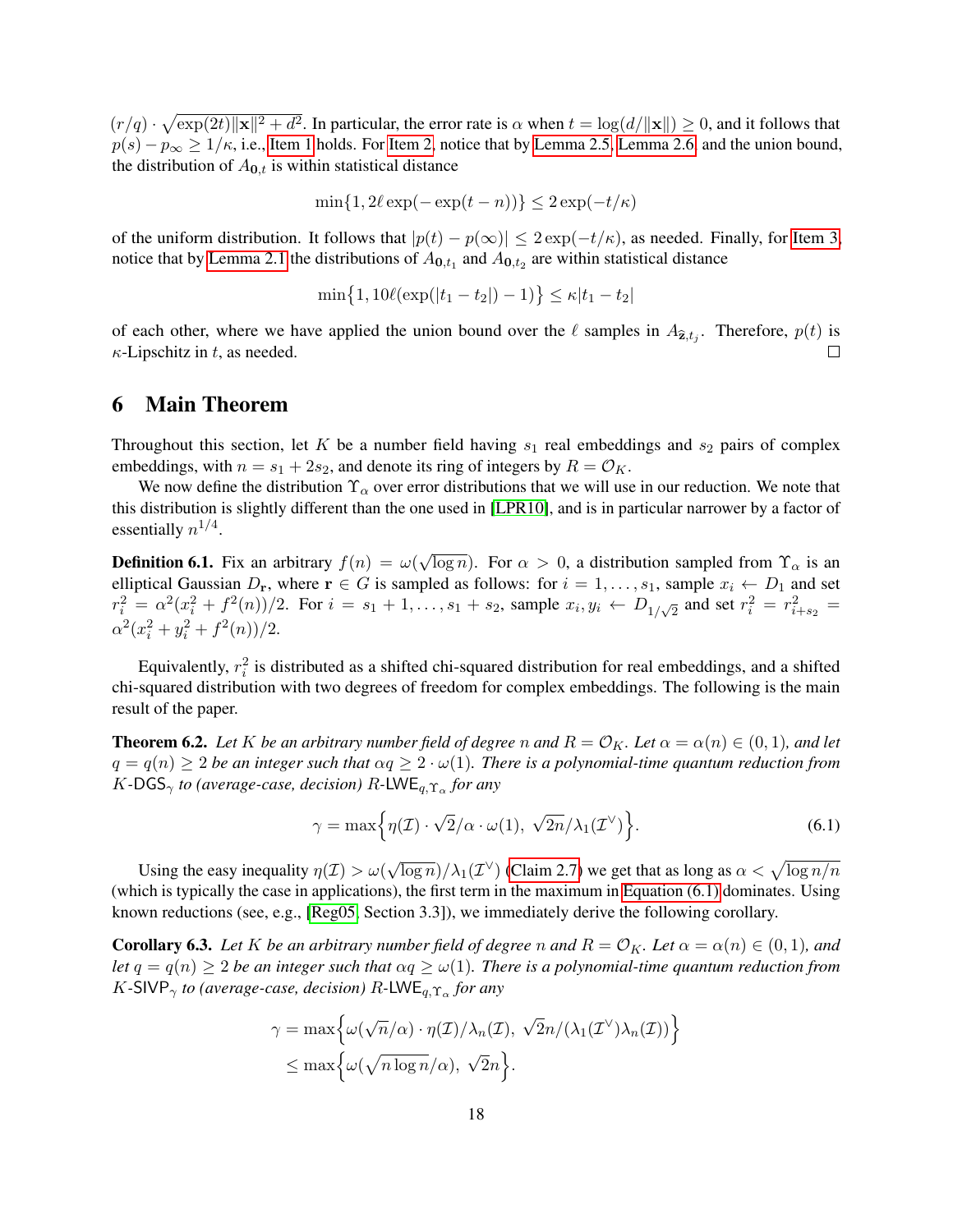We remark that for the families of number fields in [\[Roq67,](#page-26-4) [PR07\]](#page-25-7),  $\lambda_1(\mathcal{I}^{\vee})\lambda_n(\mathcal{I}) = \Theta(n)$  and  $\eta(\mathcal{I})/\lambda_n(\mathcal{I}) = \Theta(1/\sqrt{n})$  for any ideal  $\mathcal{I}$ . So, in this special case, we obtain a worst-case approximation factor of  $\gamma = \omega(1/\alpha)$ . Furthermore, these number fields can potentially allow for applications with constant  $\alpha$ , in which case the worst-case approximation factor is essentially constant.

We now proceed to describe the the high-level structure of the proof of [Theorem 6.2,](#page-18-0) which is nearly identical to that of the corresponding statement in [\[LPR10,](#page-25-0) Theorem 4.1] (which in turn is very similar to the proof in [\[Reg05\]](#page-26-0)). As in [Section 5,](#page-16-2) the most significant difference is that we use a direct reduction to the *average-case* Ring-LWE *decision* problem in our classical step, [Lemma 6.6.](#page-19-0) Furthermore, we again require discrete Gaussian samples with various different parameters, but unlike in [Section 5,](#page-16-2) we now need *non-spherical* parameters, as follows.

<span id="page-19-3"></span>**Definition 6.4.** For  $r > 0$ ,  $\zeta > 0$ , and  $T \ge 1$ , define  $W_{r,\zeta,T}$  as the set of cardinality  $(s_1 + s_2) \cdot (T + 1)$ containing for each  $i = 1, \ldots, s_1 + s_2$  and  $j = 0, \ldots, T$  the vector  $\mathbf{r}_{i,j} \in G$  which is equal to r in all coordinates except in the *i*th, and the  $(i + s_2)$ th if  $i > s_1$ , where it is equal to  $r \cdot (1 + \zeta)^j$ .

The reduction works by repeated applications of the following *iterative step*.

<span id="page-19-1"></span>**Lemma 6.5.** *There exists an efficient quantum algorithm that given an oracle that solves*  $R$ -LWE<sub>q,  $\Upsilon_{\alpha}$  *on*</sub> *input a number*  $\alpha \in (0,1)$  *and an integer*  $q \geq 2$ , *a fractional ideal*  $\mathcal{I} \subset K$ , *a number*  $r \geq \sqrt{2q} \cdot \eta(\mathcal{I})$  *such* that  $r':=r\cdot\omega(1)/(\alpha q)>\sqrt{2n}/\lambda_1(\mathcal{I}^\vee)$ , polynomially many samples from the discrete Gaussian distribution  $D_{\mathcal{I},\mathbf{r}}$  *for each*  $\mathbf{r} \in W_{r,\zeta,T}$  (for some  $\zeta = 1/\text{poly}(n)$  and  $T = \text{poly}(n)$ ), and a vector  $\mathbf{r}' \in G$  where  $\mathbf{r}' \geq r'$ , *outputs an independent sample from*  $D_{\mathcal{I},\mathbf{r}'}$ *.* 

[Theorem 6.2](#page-18-0) follows easily from this iterative step, as we now sketch. We start with a very large value of  $r$ , say  $r \ge 2^{2n} \lambda_n(\mathcal{I})$ , so that samples from  $D_{\mathcal{I},\mathbf{r}}$  for each  $\mathbf{r} \in W_{r,\zeta,T}$  can be generated classically (see [\[Reg05,](#page-26-0) Lemma 3.2]). Then, given those samples, we apply the algorithm of [Lemma 6.5](#page-19-1) a polynomial number of times with various values of  $\mathbf{r}'$  (using the same samples) to obtain a polynomial number of samples from  $D_{\mathcal{I},\mathbf{r}}$ for each  $\mathbf{r} \in W_{r',\zeta,T}$  where  $r' := r \cdot \omega(1)/(\alpha q) \leq r/2$ . Repeating this, we obtain samples from progressively narrower and narrower distributions, until we get samples with the desired Gaussian parameter  $s \ge \gamma$ . Note that the  $\gamma$  given in [\(6.1\)](#page-18-1) corresponds to values of r, r' satisfying the hypotheses of [Lemma 6.5.](#page-19-1)

The iterative step given by [Lemma 6.5](#page-19-1) is obtained by combining two reductions, described next in Lemmas [6.6](#page-19-0) and [6.7.](#page-19-2) The first, whose proof is given in [Section 6.1,](#page-20-2) is a reduction from GDP to (average-case, decision) R-LWE, which uses Gaussian samples. This is the main novel component in our paper.

<span id="page-19-0"></span>Lemma 6.6. *There exists a probabilistic polynomial-time (classical) algorithm that given an oracle that solves*  $R$ -LWE<sub>q, $\Upsilon_{\alpha}$  *and input a number*  $\alpha \in (0,1)$  *and an integer*  $q \geq 2$  *together with its factorization, a*</sub> *fractional ideal*  $\mathcal I$  *in*  $K$ *, a parameter*  $r \geq \sqrt{2q} \cdot \eta(\mathcal I)$ *, and polynomially many samples from the discrete Gaussian distribution*  $D_{\mathcal{I},\mathbf{r}}$  *for each*  $\mathbf{r} \in W_{r,\zeta,T}$  *(for some*  $\zeta = 1/\text{poly}(n)$  *and*  $T = \text{poly}(n)$ *), solves*  $GDP_{\mathcal{I}^{\vee},g}$  *for any*  $g = o(1) \cdot \alpha q/(\sqrt{2r}).$ 

<span id="page-19-2"></span>The second part is quantum, and is a very slight extension of [\[Reg05,](#page-26-0) Lemma 3.14].

Lemma 6.7. *There is an efficient quantum algorithm that, given any* n*-dimensional lattice* L*, a real* g < **Lemma 6.1.** There is an efficient quantum atgorithm that, given any n-atmensional tattice L, a real  $g < \lambda_1(\mathcal{L}^*)/(2\sqrt{2n})$ , a vector  $\mathbf{r} \geq 1$ , and an oracle that solves GDP<sub>L<sup>\*, g</sup> (with all but negligible probabi</sub> *outputs an independent sample from*  $D_{\mathcal{L},\mathbf{r}/(2g)}$ *.* 

*Proof.* The case  $r = 1$  is precisely [\[LPR10,](#page-25-0) Lemma 4.4] (which is essentially [\[Reg05,](#page-26-0) Lemma 3.14]). We solve the general case by reducing to this special case by rescaling coordinates. Namely, we apply the special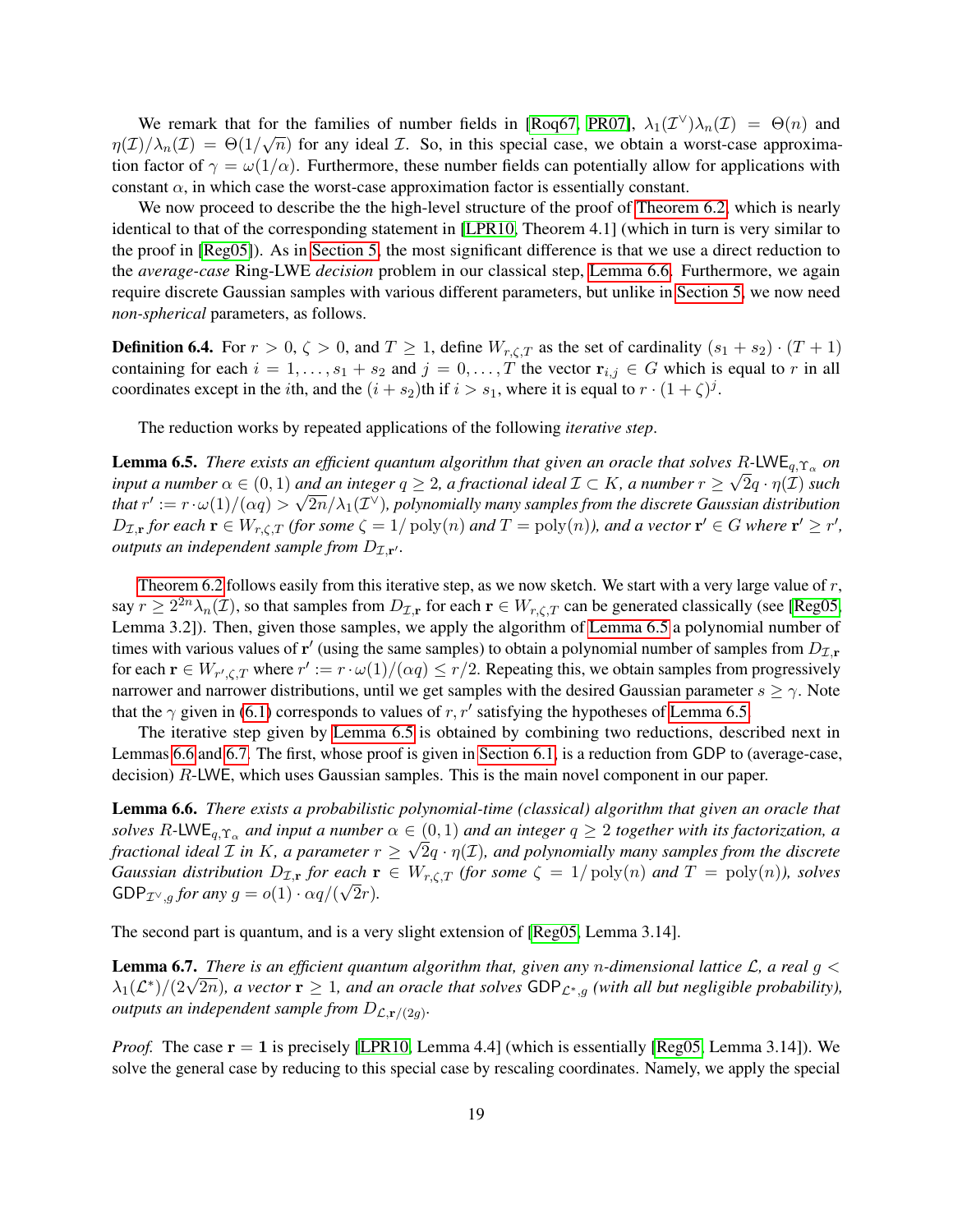case to the lattice  $\mathbf{R}^{-1}\mathcal{L}$  and g where  $\mathbf{R} = \text{diag}(\mathbf{r})$ , and obtain as output a sample from  $D_{\mathbf{R}^{-1}\mathcal{L},1/(2g)}$ , which by left-multiplying by **R** gives us the desired sample from  $D_{\mathcal{L}, r/(2g)}$ . The special case also requires an oracle that solves GDP<sub>RL<sup>∗</sup>,g</sub>. We construct such an oracle from our given GDP<sub>L<sup>∗</sup>,g</sub> oracle  $\mathcal O$  in the following way: on input a coset  $z + R\mathcal{L}^*$  where  $z \leftarrow D_g$ , sample a point y from  $D_{r'g}$  where  $r' := (1 - r^{-2})^{1/2}$ , then call  $\mathcal{O}$ with the coset  $y + R^{-1}z + \mathcal{L}^*$  and return its output multiplied by R. It is easy to check that the input to  $\mathcal O$  is properly distributed, and that our oracle works as needed.  $\Box$ 

#### <span id="page-20-2"></span>6.1 Proof of [Lemma 6.6](#page-19-0)

In this section we prove [Lemma 6.6,](#page-19-0) providing a reduction from GDP on any ideal lattice in any number field to a corresponding Ring-LWE decision problem. (The reduction uses discrete Gaussian samples over the dual ideal.) We adopt the notation from [Section 2.3](#page-8-1) for the ring embeddings  $\sigma_i: K \to \mathbb{C}$  for  $i = 1, \ldots, n = s_1 + 2s_2$ , the (fractional) codifferent ideal  $R^{\vee} \subset K$ , and the discriminant  $\Delta_K$  of the number field K.

As our starting point, the following restatement and slight generalization of [\[LPR10,](#page-25-0) Lemma 4.7] describes a transformation from an instance of BDD on an ideal lattice to Ring-LWE samples, which uses discrete Gaussian samples over the dual ideal. The generalization considers samples from an *elliptical* discrete Gaussian, rather than just a spherical one. The proof is nearly identical, except that in [\[LPR10,](#page-25-0) Lemma 4.8], one needs to replace the use of [\[Reg05,](#page-26-0) Claim 3.9] with the more general [\[Pei10,](#page-25-17) Theorem 3.1] in order to analyze the sum of an elliptical discrete Gaussian and a continuous Gaussian. (In addition, for convenience the lemma says that the Ring-LWE secret is uniformly random; this is achieved using the standard technique of randomizing the secret. See, e.g., [\[Reg10,](#page-26-5) Lemma 3.2].)

<span id="page-20-0"></span>**Lemma 6.8.** *There is an efficient algorithm that takes as input an integer*  $q \geq 2$  *with known factorization, a fractional ideal*  $\mathcal{I}^\vee\subset K$ *, a coset*  $e+\mathcal{I}^\vee$  *and bound*  $d\geq \|e\|_\infty=\max_i|\sigma_i(e)|$ *, a parameter*  $r\geq \sqrt{2}q\cdot \eta(\mathcal{I})$ *,* and samples from  $D_{\mathcal{I},\mathbf{r}}$  *for some*  $\mathbf{r} \geq r$ . It outputs samples that are within negligible statistical distance of the Ring-LWE distribution  $A_{s,r'}$  for a uniformly random  $s \in R_q^{\vee}$ , where the coordinates of  $r'$  are given by  $(r'_i)^2 := (r_i|\sigma_i(e)|/q)^2 + (rd/q)^2.$ 

In particular, notice that if we sample a coset  $e + \mathcal{I}^{\vee}$  as in GDP $_{\mathcal{I}^{\vee},g}$  with  $g := \alpha q / (\sqrt{2 \pi})$ e sample a coset  $e + \mathcal{I}^{\vee}$  as in GDP $_{\mathcal{I}^{\vee},g}$  with  $g := \alpha q/(\sqrt{2r})$  and then apply [Lemma 6.8](#page-20-0) with  $d := \alpha q f(n) / (\sqrt{2}r)$ , then the distribution of the resulting error rate r' is distributed exactly  $\Upsilon_{\alpha}$ , as defined in [Definition 6.1.](#page-18-2) This is the reason that we work with  $\Upsilon_{\alpha}$ .

We will also use the following lemma, which says that any elliptical Gaussian whose parameters' product is sufficiently large is "smooth" modulo an ideal.

<span id="page-20-1"></span>**Lemma 6.9.** *For any fractional ideal*  $\mathcal{I} \subset K$  *and*  $\mathbf{r} \in G$  *where* 

$$
c := \left(\prod_{i=1}^{n} r_i\right)^{1/n} \cdot (\mathcal{N}(\mathcal{I}) \cdot \Delta_K)^{-1/n} \ge 1,
$$
\n(6.2)

*we have*  $\mathbf{r} \geq \eta_{\varepsilon}(\mathcal{I})$  *for*  $\varepsilon = \exp(-c^2 n)$ *.* 

Our particular case of interest is  $\mathcal{I} = R^{\vee}$ , where  $N(\mathcal{I}) \cdot \Delta_K = 1$  and so  $c = (\prod_i r_i)^{1/n}$ .

*Proof.* Let  $\mathbf{R} = \text{diag}(\mathbf{r})$  and  $\mathcal{L} = \mathbf{R}^{-1} \cdot \sigma(\mathcal{I})$ , so  $\mathcal{L}^* = \mathbf{R} \cdot \sigma(\mathcal{I})^*$  and any nonzero  $\mathbf{w} \in \mathcal{L}^*$  has the form  $\mathbf{R} \cdot \sigma(w)$  for some nonzero  $w \in \mathcal{I}^{\vee}$ . By the inequality between the arithmetic and geometric means and the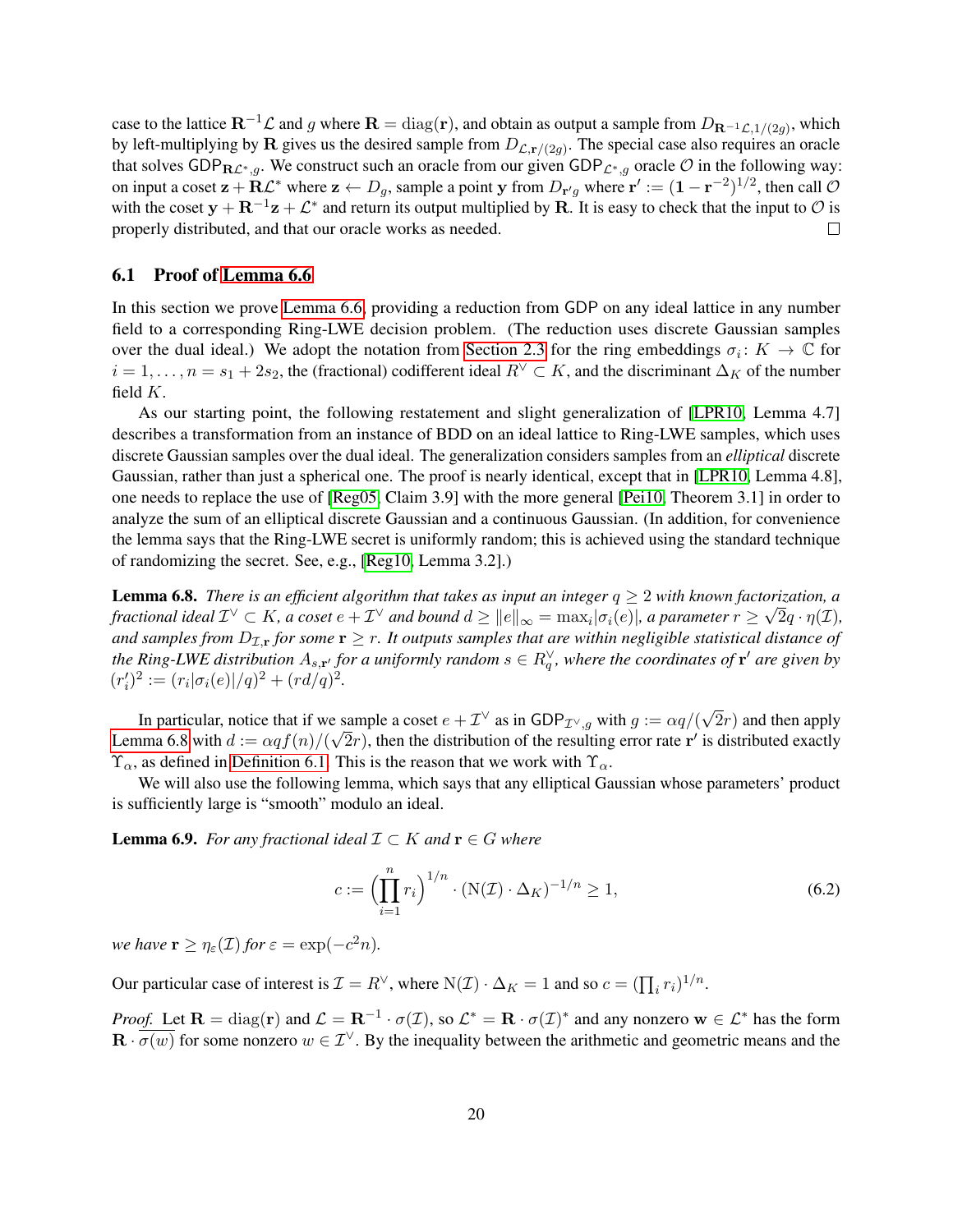fact that  $\prod_i |\sigma_i(w)| = |\mathcal{N}(w)| \ge \mathcal{N}(\mathcal{I}^{\vee}) = (\mathcal{N}(\mathcal{I}) \cdot \Delta_K)^{-1}$ , we have

$$
\|\mathbf{w}\|^2 = \sum_i r_i^2 \cdot |\sigma_i(w)|^2 \ge n \left( \prod_i r_i^2 \cdot |\sigma_i(w)|^2 \right)^{1/n} \ge c^2 n ,
$$

 $\Box$ 

so  $\lambda_1(\mathcal{L}^*) \geq c\sqrt{n}$ . [Lemma 2.6](#page-7-0) then implies that  $1 \geq \eta_{\varepsilon}(\mathcal{L})$ , or equivalently,  $\mathbf{r} \geq \eta_{\varepsilon}(\mathcal{I})$ .

*Proof of [Lemma 6.6.](#page-19-0)* If  $\alpha \leq \exp(-n)$ , then with high probability the coset representative e from the GDP instance will satisfy √

$$
\|\sigma(e)\| \leq \sqrt{n}g \leq \alpha \sqrt{n}/\eta(\mathcal{I}) \leq 2^{-n}\lambda_1(\mathcal{I}^{\vee}),
$$

where the last inequality follows from [Claim 2.7.](#page-7-2) In this case, the problem can be solved efficiently using Babai's algorithm [\(Lemma 2.12\)](#page-7-1). So, we may assume that  $\alpha > \exp(-n)$ . Furthermore, by [Proposition 3.3,](#page-10-1) it suffices to solve GDP<sub>*T*∨,g'</sub> with non-negligible probability, where  $g' := \alpha q/(\sqrt{2}r)$ . Finally, we let  $\kappa = \text{poly}(n)$  with  $\kappa \ge 100n^2\ell$  be such that the advantage of our  $R$ -LWE<sub>q,  $\Upsilon_{\alpha}$ </sub> oracle is at least  $2/\kappa$ , where  $\ell \geq 1$  is the number of samples required by the oracle.

The reduction takes as input an integer  $q \ge 2$  with known factorization, a fractional ideal  $\mathcal{I} \subset K$ , a parameter  $r \geq \sqrt{2}q \cdot \eta(\mathcal{I})$ , samples from the distributions  $D_{\mathcal{I},\mathbf{r}}$  for each  $\mathbf{r} \in W_{r,\zeta,T} = \{\mathbf{r}_{i,j}\}$  [\(Definition 6.4\)](#page-19-3), and a coset  $e + \mathcal{I}^{\vee}$  where  $e \leftarrow D_{g'}$ . The goal is to recover e. The reduction will use its R-LWE oracle to simulate oracles  $\mathcal{O}_i$ :  $\mathbb{R} \times \mathbb{R}^{\geq 0} \to \{0,1\}$  for  $1 \leq i \leq s_1$  and  $\mathcal{O}_i$ :  $\mathbb{C} \times \mathbb{R}^{\geq 0}$  for  $s_1 < i \leq s_1 + s_2$  such that the probability that  $\mathcal{O}_i(z,t)$  outputs 1 depends only on  $\exp(t)|z - \sigma_i(e)|$  (for  $z \in \mathbb{C}$  with  $|z - \sigma_i(e)|$ sufficiently small). In other words,  $\mathcal{O}_i$  is an oracle with a "hidden center"  $\sigma_i(e)$  as in our definition of OHCP [\(Definition 4.3\)](#page-13-5), with  $k = 1$  for  $1 \le i \le s_1$  and  $k = 2$  for  $s_1 < i \le s_1 + s_2$ . (Here, we assume that the oracles corresponding to complex embeddings implicitly identify  $\mathbf{z} \in \mathbb{R}^2$  with  $z \in \mathbb{C}$  in the natural way.) We will then use [Proposition 4.4](#page-13-0) to find good approximations to  $\sigma_i(e)$  for each i, which will allow us to recover e.

For this purpose, for  $1 \le i \le s_1$  define  $k_i \colon \mathbb{R} \to K_{\mathbb{R}}$  as  $k_i(z) = \sigma^{-1}(z \cdot \mathbf{e}_i)$ , and for  $s_1 < i \le s_1 + s_2$ define  $k_i: \mathbb{C} \to K_{\mathbb{R}}$  as  $k_i(z) = \sigma^{-1}(z \cdot \mathbf{e}_i + \overline{z} \cdot \mathbf{e}_{i+s_2})$ , where  $\mathbf{e}_i \in \mathbb{R}^{s_1} \times \mathbb{C}^{2s_2}$  has 1 in the *i*th coordinate and 0 elsewhere. On input  $(z, t)$ , the oracle  $\mathcal{O}_i$  uses fresh samples from  $D_{\mathcal{I}, \mathbf{r}_{i,j}}$ , where  $(1 + \zeta)^j = \exp(t)$ . It then runs the transformation from [Lemma 6.8](#page-20-0) on these samples, the coset  $e - k_i(z) + \mathcal{I}^{\vee}$ , parameter r, and distance bound  $d := f(n)g' = f(n)\alpha q/(\sqrt{2}r)$  for some  $f(n) = \omega(\sqrt{\log n})$  with  $f(n) \leq n$ . Let  $A_{i,z,t}$  be the resulting samples. Then  $\mathcal{O}_i$  calls the LWE oracle on  $A_{i,z,t}$  and outputs 1 if and only if it accepts.

Using the oracles  $\mathcal{O}_i$ , the reduction runs the procedure from [Proposition 4.4](#page-13-0) for each  $i = 1, \ldots, s_1 + s_2$ , with oracle  $\mathcal{O}_i$ , confidence parameter  $\kappa$ , and distance bound  $d' := d/(1 + 1/\kappa)$ , receiving as output some approximation  $z_i$  to the oracle's "center." Finally, the reduction runs Babai's algorithm [\(Lemma 2.12\)](#page-7-1) on the coset  $e - \sum k_i(z_i) + \mathcal{I}^{\vee}$ , receiving as output  $\widehat{e} \in K$ , and returns  $\widehat{e} + \sum k_i(z_i)$  as its own output.<br>The running time is clear. We first assume that the  $\epsilon_i$  are valid solutions to  $(\text{curl}(\epsilon_i), \text{curl}(\epsilon_i))$ 

The running time is clear. We first assume that the  $z_i$  are valid solutions to  $(\exp(-\kappa), \exp(-\kappa), 1 + 1/\kappa)$ -OHCP with "hidden center"  $\sigma_i(e)$  and show that the reduction outputs the correct answer in this case. Since the  $z_i$  are valid solutions, by definition we have

$$
|z_i - \sigma_i(e)| \le \exp(-\kappa)d' \le \exp(-\kappa)\alpha qf(n)/(\sqrt{2}r) \le \exp(-\kappa)f(n)/\eta(\mathcal{I}) \le 2^{-n}\lambda_1(\mathcal{I}^{\vee})/\sqrt{n},
$$

where the last inequality follows from [Claim 2.7.](#page-7-2) So,  $||e - \sum k_i(z_i)|| \leq 2^{-n} \lambda_1(\mathcal{I}^{\vee})$ , and the procedure from [Lemma 2.12](#page-7-1) will therefore output exactly  $\hat{e} = e - \sum k_i(z_i)$ . Therefore, the reduction returns the correct answer  $e = \hat{e} + \sum k_i(z_i)$ . answer,  $e = \hat{e} + \sum k_i(z_i)$ .<br>It remains to show that

It remains to show that, with non-negligible probability over the choice of e, for all i: (1)  $\mathcal{O}_i$  represents valid instances of  $(\exp(-\kappa), \exp(-\kappa), 1 + 1/\kappa)$ -OHCP with "hidden center"  $\sigma_i(e)$ ; and (2)  $\mathcal{O}_i$  satisfies the requirements needed to apply [Proposition 4.4.](#page-13-0)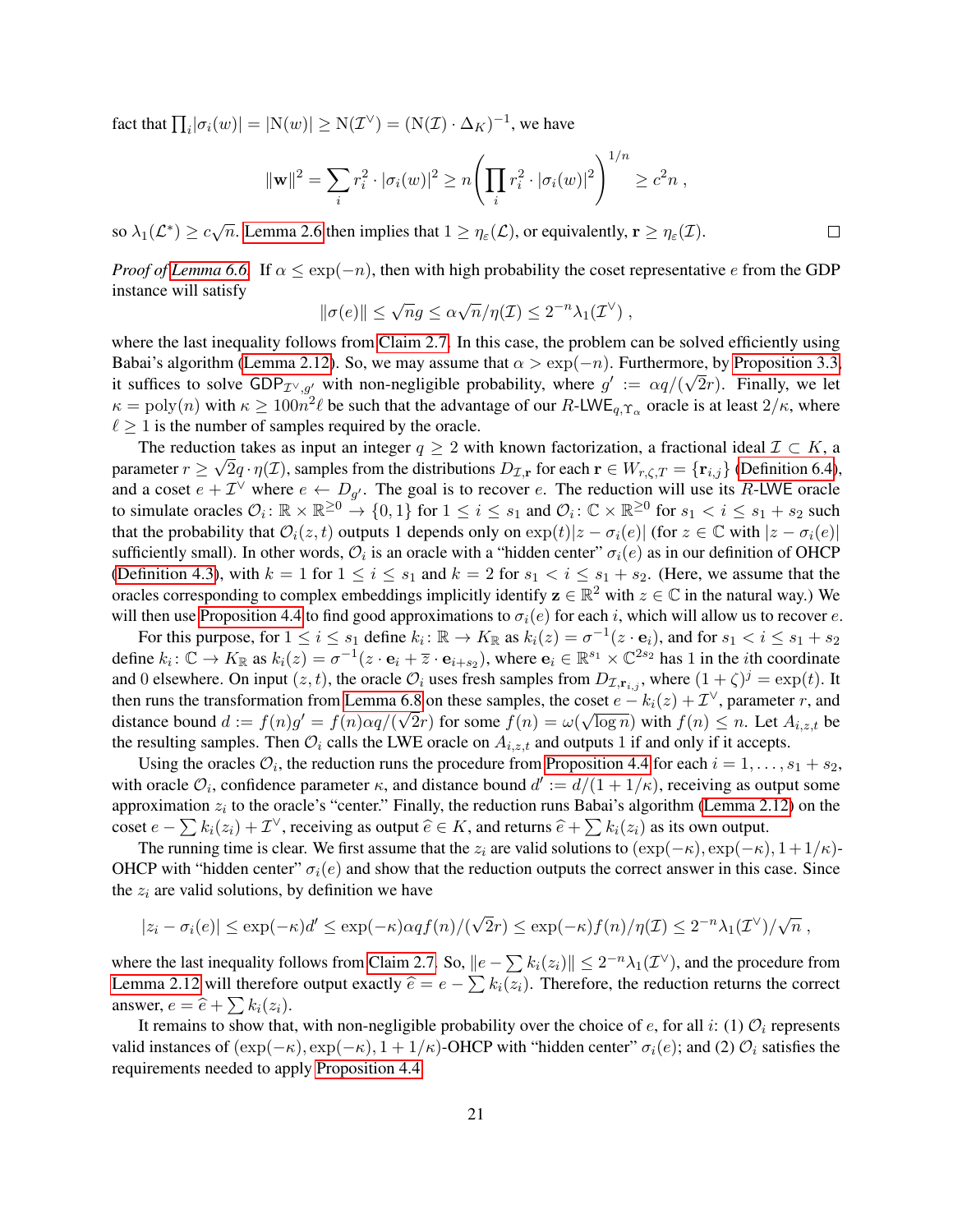To prove validity, we first observe that [Lemma 6.8](#page-20-0) implies that the distribution of  $A_{i,z,t}$  depends only on  $\exp(t)|z - \sigma_i(e)|$  (up to negligible statistical distance, provided that  $|z - \sigma_i(e)| \leq (1 + 1/\kappa)d' = d$ ). And, since e was drawn from  $D_{g'}$  and  $d' = \omega(\sqrt{\log n}) \cdot g'$ , we have

<span id="page-22-0"></span>
$$
\exp(-\kappa)d' \le \exp(-n)g' \le |\sigma_i(e)| \le d'
$$
\n(6.3)

for all *i* except with negligible probability. Therefore,  $\mathcal{O}_i$ ,  $\kappa$ , and d' correspond to a valid instance of  $(\exp(-\kappa), \exp(-\kappa), 1 + 1/\kappa)$ -OHCP with "hidden center"  $\sigma_i(e)$ , except with negligible probability.

We now analyze the oracles  $\mathcal{O}_i$ . We write  $p_i(z, t)$  for the probability that  $\mathcal{O}_i$  outputs 1 on input  $(z, t)$ and  $p_{\infty}$  for the probability that our R-LWE oracle outputs 1 on uniformly random input. Notice that  $p_i(0,0) = p_j(0,0)$  for all i, j, and  $p_i(0,0) - p_{\infty}$  is exactly the advantage that our R-LWE oracle has against the error rate that we get from applying [Lemma 6.8](#page-20-0) to  $e+\mathcal{I}^{\vee}$  with the parameters chosen above. Furthermore, recall that when e is sampled as in GDP<sub>I<sup>∨, g'</sup>, the resulting error rate is distributed exactly as  $\Upsilon_{\alpha}$ . Since our</sub> oracle has advantage  $2/\kappa$  against this distribution of error rate, by a standard Markov argument, we may assume that  $p_i(0,0) - p_\infty \geq 1/\kappa$ , which must hold with non-negligible probability.

We can now show that all of the items necessary to apply [Proposition 4.4](#page-13-0) hold, which will complete the proof. Indeed, we have already shown that  $p_i(0, 0) - p_\infty \geq 1/\kappa$ , which implies [Item 1.](#page-13-2) By [Lemma 6.8,](#page-20-0) we see that  $A_{i,0,t}$  is within negligible statistical distance of  $A_{s,\mathbf{r}'_i}$  with  $(r'_{i,i})^2 = \exp(2t) \cdot (r|\sigma_i(e)|/q)^2 + (rd/q)^2 \geq$  $\exp(2t) \cdot (r|\sigma_i(e)|/q)^2$  and  $(r'_{i,j})^2 = (r|\sigma_j(e)|/q)^2 + (rd/q)^2 \ge (r|\sigma_j(e)|/q)^2$  for  $j \ne i$ . Then, for [Item 2,](#page-13-3) notice that by [Lemma 6.9,](#page-20-1) [Lemma 2.5,](#page-7-3) and the union bound, for  $t \ge \kappa/10 \ge 10n^2\ell$ , the distribution of  $A_{i,0,t}$ is within statistical distance

$$
\ell \exp\left(-n \prod_j (r'_{i,j})^{2/n}\right) \le \ell \exp\left(-n \exp(2t/n) \cdot (r/q)^2 \cdot \prod_j |\sigma_j(e)|^{2/n}\right)
$$

$$
\le \ell \exp\left(-n \exp(2t/n - 4n - 1)\right)
$$

$$
\le 2 \exp(-t/\kappa)
$$

of the uniform distribution. Here, we have used [Equation \(6.3\),](#page-22-0) which tells us that  $|\sigma_j(e)| \ge \exp(-n)g'$  $\exp(-n)\alpha q/(\sqrt{2r}) > \exp(-2n-1/2)q/r$ , as well as the fact that  $\exp(2t/n - 4n - 1) \gg t/(\kappa n) +$  $\log(\ell/2)/n$ . It follows that  $|p_i(0, t) - p_\infty| \leq 2 \exp(-t/\kappa)$ , which implies [Item 2.](#page-13-3) Finally, for [Item 3,](#page-13-4) notice that by [Lemma 2.1](#page-5-1) the distributions of  $A_{i,z,t_1}$  and  $A_{i,z,t_2}$  are within statistical distance

$$
\min\{1, 10\ell(\exp(|t_1 - t_2|) - 1)\} \le \kappa|t_1 - t_2|
$$

of each other, where we have applied the union bound over the  $\ell$  samples in  $A_{i,z,t_j}$ . Therefore,  $p_i(z,t)$  must be  $\kappa$ -Lipschitz in t, as needed.  $\Box$ 

# 7 Spherical Error

The goal of this section is to extend the main theorem, [Theorem 6.2,](#page-18-0) to the case of spherical Gaussian error (see [Corollary 7.3\)](#page-23-0). This would follow easily from [Lemma 7.2,](#page-23-1) showing how to reduce LWE with non-spherical error into LWE with spherical error, with a loss in approximation factor depending on the number of samples used by the latter. The lemma is very similar to [\[LPR10,](#page-25-0) Lemma 5.16], and is included here for completeness. We start with the following claim from [\[LPR10\]](#page-25-0).

<span id="page-22-1"></span>**Claim 7.1.** Let  $r_1, \ldots, r_n \in \mathbb{R}^+$  and  $s_1, \ldots, s_n \in \mathbb{R}^+$  be such that for all i,  $|s_i/r_i - 1| < \sqrt{\log n/n}$ . Then any set  $A\subseteq \R^n$  whose measure under the Gaussian distribution  $D_{r_1}\times\dots\times D_{r_n}$  is non-negligible, also has non-negligible measure under  $D_{s_1} \times \cdots \times D_{s_n}.$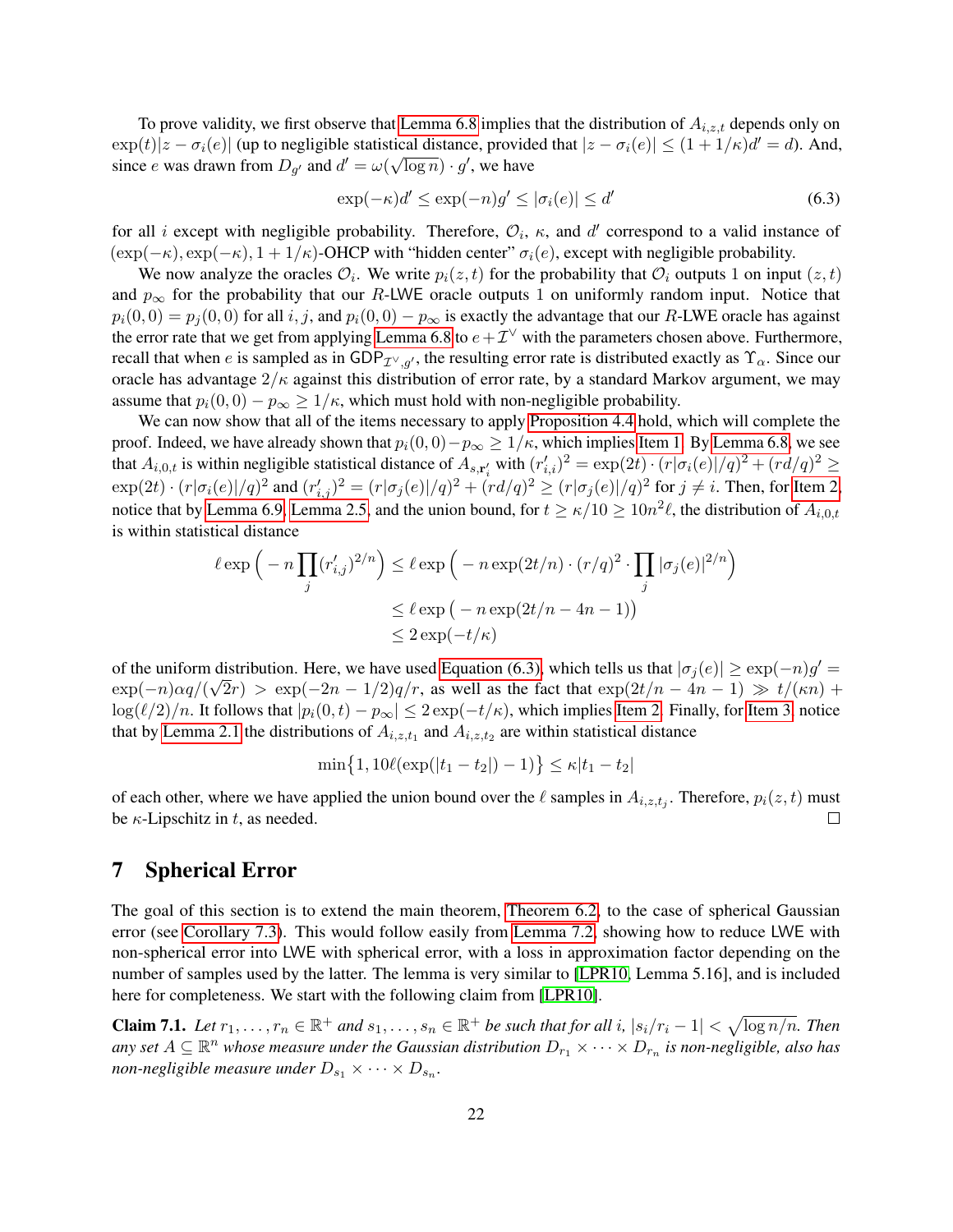In the lemma below, we use  $R$ -LWE with a fixed error distribution, as opposed to a distribution over error distributions as in [Definition 2.15.](#page-9-2)

<span id="page-23-1"></span>Lemma 7.2 (Worst-case to average-case with spherical error). *There is a randomized polynomial-time*  $a$ lgorithm that given any  $\alpha > 0$  and  $\ell \ge 1$ , as well as an oracle that solves  $R$ -LWE<sub>q,D<sub>ξ</sub></sub> given only  $\ell$  samples,  $w$ here  $\xi = \alpha (n\ell/\log(n\ell))^{1/4}$ , solves  $R$ -LWE<sub>q,Dr</sub> for any (possibly unknown)  ${\bf r}$  satisfying that all  $r_i$  are in  $[0, \alpha]$ .

*Proof.* For  $e_1, \ldots, e_\ell \in \mathbb{T}$ , consider the transformation mapping  $\ell$  samples  $(a_i, b_i)_{i=1}^{\ell}$  to  $(a_i, b_i + e_i)_{i=1}^{\ell}$ . Then it is easy to see that for all  $s \in R_q^{\vee}$ ,  $\psi$ , r', if we sample from  $(A_{s,\psi})^{\ell}$  (i.e.,  $\ell$  independent samples from  $A_{s,\psi}$ ) and apply this transformation with  $e_1, \ldots, e_\ell$  chosen independently from  $D_{\bf r'}$ , then the output distribution (averaged over the choice of  $e_1, \ldots, e_\ell$ ) is  $(A_{s, \psi + D_{\mathbf{r}'}})^\ell$ .

The reduction repeats the following a polynomial number of times. Choose  $e_1, \ldots, e_\ell$  independently from  $D_{\xi}$ . Then estimate the acceptance probability of the oracle on the following two input distributions: the first is obtained by applying the above transformation with  $e_1, \ldots, e_\ell$  to our input samples (each time with fresh inputs); the second is the uniform distribution  $(R_q \times T)^{\ell}$ . If in any of these polynomial number of attempts a non-negligible difference is observed between the two acceptance probabilities, output "non-uniform" (accept); otherwise output "uniform" (reject).

Notice that if our input distribution is uniform, then in each of the attempts, the two distributions on which we estimate the oracle's acceptance probability are exactly the same, hence we output "uniform" with overwhelming probability. So assume that our input distribution is  $A_{s,D_r}$  for a uniform s and some r satisfying that all  $r_i$  are in  $[0, \alpha]$ . Let  $B(e_1, \ldots, e_\ell)$  be the distribution on  $\ell$  pairs that our reduction uses as input to the oracle. Define the vector r' with coordinates  $r_j'^2 = \xi^2 - r_j^2$  so that  $D_r + D_{r'} = D_\xi$ . By our observation above, the average of  $B(e_1, \ldots, e_\ell)$  over  $e_1, \ldots, e_\ell$  chosen independently from  $D_{\mathbf{r}'}$  is  $(A_{s,D_\xi})^\ell$ . Let S be the set of all tuples  $(e_1, \ldots, e_\ell)$  for which the oracle has a non-negligible difference in acceptance probability on  $B(e_1, \ldots, e_\ell)$  and on the uniform distribution. By assumption and a Markov argument, with non-negligible probability over the choice of s, the measure of S under  $(D_{\bf r'})^\ell$  is non-negligible. Since

<span id="page-23-0"></span>
$$
1 \le \frac{\xi}{\sqrt{\xi^2 - r_i^2}} \le \frac{\xi}{\sqrt{\xi^2 - \alpha^2}} \le 1 + \sqrt{\frac{\log(n\ell)}{n\ell}},
$$

it follows from [Claim 7.1](#page-22-1) that the measure of S under  $(D_{\xi})^{\ell}$  is also non-negligible, and we are done.  $\Box$ 

Recalling the definition of  $\Upsilon_{\alpha}$  from [Definition 6.1](#page-18-2) and noting that with high probability all the coordinates of its error rate r are at most  $\alpha \cdot \omega(\sqrt{\log n})$ , we immediately obtain the following hardness result for average-case, decision Ring-LWE with spherical error.

Corollary 7.3. *With notation as in [Theorem 6.2,](#page-18-0) there is a polynomial-time quantum reduction from* K*-*DGS<sup>γ</sup> *to the (average-case, decision) problem of solving R-LWE<sub>q,D<sub>ξ</sub> using*  $\ell$  *samples, where*</sub>

$$
\gamma = \max \Big\{ \eta(\mathcal{I}) \cdot (\sqrt{2}/\xi) \cdot (n\ell/\log(n\ell))^{1/4} \cdot \omega(\sqrt{\log n}), \sqrt{2n}/\lambda_1(\mathcal{I}^{\vee}) \Big\} ,
$$

*as long as*  $\xi q \geq \omega($  $\sqrt{\log n} \cdot (n\ell/\log(n\ell))^{1/4}.$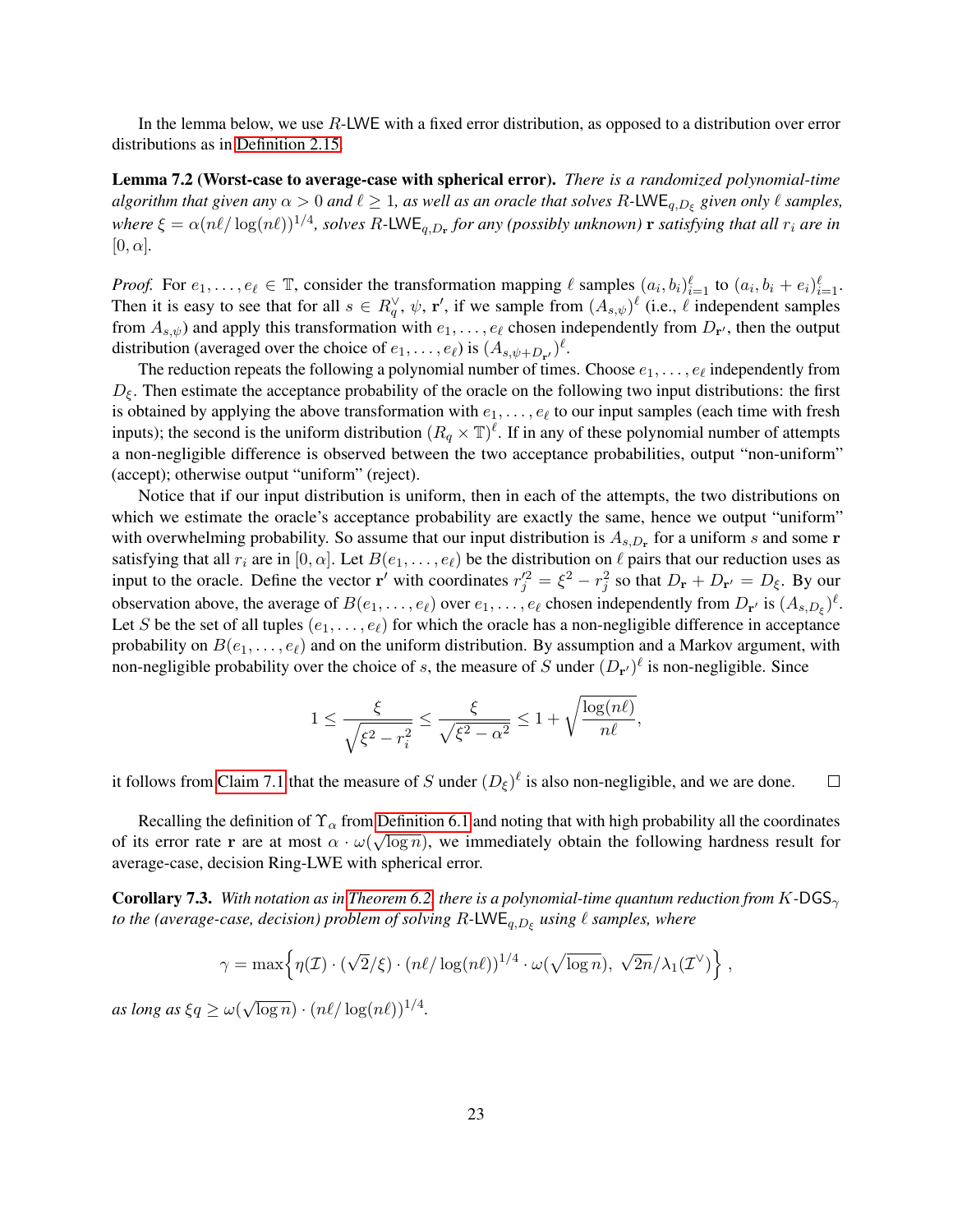# References

- <span id="page-24-10"></span>[ACPS09] B. Applebaum, D. Cash, C. Peikert, and A. Sahai. Fast cryptographic primitives and circularsecure encryption based on hard learning problems. In *CRYPTO*, pages 595–618. 2009.
- <span id="page-24-2"></span>[ADPS16] E. Alkim, L. Ducas, T. Pöppelmann, and P. Schwabe. Post-quantum key exchange - a new hope. In *USENIX Security Symposium*, pages 327–343. 2016.
- <span id="page-24-15"></span>[AS16] N. Alon and J. H. Spencer. *The Probabilistic Method*. Fourth edition, 2016. ISBN 978-1-119- 06195-3.
- <span id="page-24-14"></span>[Bab85] L. Babai. On Lovász' lattice reduction and the nearest lattice point problem. *Combinatorica*, 6(1):1–13, 1986. Preliminary version in STACS 1985.
- <span id="page-24-13"></span>[Ban93] W. Banaszczyk. New bounds in some transference theorems in the geometry of numbers. *Mathematische Annalen*, 296(4):625–635, 1993.
- <span id="page-24-3"></span>[BCD<sup>+</sup>16] J. W. Bos, C. Costello, L. Ducas, I. Mironov, M. Naehrig, V. Nikolaenko, A. Raghunathan, and D. Stebila. Frodo: Take off the ring! practical, quantum-secure key exchange from LWE. In *CCS*, pages 1006–1018. 2016.
- <span id="page-24-1"></span>[BGV12] Z. Brakerski, C. Gentry, and V. Vaikuntanathan. (Leveled) fully homomorphic encryption without bootstrapping. *TOCT*, 6(3):13, 2014. Preliminary version in ITCS 2012.
- <span id="page-24-5"></span> $[BLP<sup>+</sup>13]$  Z. Brakerski, A. Langlois, C. Peikert, O. Regev, and D. Stehlé. Classical hardness of learning with errors. In *STOC*, pages 575–584. 2013.
- <span id="page-24-12"></span>[Bor85] C. Borell. Geometric bounds on the Ornstein-Uhlenbeck velocity process. *Z. Wahrsch. Verw. Gebiete*, 70(1):1–13, 1985.
- <span id="page-24-7"></span>[BS16] J. Biasse and F. Song. Efficient quantum algorithms for computing class groups and solving the principal ideal problem in arbitrary degree number fields. In *SODA*, pages 893–902. 2016.
- <span id="page-24-0"></span>[BV11] Z. Brakerski and V. Vaikuntanathan. Efficient fully homomorphic encryption from (standard) LWE. *SIAM J. Comput.*, 43(2):831–871, 2014. Preliminary version in FOCS 2011.
- <span id="page-24-8"></span>[CDPR16] R. Cramer, L. Ducas, C. Peikert, and O. Regev. Recovering short generators of principal ideals in cyclotomic rings. In *EUROCRYPT*, pages 559–585. 2016.
- <span id="page-24-9"></span>[CDW17] R. Cramer, L. Ducas, and B. Wesolowski. Short Stickelberger class relations and application to Ideal-SVP. In *EUROCRYPT*. 2017. To appear.
- <span id="page-24-6"></span>[CGS14] P. Campbell, M. Groves, and D. Shepherd. Soliloquy: a cautionary tale. ETSI 2nd Quantum-Safe Crypto Workshop, 2014. Available at [http://docbox.etsi.org/Workshop/2014/](http://docbox.etsi.org/Workshop/2014/201410_CRYPTO/S07_Systems_and_Attacks/S07_Groves_Annex.pdf) [201410\\_CRYPTO/S07\\_Systems\\_and\\_Attacks/S07\\_Groves\\_Annex.pdf](http://docbox.etsi.org/Workshop/2014/201410_CRYPTO/S07_Systems_and_Attacks/S07_Groves_Annex.pdf).
- <span id="page-24-4"></span>[EHL14] K. Eisenträger, S. Hallgren, and K. E. Lauter. Weak instances of PLWE. In *SAC*, pages 183–194. 2014.
- <span id="page-24-11"></span>[Gen09] C. Gentry. Fully homomorphic encryption using ideal lattices. In *STOC*, pages 169–178. 2009.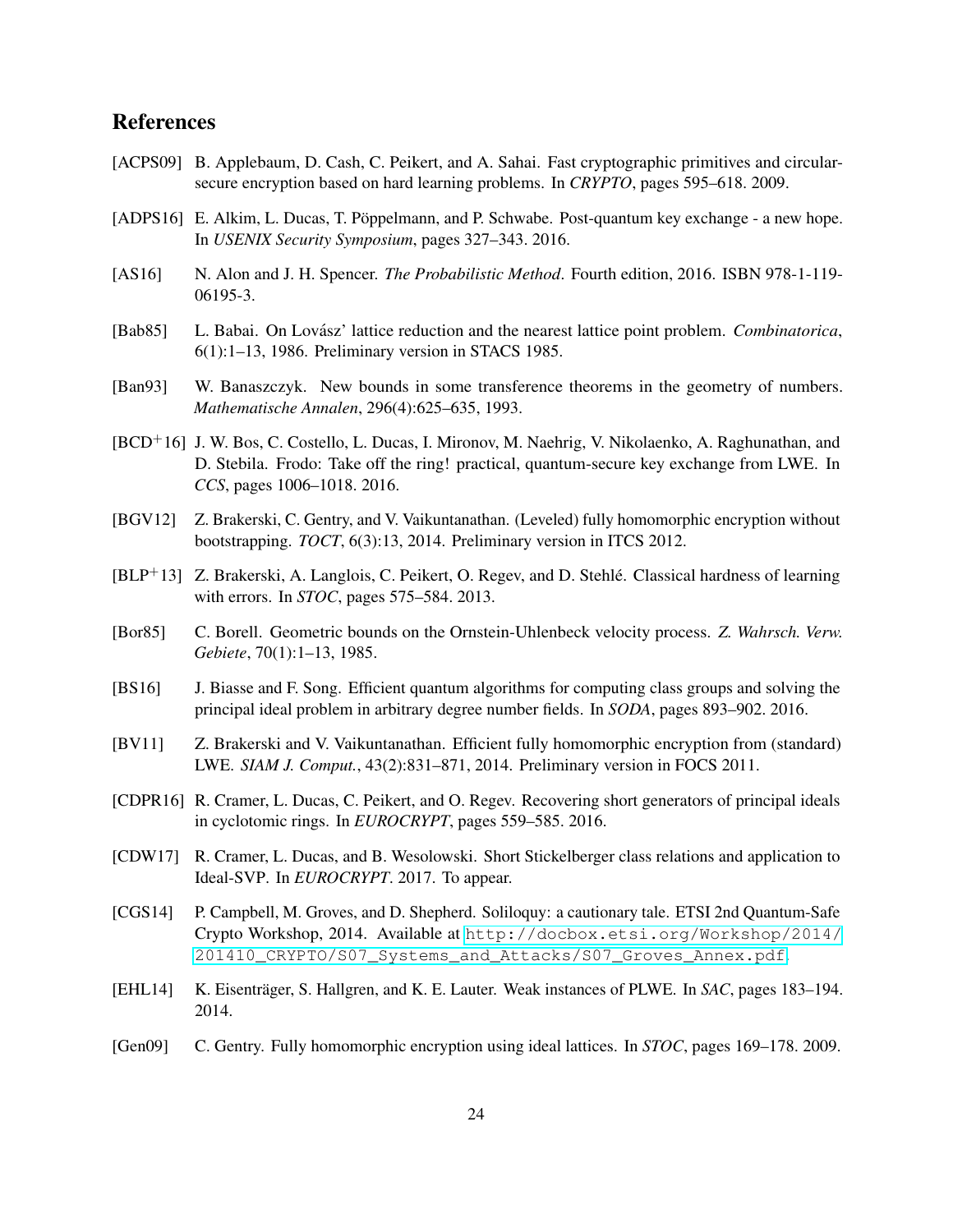- <span id="page-25-1"></span>[GPV08] C. Gentry, C. Peikert, and V. Vaikuntanathan. Trapdoors for hard lattices and new cryptographic constructions. In *STOC*, pages 197–206. 2008.
- <span id="page-25-3"></span>[GSW13] C. Gentry, A. Sahai, and B. Waters. Homomorphic encryption from learning with errors: Conceptually-simpler, asymptotically-faster, attribute-based. In *CRYPTO*, pages 75–92. 2013.
- <span id="page-25-2"></span>[GVW13] S. Gorbunov, V. Vaikuntanathan, and H. Wee. Attribute-based encryption for circuits. In *STOC*, pages 545–554. 2013.
- <span id="page-25-15"></span>[Hoe63] W. Hoeffding. Probability inequalities for sums of bounded random variables. *Journal of the American Statistical Association*, 58:13–30, 1963.
- <span id="page-25-14"></span>[LLL82] A. K. Lenstra, H. W. Lenstra, Jr., and L. Lovász. Factoring polynomials with rational coefficients. *Mathematische Annalen*, 261(4):515–534, December 1982.
- <span id="page-25-11"></span>[LLM06] Y.-K. Liu, V. Lyubashevsky, and D. Micciancio. On bounded distance decoding for general lattices. In *APPROX-RANDOM*, pages 450–461. 2006.
- <span id="page-25-10"></span>[LM06] V. Lyubashevsky and D. Micciancio. Generalized compact knapsacks are collision resistant. In *ICALP (2)*, pages 144–155. 2006.
- <span id="page-25-16"></span>[LM09] V. Lyubashevsky and D. Micciancio. On bounded distance decoding, unique shortest vectors, and the minimum distance problem. In *CRYPTO*, pages 577–594. 2009.
- <span id="page-25-0"></span>[LPR10] V. Lyubashevsky, C. Peikert, and O. Regev. On ideal lattices and learning with errors over rings. *Journal of the ACM*, 60(6):43:1–43:35, November 2013. Preliminary version in Eurocrypt 2010.
- <span id="page-25-5"></span>[LS15] A. Langlois and D. Stehlé. Worst-case to average-case reductions for module lattices. *Designs*, *Codes and Cryptography*, 75(3):565–599, 2015.
- <span id="page-25-8"></span>[MM11] D. Micciancio and P. Mol. Pseudorandom knapsacks and the sample complexity of LWE search-to-decision reductions. In *CRYPTO*, pages 465–484. 2011.
- <span id="page-25-9"></span>[MP12] D. Micciancio and C. Peikert. Trapdoors for lattices: Simpler, tighter, faster, smaller. In *EUROCRYPT*, pages 700–718. 2012.
- <span id="page-25-13"></span>[MR04] D. Micciancio and O. Regev. Worst-case to average-case reductions based on Gaussian measures. *SIAM J. Comput.*, 37(1):267–302, 2007. Preliminary version in FOCS 2004.
- <span id="page-25-12"></span>[O'D14] R. O'Donnell. *Analysis of Boolean functions*. Cambridge University Press, New York, 2014.
- <span id="page-25-6"></span>[Pei09] C. Peikert. Public-key cryptosystems from the worst-case shortest vector problem. In *STOC*, pages 333–342. 2009.
- <span id="page-25-17"></span>[Pei10] C. Peikert. An efficient and parallel Gaussian sampler for lattices. In *CRYPTO*, pages 80–97. 2010.
- <span id="page-25-4"></span>[Pei14] C. Peikert. Lattice cryptography for the Internet. In *PQCrypto*, pages 197–219. 2014.
- <span id="page-25-7"></span>[PR07] C. Peikert and A. Rosen. Lattices that admit logarithmic worst-case to average-case connection factors. In *STOC*, pages 478–487. 2007.